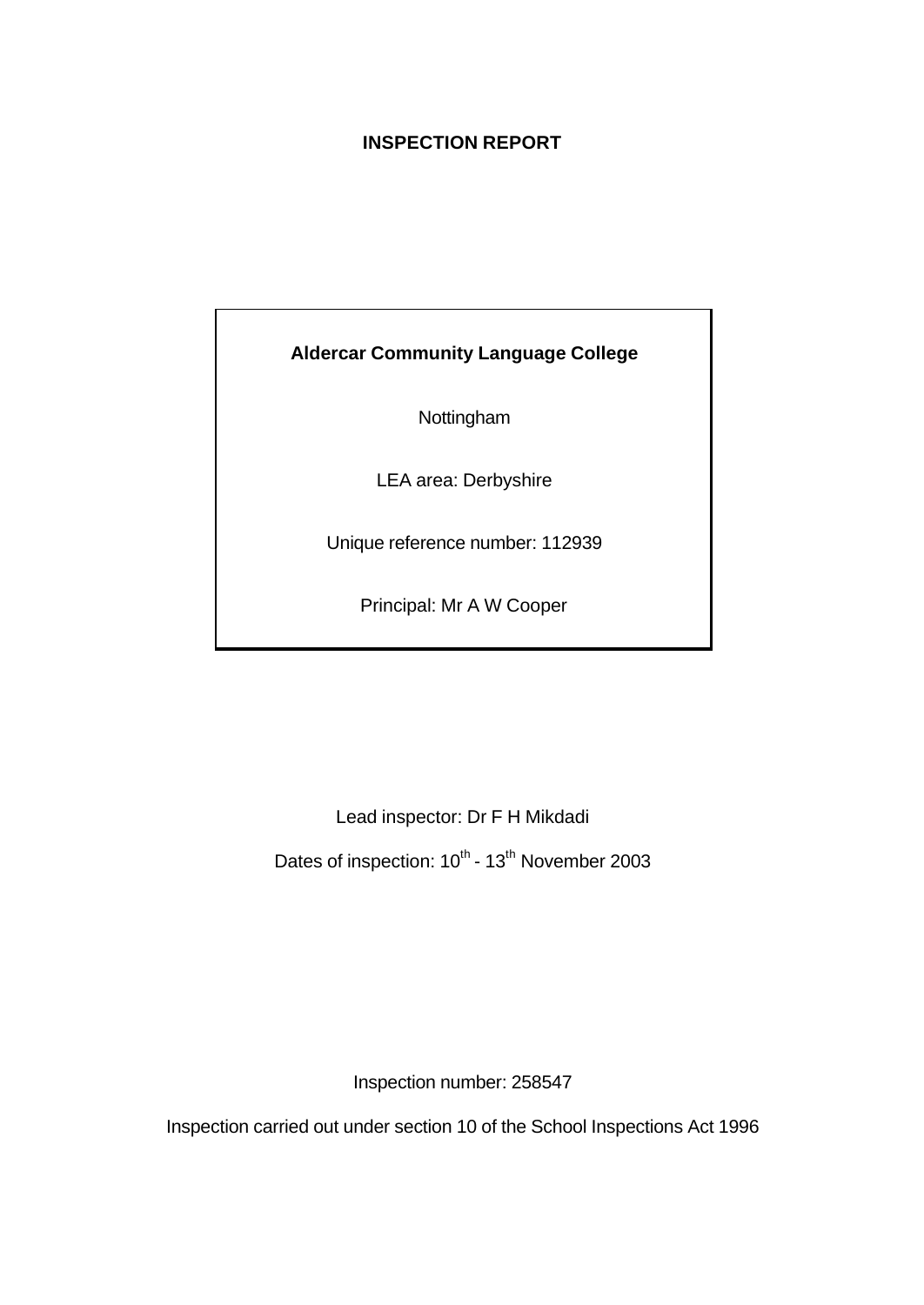## © Crown copyright 2004

This report may be reproduced in whole or in part for non-commercial educational purposes, provided that all extracts quoted are reproduced verbatim without adaptation and on condition that the source and date thereof are stated.

Further copies of this report are obtainable from the college. Under the School Inspections Act 1996, the school must provide a copy of this report and/or its summary free of charge to certain categories of people. A charge not exceeding the full cost of reproduction may be made for any other copies supplied.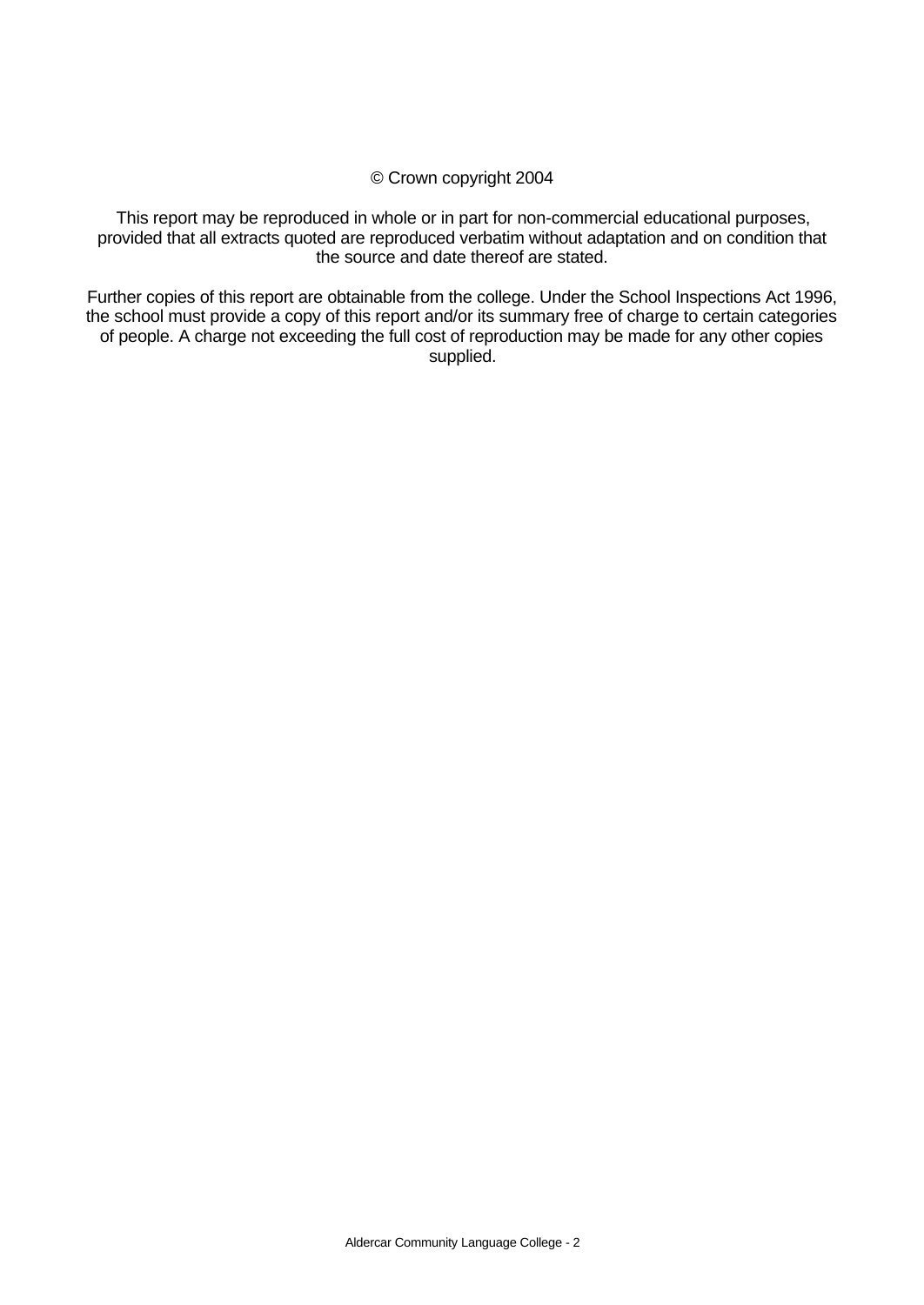## **INFORMATION ABOUT THE SCHOOL**

| Type of school:              | Comprehensive                        |
|------------------------------|--------------------------------------|
| School category:             | Community                            |
| Age range of students:       | 11-16                                |
| Gender of students:          | Mixed                                |
| Number on roll:              | 908                                  |
| College address:             | Daltons Close<br><b>Langley Mill</b> |
| Postcode:                    | Nottingham<br><b>NG16 4HL</b>        |
| Telephone number:            | 01773 712477                         |
| Fax number:                  | 01773 531969                         |
| Appropriate authority:       | The governing body                   |
| Name of chair of governors:  | Mr K Armstrong                       |
| Date of previous inspection: | 27 <sup>th</sup> April 1998          |

# **CHARACTERISTICS OF THE COLLEGE**

Aldercar Community Language College is an average sized 11-16 mixed comprehensive school with 908 students divided between 456 boys and 438 girls. This figure is a significant increase on the last inspection when there were only 408 students. 12.6 per cent claim free school meals which is below the national average of 16.1 per cent. The proportion of students with special educational needs (18.7 per cent) is in line with the national average (18.1 per cent). At 6.1 per cent the proportion of students with statements of special educational needs is well above the national average of 2.4 per cent. The college also has an inclusion unit that caters for students with physical disabilities as well as another that caters for students who are hearing impaired. Students' attainment on entry has fluctuated but is currently below average. The number of students with a home language other than English is very small (0.03 per cent). The college is predominantly white with seven students from an ethnic minority background. The immediate area of the college, where most students live, is relatively disadvantaged. The socio-economic background of the majority of the students attending the college is low. The college, having gained Language Specialist Status, has a thriving modern foreign languages department offering French, German, Spanish, Japanese and Chinese in Key Stage 3. The number of students opting to study modern foreign languages in Key Stage 4 is large. British Sign Language is also taught.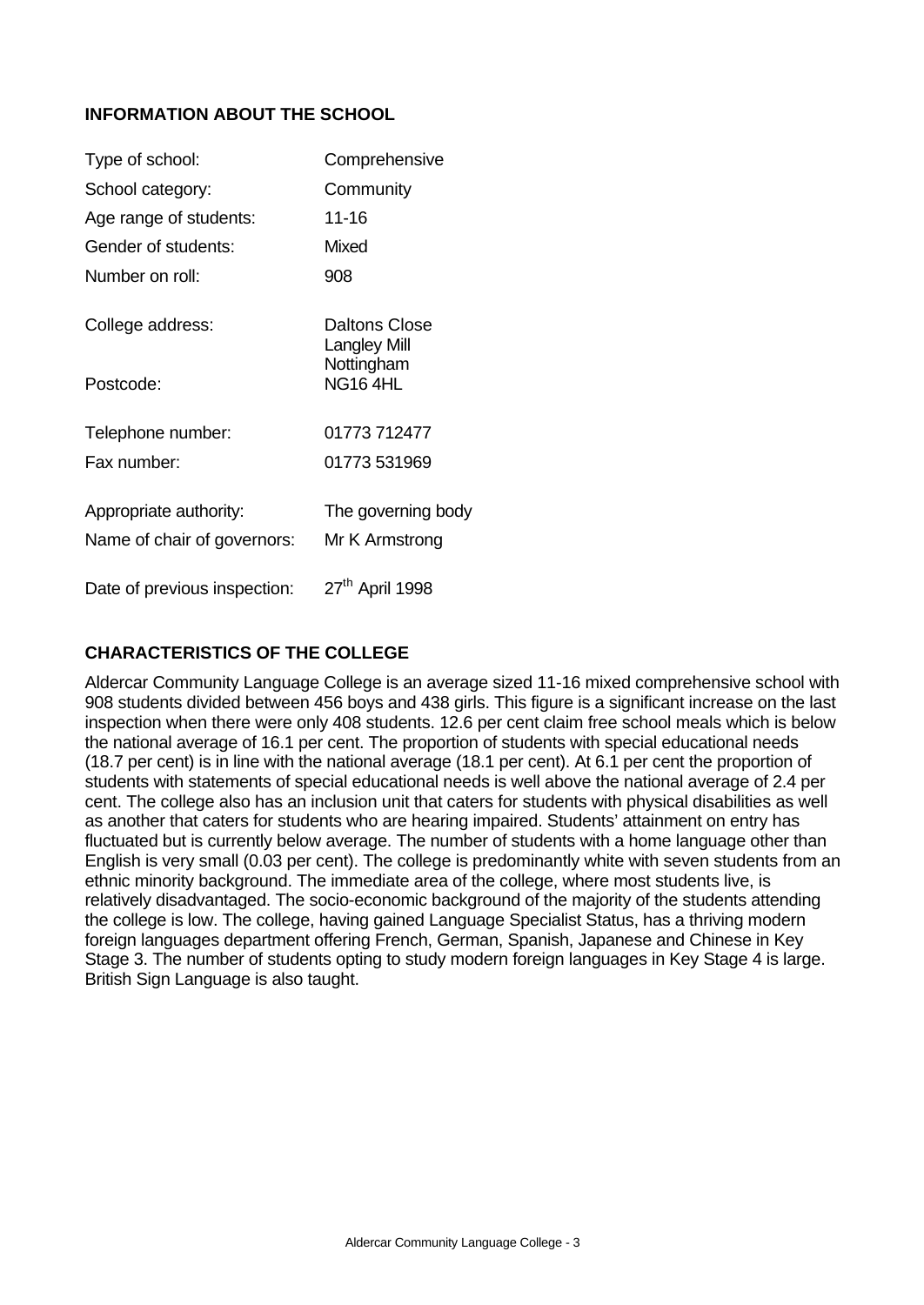## **INFORMATION ABOUT THE INSPECTION TEAM**

| Members of the inspection team |                                     |                | <b>Subject responsibilities</b>               |
|--------------------------------|-------------------------------------|----------------|-----------------------------------------------|
| 2447                           | Dr Faysal Mikdadi<br>Lead inspector |                |                                               |
| 9391                           | Dr Norma Ball<br>Lay inspector      |                |                                               |
| 32208                          | Derek Aitken                        | Team inspector | Modern foreign languages                      |
| 30749                          | <b>Heather Boyle</b>                | Team inspector | Physical education                            |
| 25377                          | Lorna Brown                         | Team inspector | Art                                           |
| 7854                           | <b>Richard Crozier</b>              | Team inspector | <b>Music</b>                                  |
| 18674                          | <b>Richard Green</b>                | Team inspector | Design and technology                         |
| 10060                          | David Gutmann                       | Team inspector |                                               |
| 30973                          | <b>Geoff Hancock</b>                | Team inspector | Information and communication<br>technology   |
| 25778                          | <b>Andrew Hicks</b>                 | Team inspector | <b>Mathematics</b>                            |
| 24453                          | Gordon Jackson                      | Team inspector | Science                                       |
| 23487                          | Patricia Kitley                     | Team inspector | English, English as an additional<br>language |
| 33235                          | <b>Pauline Pitman</b>               | Team inspector | Special educational needs                     |
| 31672                          | <b>Tony Porter</b>                  | Team inspector |                                               |
| 4475                           | <b>Keith Remnant</b>                | Team inspector | Geography                                     |
| 25352                          | Geraldine Taujanskas                | Team inspector | Citizenship                                   |
| 10761                          | Dr Patrick Willan                   | Team inspector | History, religious education                  |

The inspection contractor was:

## **e-Qualitas Limited**

Langshaw Pastens Road Limpsfield Chart **Oxted Surrey** RH8 0RE

Any concerns or complaints about the inspection or the report should be made initially to the inspection contractor. The procedures are set out in the leaflet *'Complaining about Ofsted Inspections'*, which is available from Ofsted Publications Centre (telephone 07002 637833) or Ofsted's website (www.oftsed.gov.uk).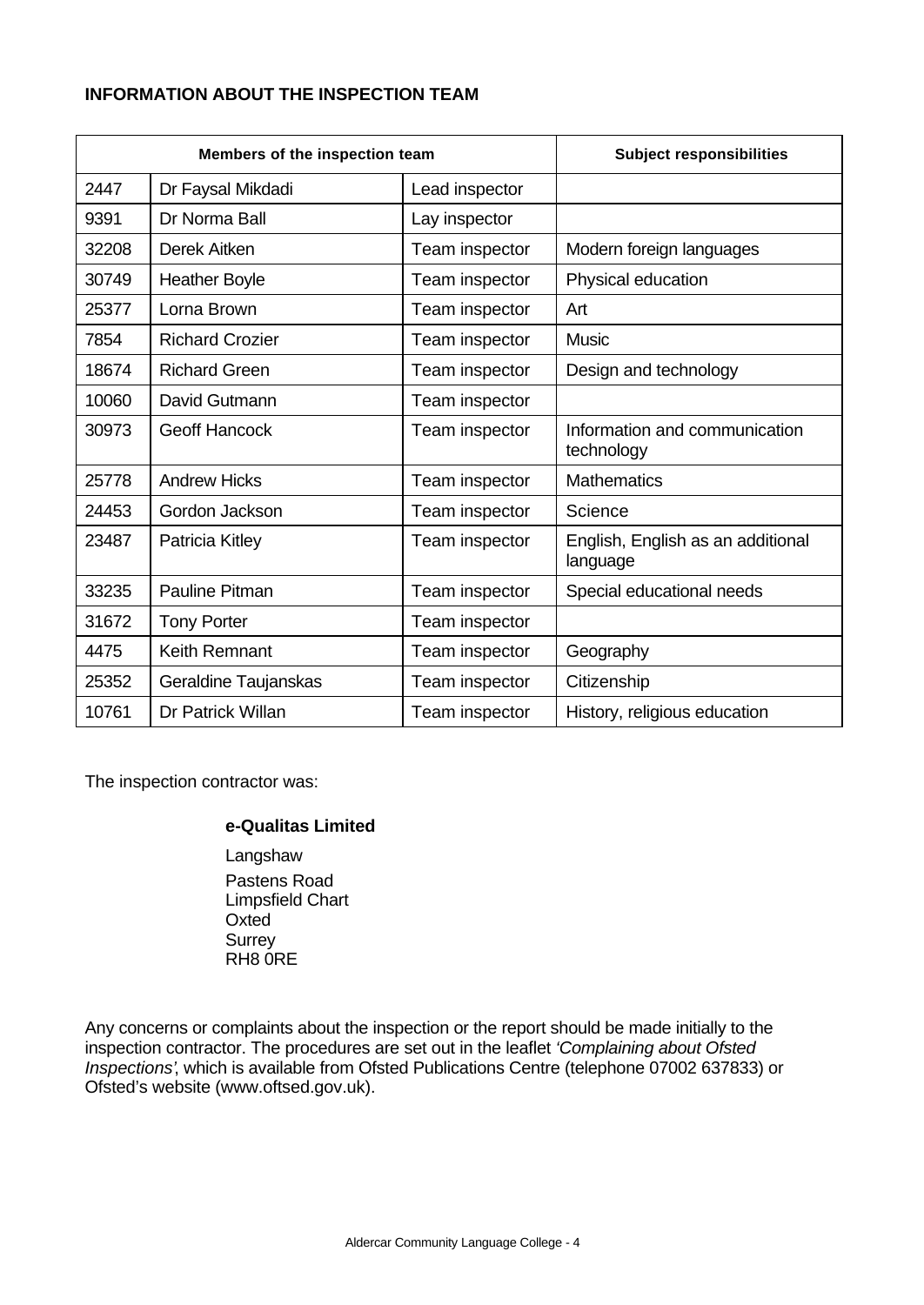# **REPORT CONTENTS**

|                                                                                                          | Page |
|----------------------------------------------------------------------------------------------------------|------|
| <b>PART A: SUMMARY OF THE REPORT</b>                                                                     | 6    |
| <b>PART B: COMMENTARY ON THE MAIN INSPECTION FINDINGS</b>                                                |      |
| <b>STANDARDS ACHIEVED BY STUDENTS</b>                                                                    | 8    |
| Standards achieved in subjects and courses                                                               |      |
| Students' attitudes, values and other personal qualities                                                 |      |
| <b>QUALITY OF EDUCATION PROVIDED BY THE COLLEGE</b>                                                      | 12   |
| Teaching and learning<br>The curriculum<br>Care, guidance and support                                    |      |
| Partnership with parents, other schools and the community<br><b>LEADERSHIP AND MANAGEMENT</b>            | 18   |
| <b>PART C: THE QUALITY OF EDUCATION IN SUBJECTS AND COURSES</b><br><b>SUBJECTS IN KEY STAGES 3 AND 4</b> | 20   |
| <b>PART D: SUMMARY OF THE MAIN INSPECTION JUDGEMENTS</b>                                                 | 40   |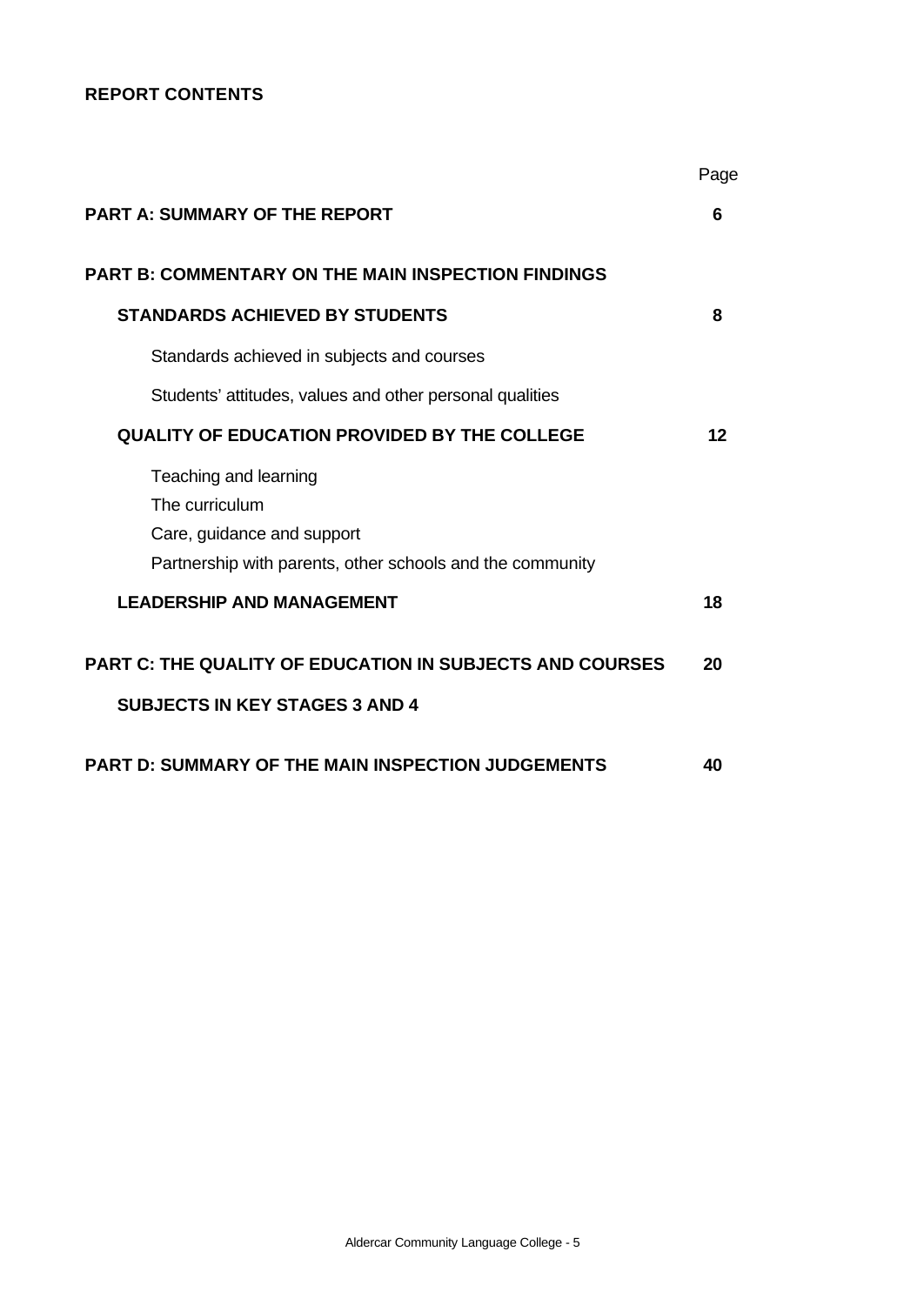# **PART A: SUMMARY OF THE REPORT**

## **OVERALL EVALUATION**

**This is a good school that has made significant improvements in its students' achievement**. Students' attainment by the end of Year 9 is in line with the national averages and it is above by the end of Year 11. Given the low prior attainment of students on entry, this indicates good progress. Teaching is good overall. The principal provides strong and inspirational leadership with his relentless drive to improve standards. The college provides good value for money.

The college's main strengths and weaknesses are

- GCSE examination results are above the national averages and students' performance for their ability has increased consistently over the last few years.
- Good teaching caters successfully for students of all abilities.
- Accommodation is unsatisfactory, especially in science, art, music and physical education, and spoilt further by untidiness, lack of care and a lack of proper maintenance.
- Standards in mathematics are below average.
- Provision is at least satisfactory and mostly good in all subjects other than ICT where it is unsatisfactory, as improvements are very recent.
- Links with parents and the community are very good.
- This is an inclusive, warm and caring college, where the principal's very good leadership sets an example.

**Improvements since the last inspection have been good**. Financial stability has been achieved with governors working effectively to help the college with its long term financial planning. The key issue concerning enhancing standards in modern foreign languages has been turned into a strength of the college and a source of pride. Management in physical education and provision for music has been improved. Work set now matches the students' differing needs.

## **STANDARDS ACHIEVED**

| Performance in GCSE/GNVQ examinations at<br>the end of Year 11. | all schools<br>similar schools |      |      |      |  |  |
|-----------------------------------------------------------------|--------------------------------|------|------|------|--|--|
|                                                                 | 2000                           | 2001 | 2002 | 2002 |  |  |
|                                                                 |                                |      | в    |      |  |  |

*Key: A - well above average; B – above average; C – average; D – below average; E – well below average Similar schools are those whose students attained similarly at the end of Year 9.*

**Students' achievement is good overall**. In Year 9 attainment by students is in line with the national averages in science, slightly below in English and below in mathematics. By the end of Year 11 overall attainment is above the national average. Students make good progress because of the good teaching which adds considerable value to their education.

**Students' personal qualities are good**. Despite some cramped conditions, students behave well and they show a good attitude to their studies. A less positive aspect is their tendency to create litter around the buildings and in recreation areas. **Provision for the students' social, moral, spiritual and cultural development is good**. They are helped to develop into generally responsible and mature youngsters. Attendance is satisfactory.

## **QUALITY OF EDUCATION**

## **The quality of the students' education is good**.

**Teaching is good** in almost every subject area with some shortcomings in teaching and learning in Years 7 to 9. As a result of the good teaching students, including those with special educational needs, achieve well.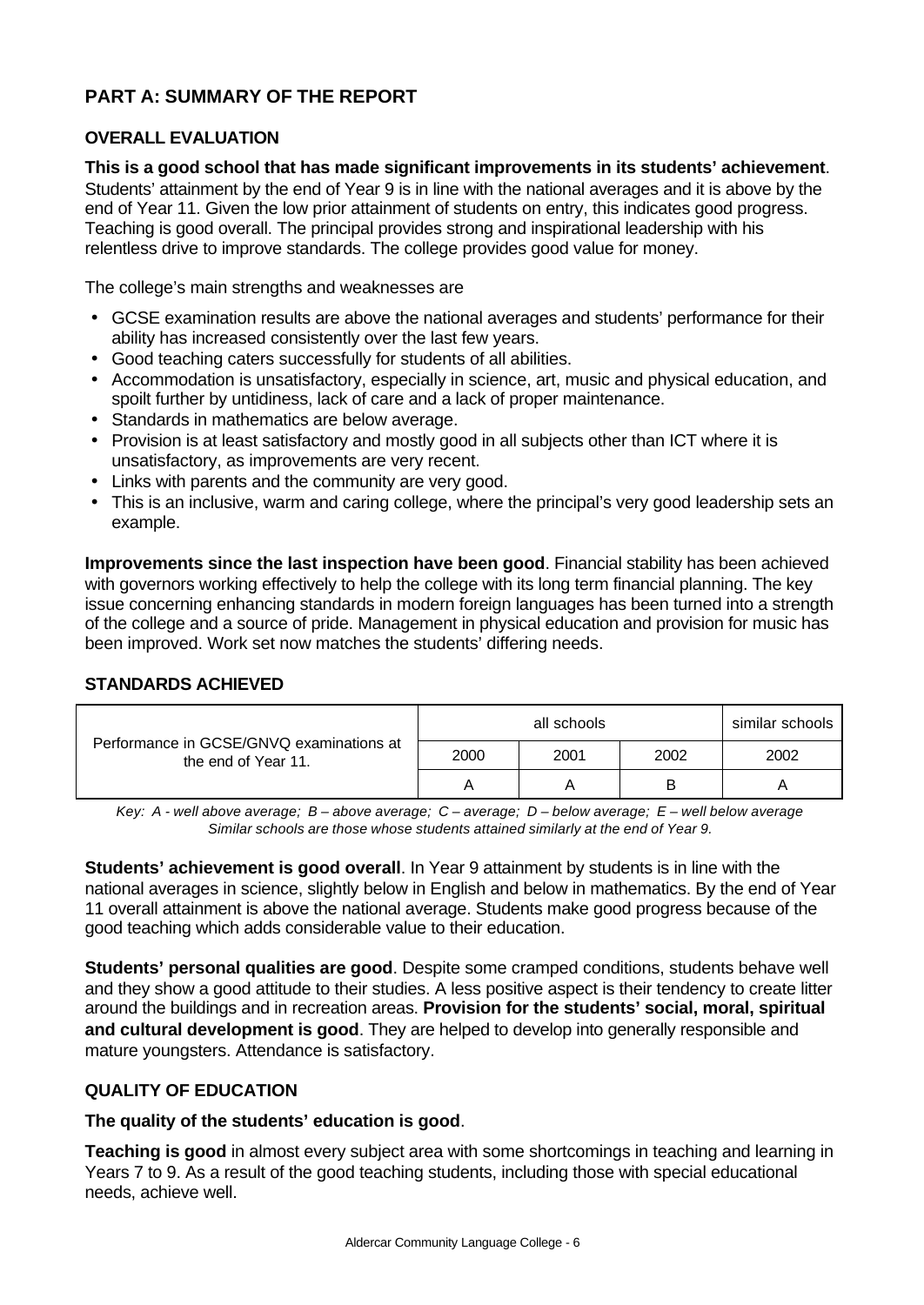The college offers a good curriculum to its students. All students get opportunities to follow studies that match their differing capabilities. Links with parents and with other schools and colleges are very good. All students who need help are given it by teachers who work very hard to offer support in and out of the classroom.

# **LEADERSHIP AND MANAGEMENT**

**Leadership is good**. The principal offers visionary and strong leadership which inspires others to share his ambitions for enhancing students' achievement. Management is satisfactory. Senior managers are approachable and they are respected by college staff. Most subject leaders share the vision for enhancing achievement. Governors offer effective support as well as challenge to senior managers. They have not ensured that the college carries out its statutory duty to provide a daily act of collective worship.

# **PARENTS' AND STUDENTS' VIEWS OF THE COLLEGE**

Parents and students are happy with the college's provision. Parents believe that the college has succeeded in enhancing their children's learning. Students are justifiably proud of their college, though a significant minority are not happy about the state of some accommodation.

## **IMPROVEMENTS NEEDED**

The most important things the college should do to improve are to

- Raise standards in mathematics and in the use of number across subjects.
- Work with the local education authority to raise the quality of accommodation, and with students to prevent litter spoiling their environment.
- Enhance provision in ICT especially in years 7 to 9.

and, to meet statutory requirements

• Ensure that a daily act of collective worship is offered.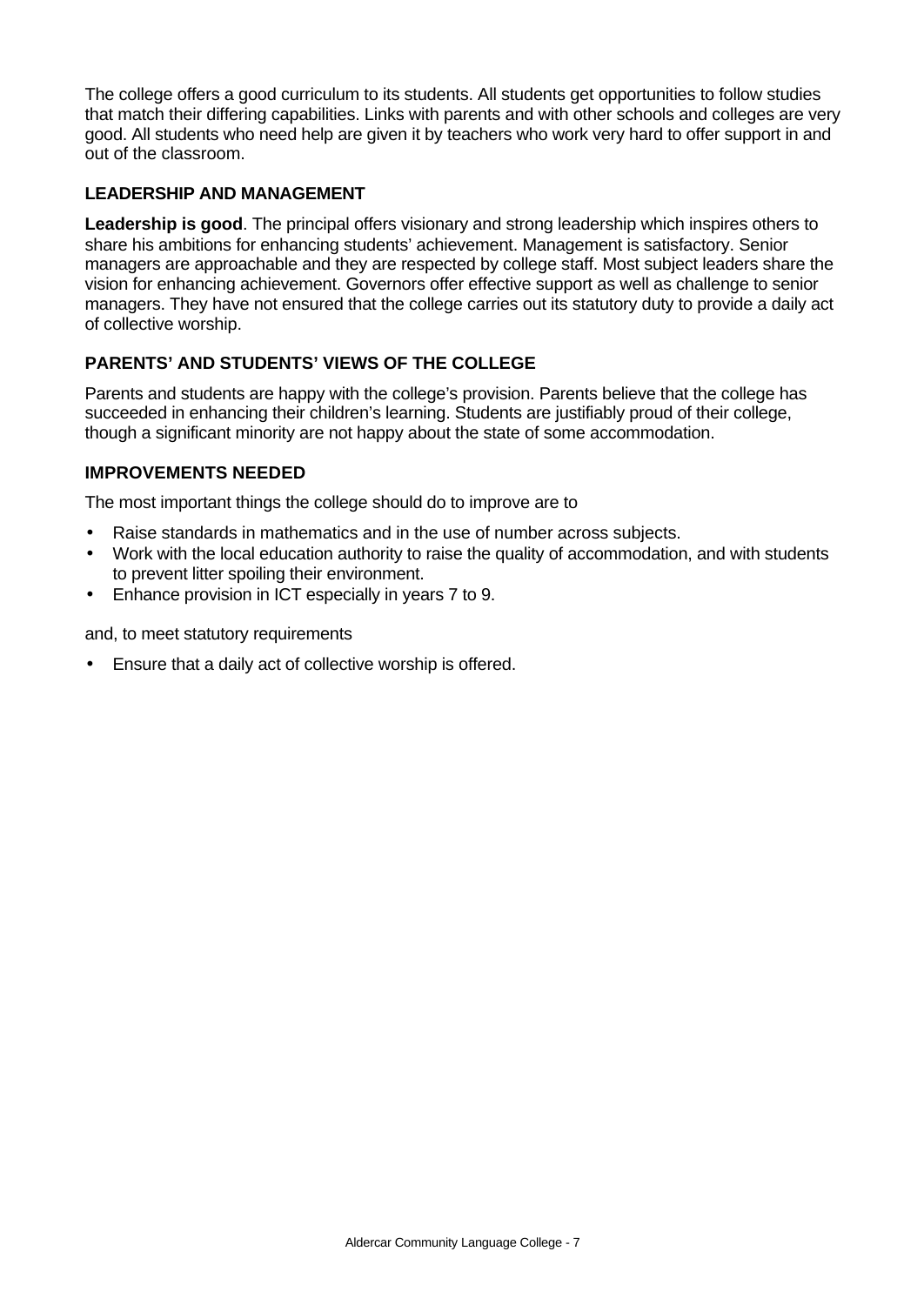# **PART B: COMMENTARY ON THE INSPECTION FINDINGS**

## **STANDARDS ACHIEVED BY STUDENTS**

#### **Standards achieved in areas of learning, subjects and courses**

By the end of Year 9, students' standards of attainment are **average** in most subjects and **above average** in science and geography. They are below average in a few subjects, including English, mathematics and ICT. By the end of Year 11, standards of attainment are above average in science, design technology, geography, history and physical education. They are below average in English and mathematics. Given the below average prior attainment on entry to Year 7; students make good progress in reaching these standards. This is good achievement. All students do well in this inclusive college regardless of gender, ability or ethnic background.

#### **Main strengths and weaknesses**

- Students achieve well in their time at the college.
- The highest standards are in science and geography.
- Competence in mathematics is unsatisfactory in its use across the curriculum.
- English language and literacy skills are good and show very good progress by students.
- Students' achievement in ICT in Years 7 to 9 has been unsatisfactory. Attainment should be higher.
- Achievement of students with special educational needs is very good.
- There are continuing high standards in Japanese.

#### **Commentary**

#### *Standards in national tests at the end of Year 9 – average point scores in 2002*

| Standards in:      | College results | National results |
|--------------------|-----------------|------------------|
| English            | 33.1(31.3)      | 33.3(33)         |
| <b>Mathematics</b> | 32(31.4)        | 34.7 (34.4)      |
| Science            | 33.3(33.3)      | 33.3(33.1)       |

*There were 155 students in the year group. Figures in brackets are for the previous year*

#### *Standards in GCSE/GNVQ examinations at the end of Year 11 in 2002*

|                                                       | College results | National results |
|-------------------------------------------------------|-----------------|------------------|
| Percentage of students gaining 5 or more A*-C grades  | 55.6(62.1)      | 49.9 (48.4)      |
| Percentage of students gaining 5 or more A*-G grades  | 95.1(95.5)      | 90.9(90.9)       |
| Percentage of students gaining 1 or more A*-G grades  | 97 (99)         | 96 (96)          |
| Average point score per student (best eight subjects) | 42.4 (44.9)     | 39.8 (39)        |

*There were 81 students in the year group. The percentages include the equivalent GCSE grades obtained in GNVQ assessments. Figures in brackets are for the previous year.*

1. When students arrive in Year 7 their overall level of attainment is below the national average. With the college becoming more popular this profile is improving as more able students apply to study at Aldercar. At this stage, the college receives a relatively smaller number of high attainers than most colleges.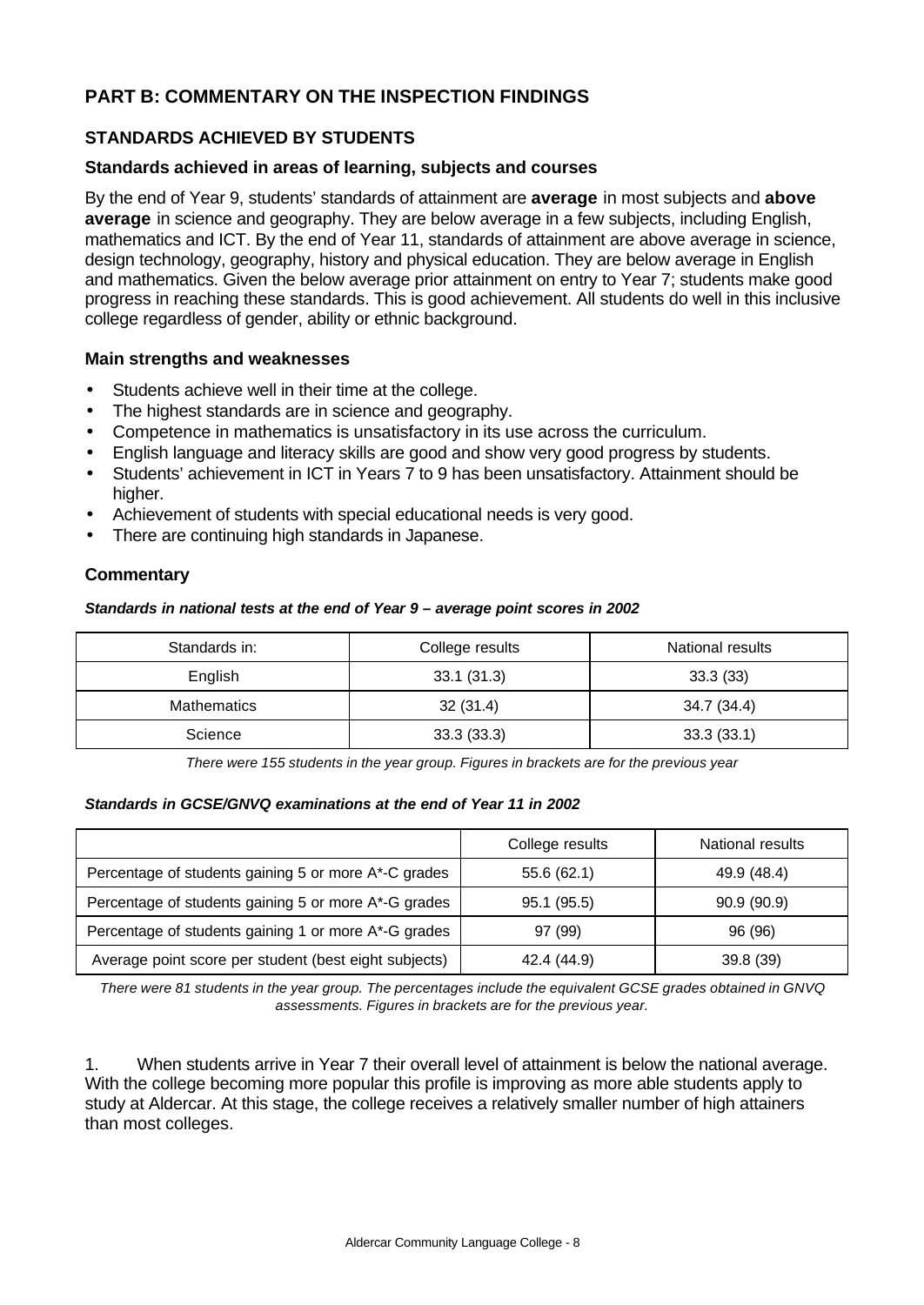2. By the end of Year 9 attainment varies amongst subjects. It is largely in line with what is expected nationally of most students. In the Year 9 National Curriculum tests levels of attainment in 2002 were broadly in line with the national averages in science, slightly below in English and below in mathematics. In all three subjects there were significant improvements in the summer of 2003. These results represent a good achievement because of the low prior attainment on entry to the college.

3. The standards currently reached in English are average in Years 7 to 9, are above average in science and geography and below in mathematics. Standards are average in most other subjects. However in art and ICT standards reached are below average. The college is aware of this and knows the reasons for it which, in ICT, are largely to do with non-specialist teaching. Measures are being taken to enhance standards.

4. GCSE examination results have improved significantly since the last inspection. The proportion of students gaining five or more GCSE grades A\*-C rose from 39 per cent at the last inspection to 55.6 per cent in 2002 and 56.1 per cent in 2003 although both these figures were a drop on the high 62.1 per cent of 2001. Despite the drop in the two subsequent years, the value added was higher as the prior attainment of the 2002 and 2003 cohort was well below average on entry. Lower attaining students have also improved their performance. Almost every student leaves Aldercar with five or more GCSE grades A\*-G. GCSE results at the college were above the national average in 2002.

5. Current standards in Years 10 and 11 are largely average. They are above average in several subjects including science and physical education but below in English and mathematics. These standards are an improvement on the last inspection.

6. Language skills are well developed by the college. Students enter with low communication skills and make significant improvements. However, numeracy remains underdeveloped and students' standards are low.

7. There are many factors that contribute to the students' good achievement. Amongst these are the principal's leadership in promoting high standards, the teachers' hard work and deep care for the students and the good work that the college does in enhancing students' self esteem from a low ebb on entry.

8. Students with special educational needs make very good progress. Monitoring of individual education plans for students, in all three areas of special educational needs (learning difficulties, physical disability and hearing impaired), is systematic and effective in analysing progress against targets set. The annual review process, which fulfils statutory duties, provides a forum for discussion where students' and parents' views are listened to and acted upon. Progress against objectives in the statement is very good. The Physically Impaired Unit efficiently records students' progress which allows parents and students to measure the small steps towards progress. Hearing impaired students are monitored using a check list inside classroom folders. Mainstream staff are involved in the process by providing feedback for review purposes.

## **Students' attitudes, values and other personal qualities**

Overall the attitudes, values and personal qualities which students develop are **good** and attendance and punctuality are **satisfactory**. Good provision is made for students' moral, social and cultural development and spiritual development is satisfactory so that students develop a mature manner and conduct themselves well.

## **Main strengths and weaknesses**

- Students behave well in the majority of lessons and around the college.
- Some challenging students can interrupt lessons in a minority of classes.
- Students like their college and express their pride in it.
- There is a strong emphasis on building confidence and self esteem.
- Litter is widespread and there is some vandalism.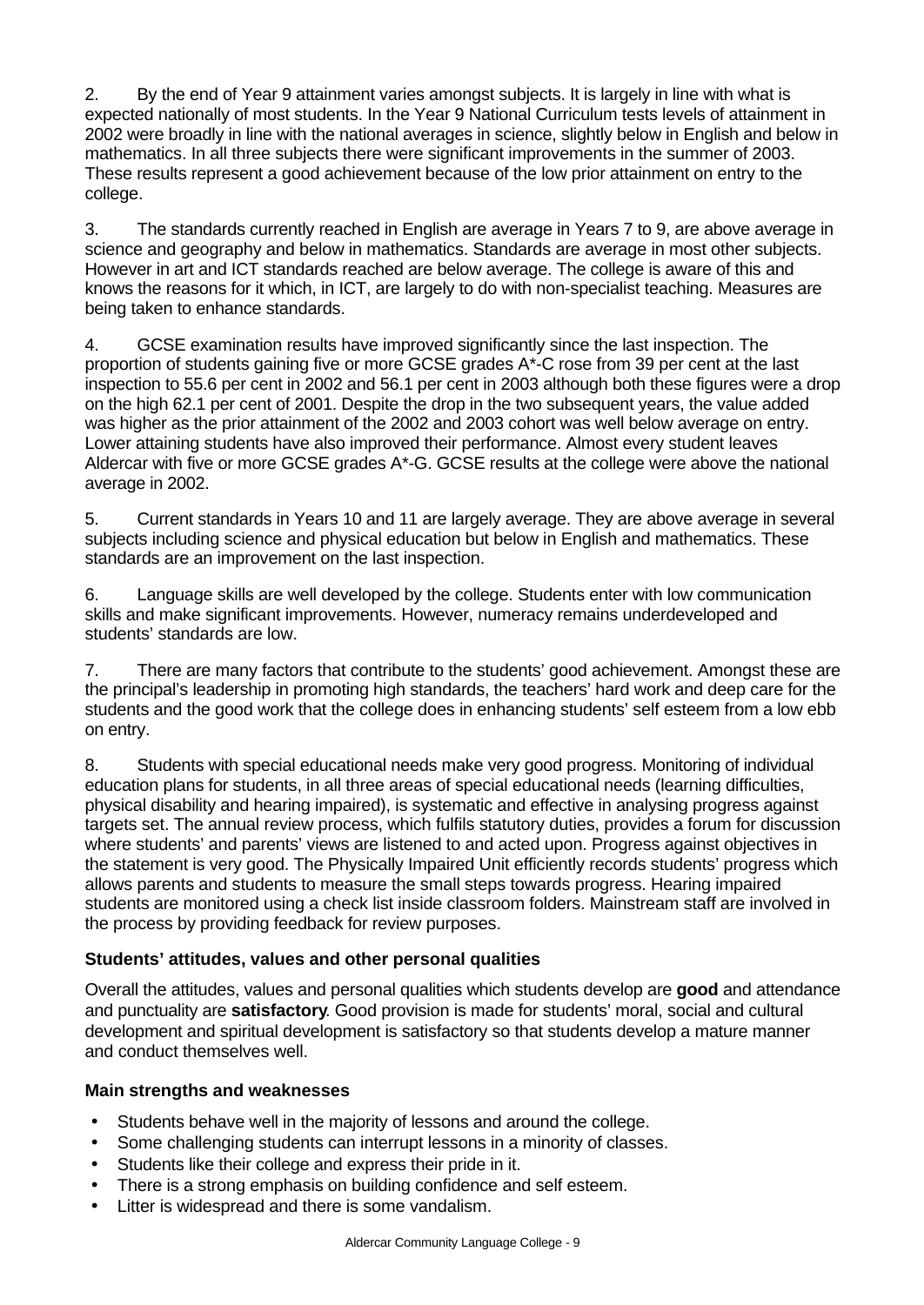## • Relationships between staff and students and between students themselves are very good. **Commentary**

9. Attendance is satisfactory and this profile has been maintained by the college since the last inspection. Punctuality is also satisfactory. Students do their best to arrive at lessons on time although moving around buildings at times of lesson change can be difficult because of the crowding in confined corridors and on stairs. Good procedures have been put in place to reduce the opportunities for truancy in college and rapid follow-up of any absences is well used to maintain the attendance at a level which is similar to the national average as well as to reduce the level of condoned absence that was noted at the time of the last report. The education social worker is well used by the college to support their efforts towards regular attendance.

*Attendance in the latest complete reporting year (%)*

| Authorised absence |     | Unauthorised absence |  |  |
|--------------------|-----|----------------------|--|--|
| College data:      | 8.0 | College data:<br>0.8 |  |  |
| National data:     |     | National data:       |  |  |

*The table gives the percentage of half days (sessions) missed through absence for the latest complete reporting year for which national figures are available.*

10. Students are proud of their college and express a sincere liking for it. The behaviour of students in the vast majority of lessons is good. They are able to work well both independently and in groups and show good attitudes to their studies. Students especially enjoy discussions and share their ideas and opinions well together. For example in a Year 7 personal, social and health education lesson, when considering why laws were needed in society and at what age should the full force of the law be applied to those who do wrong, all students contributed thoughtfully and enthusiastically. There are some very challenging students who are mostly well managed by teachers. When engaged in enjoyable and well-paced lessons they participate well and show good achievement. However, when they are not well motivated they can lose interest and become distracted. The learning opportunities of the whole class are affected as the teacher seeks to manage the poor behaviour of a few. This was especially noted in some Year 9 classes. The college is taking steps to provide additional support for the Year 9 lessons. Around the college, especially at break times and during the lunch period, there is a very good community atmosphere. A less positive aspect of behaviour and attitudes shown by students is the careless disregard for litter and some minor incidents of vandalism. Despite initiatives by staff and also the School Council, the buildings and outdoor recreation areas are untidy.

11. Students mix in a friendly and relaxed way and enjoy each other's company. Although there were tensions observed during the inspection because of the very congested dining hall at lunch time and the confined areas in some corridors and on staircases, the vast majority of students show good-natured tolerance and manage the difficulties of the accommodation well. The students are aware of the very high standards of behaviour and attention to their work that is expected of them and the vast majority meet these expectations well. Very good procedures are in place to deal with bullying and any form of racial harassment. Students know that such behaviour is unacceptable and are confident that it is dealt with firmly and fairly by the college. Parents and students drew attention to bullying in their questionnaires but the inspection revealed that when incidents did occur, they were well managed and quickly resolved. Relationships between students and staff are also very good. There is a clear emphasis on the promotion of self-esteem and confidence among students to help them learn and to mature. Most students accept responsibilities well and carry them out sensibly; for example, although not all forms are represented on the College Council those members who attend take their responsibilities very seriously.

12. Students are helped to develop a clear understanding of themselves, the routes to a healthy and happy lifestyle and the responsibilities of being a member of a community. They understand, and most respect, the rules that apply in college and value being part of a happy and caring community in which every person is respected. The provision made by the college for social and moral development is good. Cultural development is also good and promoted well through a number of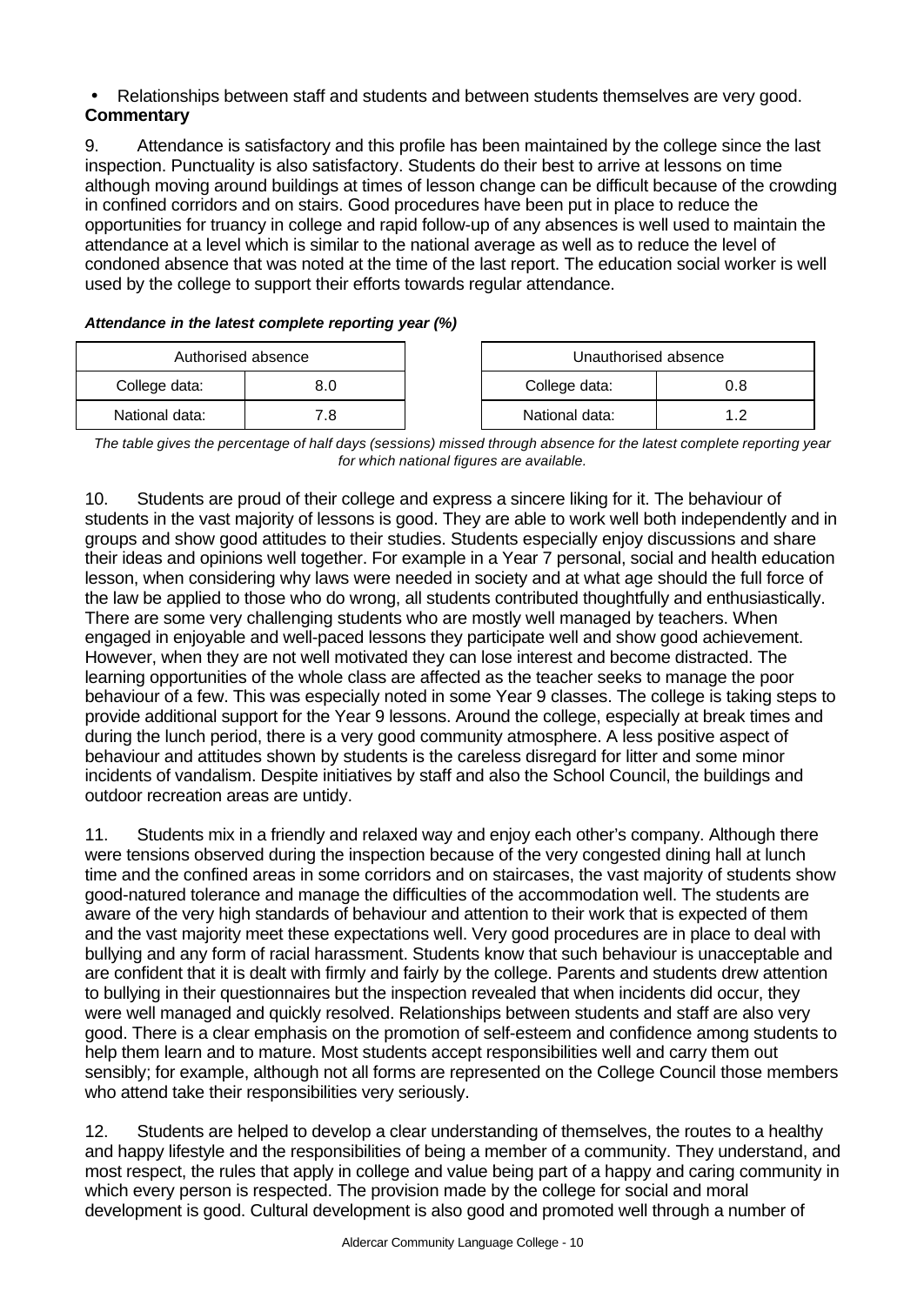subject areas, especially religious education, history and geography. Students know about different cultures and faiths in the world and have respect for those whose lives and beliefs are different. The social, moral and cultural development of students has improved since the last inspection and an important contribution has been made to these areas by personal, social and health education and also the development of citizenship studies. Spiritual development is satisfactory. There is no formal act of worship on a regular basis in the college; nevertheless students do have meaningful chances to share in moments of deep feeling and they explore complex and emotional issues, for example in a Year 11 English lesson when the hardships and sacrifice of the Great War and the use of gas as a weapon were considered. The very strong commitment of the college to full inclusion of all students regardless of any disability is evident and fully valued at all levels in the college and in all aspects of its work. It is at the centre of what the college stands for and the way day-to-day life is conducted so that it forms a spiritual heart to the college.

13. The number of exclusions in the last reporting year was high for those given a fixed period exclusion. This was caused mainly by the college adopting a policy of zero tolerance of the offence of smoking. This has been effective as the number of students excluded in the current year has dropped from the high number at the same period last year.

#### *Ethnic background of students Exclusions in the last college year*

| Categories used in the Annual College Census | No. of<br>students on<br>roll | No. of fixed<br>period<br>exclusions | No. of<br>permanent<br>exclusions |
|----------------------------------------------|-------------------------------|--------------------------------------|-----------------------------------|
| White - British                              | 814                           | 110                                  | 4                                 |
| White - Other                                | 2                             | 0                                    | 0                                 |
| Mixed - White and Black Caribbean            | 1                             | 3                                    | $\Omega$                          |
| Mixed - White and Black African              |                               | 0                                    | 0                                 |
| Mixed - White and Asian                      |                               | $\Omega$                             | $\Omega$                          |
| Mixed - any other mixed background           | 3                             | $\Omega$                             | $\Omega$                          |
| Asian or Asian British - Indian              |                               | $\Omega$                             | $\Omega$                          |
| Asian or Asian British - Bangladeshi         |                               | 0                                    | $\Omega$                          |
| Black or Black British - Caribbean           |                               | $\Omega$                             | $\Omega$                          |
| Black or Black British - African             |                               | $\Omega$                             | $\Omega$                          |
| Chinese                                      | 1                             | 1                                    | $\Omega$                          |
| Any other ethnic group                       |                               | $\Omega$                             | $\Omega$                          |
| Parent/student preferred not to say          |                               | $\Omega$                             | $\Omega$                          |
| Information not obtained                     |                               | $\Omega$                             | $\Omega$                          |

*The table gives the number of exclusions, which may be different from the number of students excluded.*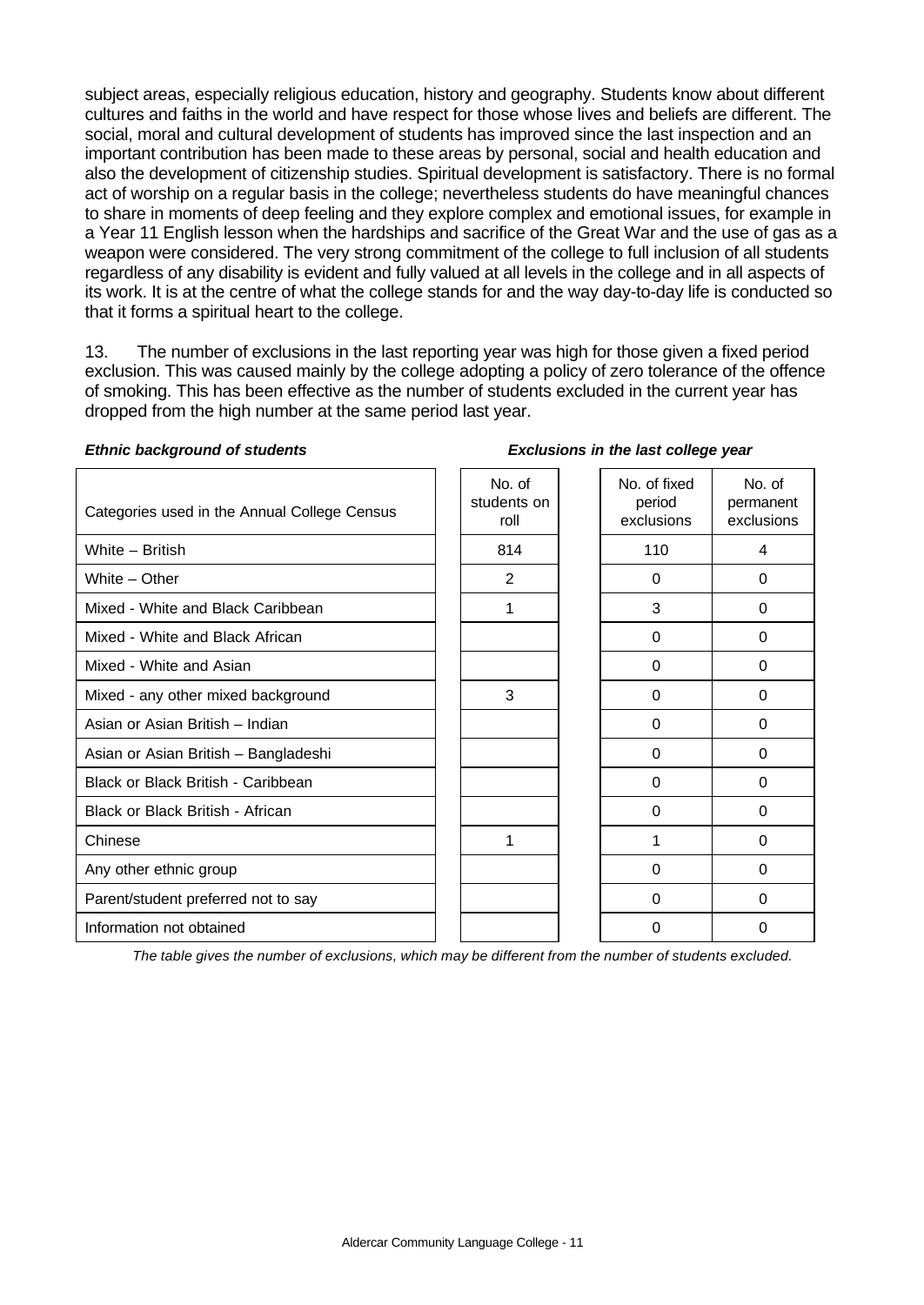# **QUALITY OF EDUCATION PROVIDED BY THE COLLEGE**

This is a very inclusive college with a **good** learning ethos. Teaching and learning are mostly good. Curriculum provision is good. Students are well cared for and effectively supported. Partnership with parents and the community are very good.

## **Teaching and learning**

The quality of teaching is **good** overall. In almost every lesson seen the quality of teaching was at least satisfactory. Teaching and learning are better than at the last inspection. Assessment is satisfactory and marking is almost always well done.

## **Main strengths and weaknesses**

- In Years 10 and 11 teaching overall is good in almost every subject and very good in geography.
- Teachers show considerable enthusiasm for their subjects and they have very high expectations of their students.
- Teaching has been unsatisfactory in Years 7 to 9 in ICT.
- Students receive very good individual support.
- The data available are inconsistently used to show students how to improve their performance.

#### **Commentary**

#### *Summary of teaching observed during the inspection in 145 lessons*

| Excellent | Very good | Good     | Satisfactory | Unsatisfactor | Poor       | Very Poor |
|-----------|-----------|----------|--------------|---------------|------------|-----------|
| 3(2%)     | 25 (17%)  | 64 (44%) | 49 (34%)     | 2(1%)         | $1(0.5\%)$ |           |

*The table gives the number of lessons observed in each of the seven categories used to make judgements about lessons; figures in brackets show percentages where 30 or more lessons are seen.*

14. The quality of teaching is good. Good teaching is evenly spread across the college. In lower school ICT, students have not made sufficient progress over the last two years. Current standards of students and evidence from their work indicate unsatisfactory teaching in that time. It is too early to judge the impact of a recent specialist appointment but early indications are already positive.

15. Teachers know their students well. They expend a great deal of energy on giving individual support both in and outside the classroom. Students feel free to approach their teachers for support and help at any time. Many teachers give extra tuition during breaks and after school.

16. Teachers show considerable enthusiasm for their subjects. They encourage students to do well and have very high expectations of them. Where teachers are assisted by other adults, they use them very effectively.

17. Assessment is largely satisfactory. Marking is prompt and consistent. Teachers pay considerable attention to helping individual students. The main area for development in assessment strategies is the need to give students clear advice on how to improve further, which teachers do only inconsistently. The large amount of data available on individual students are not consistently used in planning lessons or in helping students improve further.

18. The special educational needs department ensures that all subject departments have copies of relevant individual education plans and, as a result, teachers are aware of the diverse needs of students.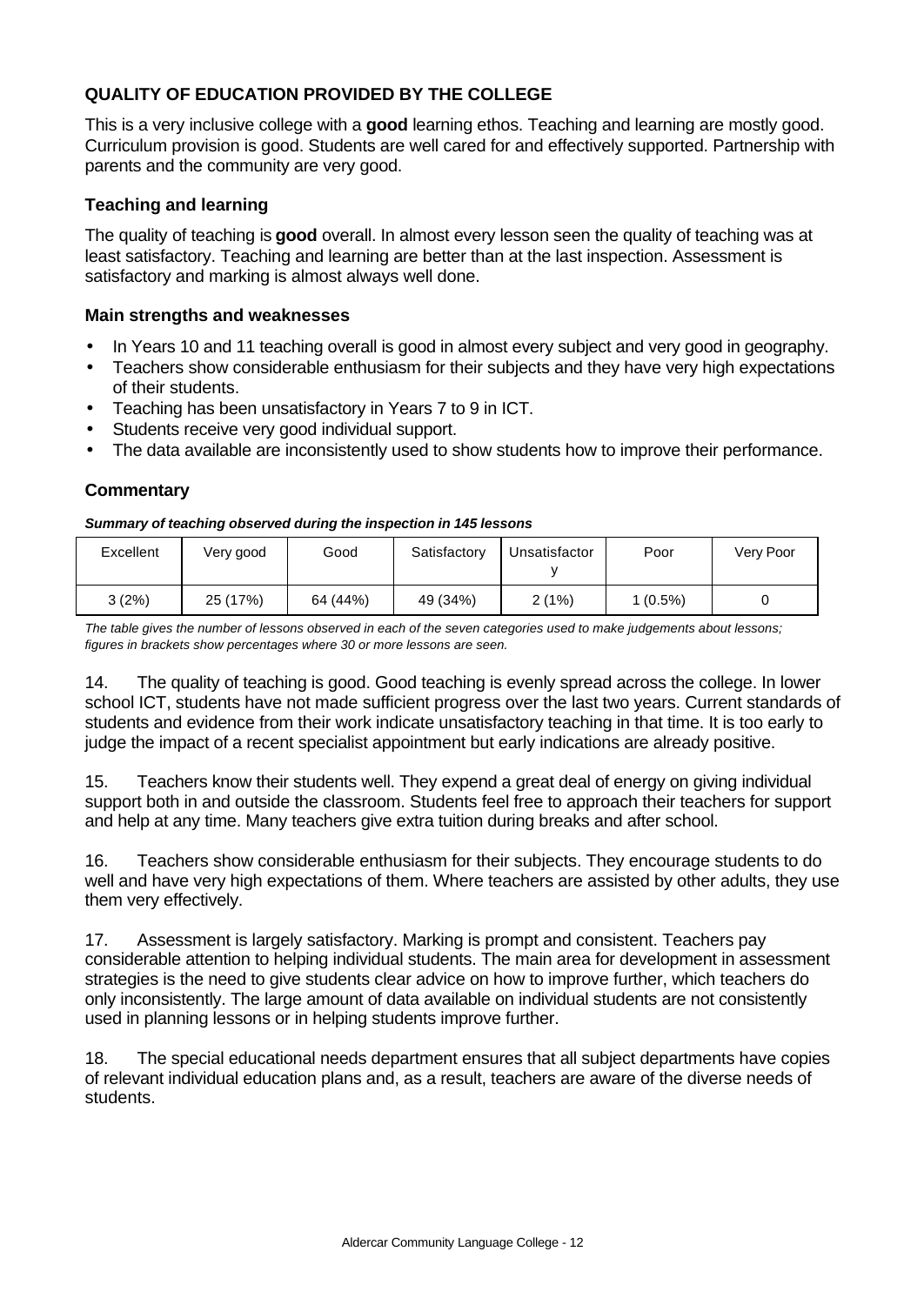19. Staff use support effectively and working relationships between teachers and the educational care officers (ECO) are good. For example, ECOs give support for science teachers to develop differentiated Year 9 assessments by rewriting materials so that they are accessible to special educational needs students. This promotes inclusion and supports these students in making very good progress. In modern foreign languages, a hearing impaired student used British Sign Language effectively to develop a third language, was included in sensitive questioning and was able to respond orally. In mathematics, a student with an attention deficit hyperactivity disorder was offered very good support from the teacher and ECO. A contract is drawn up to help the self-management of behaviour while teaching methods ensure that there is full attention from the special educational needs student before teaching commences. These clear objectives support student inclusion and progress.

20. Within the enhanced support resource for physically impaired students, teachers make very effective use of technology to enhance access to the academic and social curriculum. All students have their own symbol-based timetable. In a Year 10 and 11 humanities lesson, very good prelesson preparation of symbols enabled students to use their specialist resource to describe journeys to holiday destinations. Occasionally, for some students accessing mainstream lessons, the technology gets in the way of learning. For example, in a history lesson, the student and ECO were overly concerned with recording information rather than eliciting what the student understood about Roman soldiers.

21. In the minority of occasions where students with challenging behaviour are unsupported, progress is limited and their behaviour impacts on the learning of other students within the classroom. For example in Year 9, in art and Japanese, a small group of boys disrupted the quality of both lessons. Pastoral staff, in conjunction with the special educational needs department do not sufficiently address this minority disruption.

# **The curriculum**

The curriculum is **good** overall with innovative features which provide access to all students. Students with special educational needs have very good provision. Timetable weaknesses disadvantage some students.

## **Main strengths and weaknesses**

- A wide range of appropriate courses and an inclusive policy enable all students to have access to the whole curriculum.
- Accommodation is unsatisfactory.
- The college caters very well for students with special educational needs.
- The choice of science options is very good for all students with appropriate classes for all ability groups, in double science, separate sciences and certificated courses.
- The delivery of ICT is satisfactory across the curriculum but ICT as a discrete subject is unsatisfactory.
- Too many (split) classes in core subjects are taught by a variety of teachers.

## **Commentary**

22. The curriculum in the college is good overall as it is broad and balanced and designed to meet the needs of all students. Provision in English for students in Years 7 to 9 is good but very good for students in Years 10 and 11. Appropriate extension activities and additional classes extend learning opportunities for all students. A very good range of courses enables every student to achieve success in science. Each of the core subjects is disadvantaged by timetable weaknesses where students can be taught a single subject by up to three teachers.

23. Provision in art, citizenship, design and technology, history, personal, social and health education, physical education and religious education is good throughout the college and it is very good in geography. A good curriculum is offered in modern foreign languages throughout the college where students have a wide range of established language courses from which to choose. Good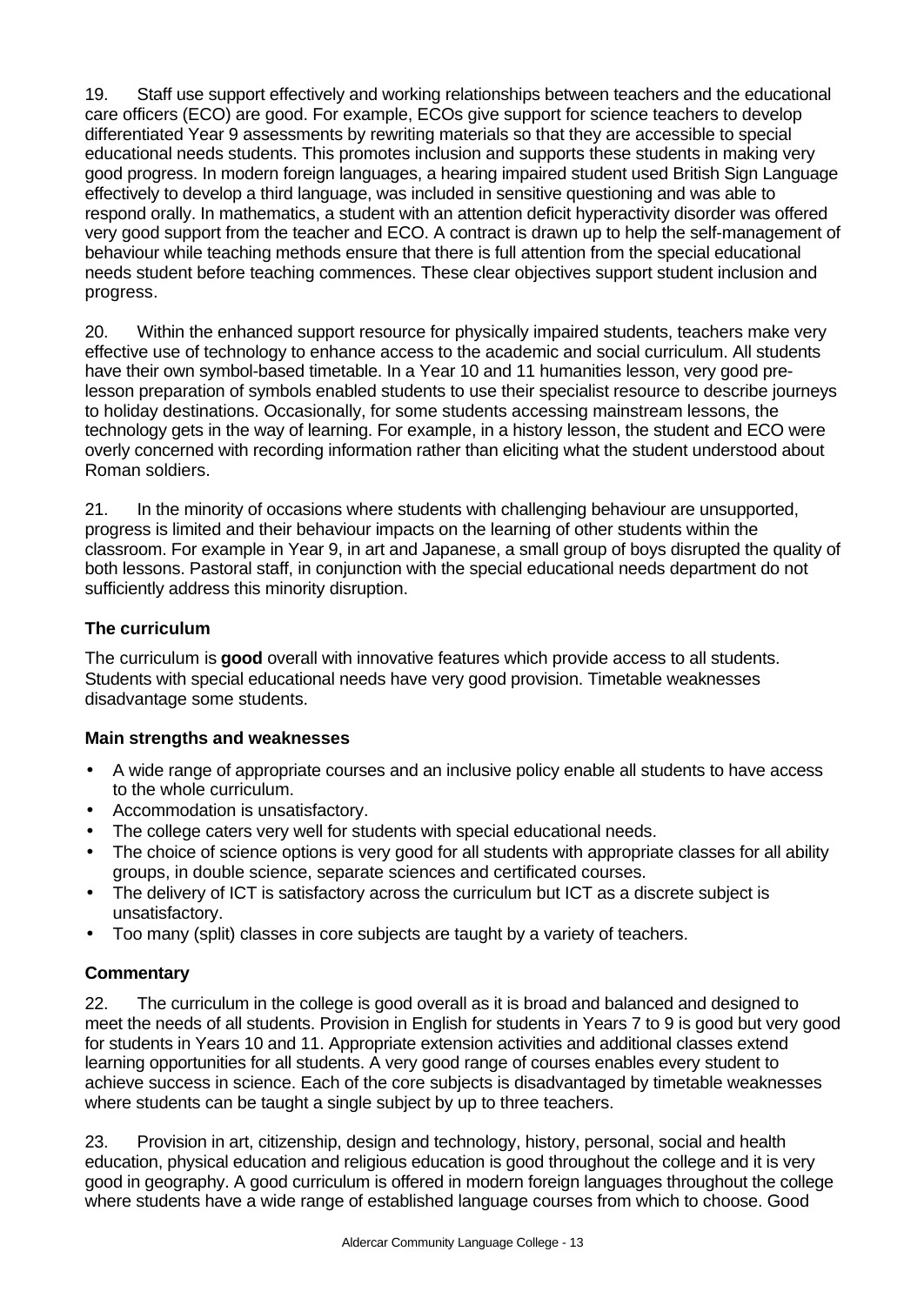liaison with primary schools enables students to have 'tasted' languages such as Japanese before they arrive at Aldercar. All other subjects are satisfactory with the exception of ICT. While the teaching of ICT is at least satisfactory in each of the subject areas, it is unsatisfactory when taught as a discrete subject. Provision for physical education is good but is limited by students having no access to swimming, rugby or tennis because of the lack of appropriate accommodation.

24. Curriculum programmes for students in Years 10 and 11 are wide ranging and well developed to allow all students to gain accreditation at a level appropriate to their needs. All students are able to take GNVQ or vocational GCSE (VGCSE) courses in addition to GCSE courses. A full range of VGCSE courses is available. Some students are able to take GCSE examinations early, so allowing them to take additional GCSE exams in other subjects. In science, the more able students have the opportunity to take GCSE in Year 9 then study separate sciences, while lower achieving students take suitably accredited courses. An innovative system, whereby Aldercar staff teach selected courses at the local college, encourages students to continue their education post 16. Links with colleges enable some students to begin doing courses in technical and vocational skills at NVQ level such as in design and technology.

25. The curriculum in modern foreign languages is particularly extensive with almost all students studying two languages in Years 7 to 9. Students taking GCSE Japanese a year early are able to start an AS course in Year 11 or take another subject such as art. There are a range of short courses as well as full courses on offer. A personal, social and health programme provides for the teaching of sex and relationships education and a full time medical officer is available on site. A specialist health practitioner, who is a member of college staff, is involved in the teaching of alcohol and drug issues. All statutory requirements are met but there is no act of collective worship. There has been a good improvement in the curriculum since the last inspection.

26. Provision for students with special educational needs is very good. An extremely positive aspect is the integration into the whole curriculum of students with quite severe difficulties including those who are physically disabled coming from special schools. All students have access to all subjects either within mainstream classes or within the inclusion unit in cases where it is more appropriate. Provision is made for their individual needs in terms of specialist equipment or in the tailoring of courses to their particular needs. Students with reading ages below their chronological age are withdrawn for basic skills tuition in the literacy suite. Students, such as the hearing impaired, for whom two foreign languages are considered inappropriate are given extra curriculum time within the inclusion unit. External accreditation is open to all students either through GCSE or VGCSE examinations. Where it is more appropriate, students can take Entry Level qualifications. Students with severe physical or learning difficulties are very well supported with additional staff. However, some students with challenging behaviour, more usually boys, do not always receive additional staffing support where needed.

27. Work experience opportunities are good, well planned and greatly valued by students. An imaginative citizenship programme enables students in Year 10 to visit colleges or residential homes to teach a skill such as counting to ten in Japanese to infants during three weekly lesson times. This introduces them to many responsibilities prior to their two-week work placement in Year 11. This well-planned programme encourages all students, including those with special educational needs, to spend at least one of their weeks working in a business closely associated with their vocational course (VGCSE). The college is part of a pilot project set up by Derbyshire Education Business Partnership (DEBP) to enable efficient liaison between college and business.

28. Out of school activities are good overall. There is a good range of lessons out of hours which enable students to continue their learning for pleasure or for additional examination accreditation. These are well supported. Visits to places of academic and cultural interest are good but rely heavily upon individual subject areas such as geography field trips or English theatre trips rather than as part of a whole college planned initiative. A good range of clubs and societies is available. Girls are more actively engaged in a range of sports than boys. The college puts on a production at least once a year but there are relatively limited opportunities for students to experience many arts or cultural pursuits. Planned programmes for the gifted and talented are still in the early stages of development.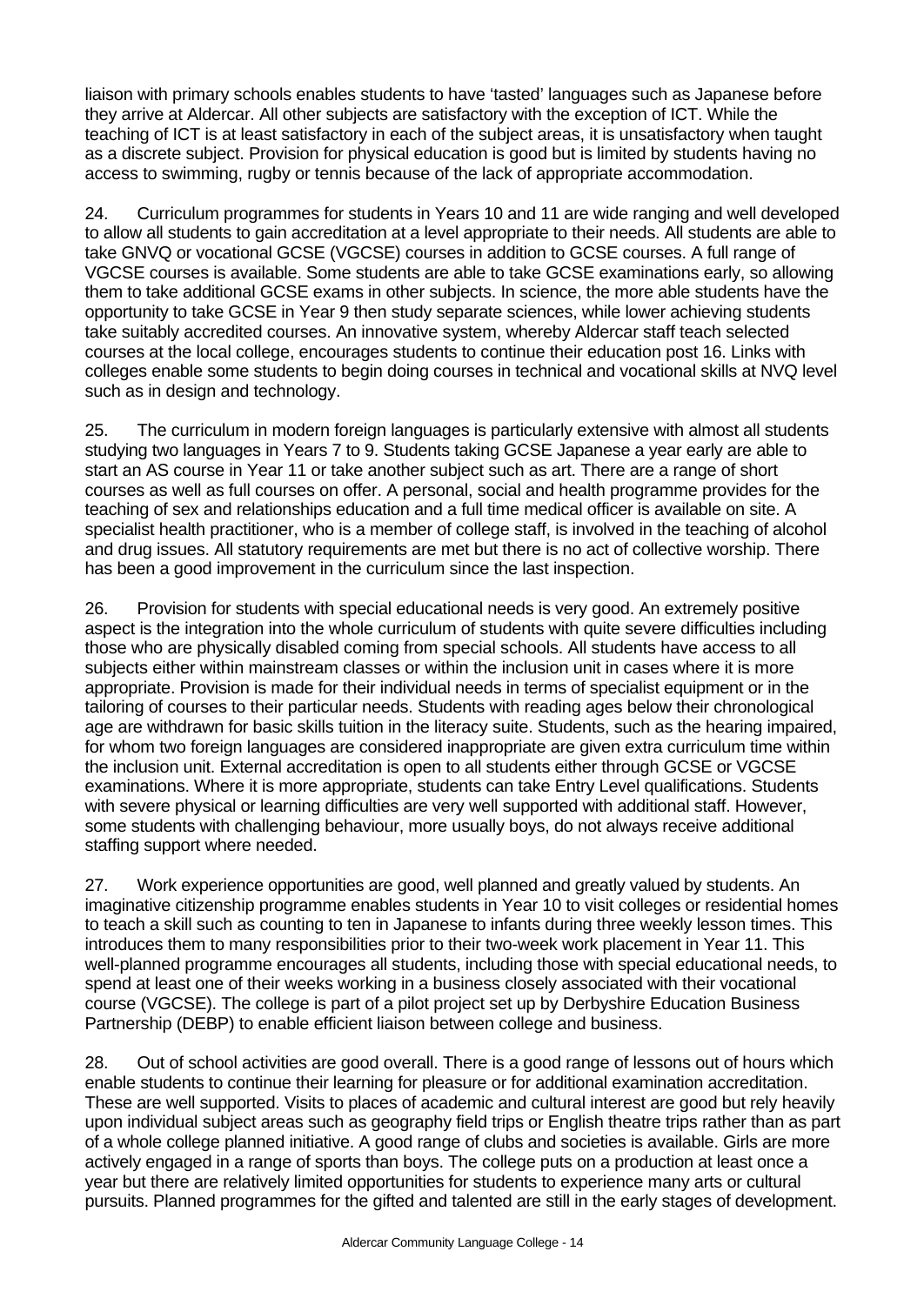There are exceptions to this. For example, nineteen students were identified as gifted and talented and entered a year early for GCSE Japanese. The majority of these students attained the highest grade.

29. Staffing is good. Across the college teachers are well qualified, knowledgeable about their subjects and experienced. The teacher to student ratio is better than the national average and this has been used effectively to create smaller teaching groups in some subject areas. This in turn has contributed to higher attainment. The number and deployment of support staff, including educational care officers, is also good. In special educational needs they have been well trained and the provision for students with complex needs is very good. Technician support in science, design and technology and ICT is also effectively used and allows teaching staff to concentrate on teaching and learning.

30. Even though staff work hard to minimise the negative impact on students' learning, too many aspects of the buildings are unsatisfactory. The exterior of the building is poorly maintained. It creates an atmosphere which is drab and depressing and does not appropriately reflect or reward the commitment of both staff and students. The college has attempted to alleviate some of the problems by, for example, installing air conditioning in some south facing rooms, but others remain poorly ventilated and stuffy. This does impact negatively on teaching and learning. Science laboratories are old and have inadequate access. There are also too many science lessons which are taught in classrooms. In physical education the gym is undersized and has leaking roofs. This can be distracting for students being taught. In the same room, restricted sight lines can make supervision of students difficult. In music the accommodation is particularly poor. Practice rooms are very small, have no ventilation and no glazed doors. However, English, modern foreign languages and special educational needs all have accommodation which is good.

31. The overall level of resourcing across the college is satisfactory. In modern foreign languages the provision of resources, and particularly ICT, is very good. In special educational needs there are also good ICT resources with plentiful hardware and software well matched to the needs of the students and the curriculum. However, in English there are insufficient books and those that are available have to be shared between classes. The library has not grown in line with the increasing roll of the college. It does support wider reading resources but other stock is out of date and largely unused.

## **Care, guidance and support**

The college provides a caring and supportive environment that encourages full inclusion of all students. Support and advice based on monitoring is **good** and good arrangements are made to canvass the views of students.

## **Main strengths and weaknesses**

- Staff assign a high priority to the care and welfare of students and know them well.
- Child protection and first aid are very well managed.
- Careers education and the personal, social and health education programme are well structured and provide good support for students.
- Agencies are well used to support the care and guidance provided by the college.
- Whilst good, overall monitoring is not always used effectively to inform teaching and set targets.
- Unsatisfactory buildings and their repair and cleanliness give rise to some health and safety concerns.

## **Commentary**

32. Staff assign a high priority to the care and support of students in their care. Child protection matters are led with a clear sense of their importance by a very experienced and committed senior member of staff who ensures that all staff are well briefed in dealing with any concerns that they may identify. First aid cover within the college is good and sensible arrangements are made for students who are unwell. During the inspection a number of health and safety concerns arising from the poor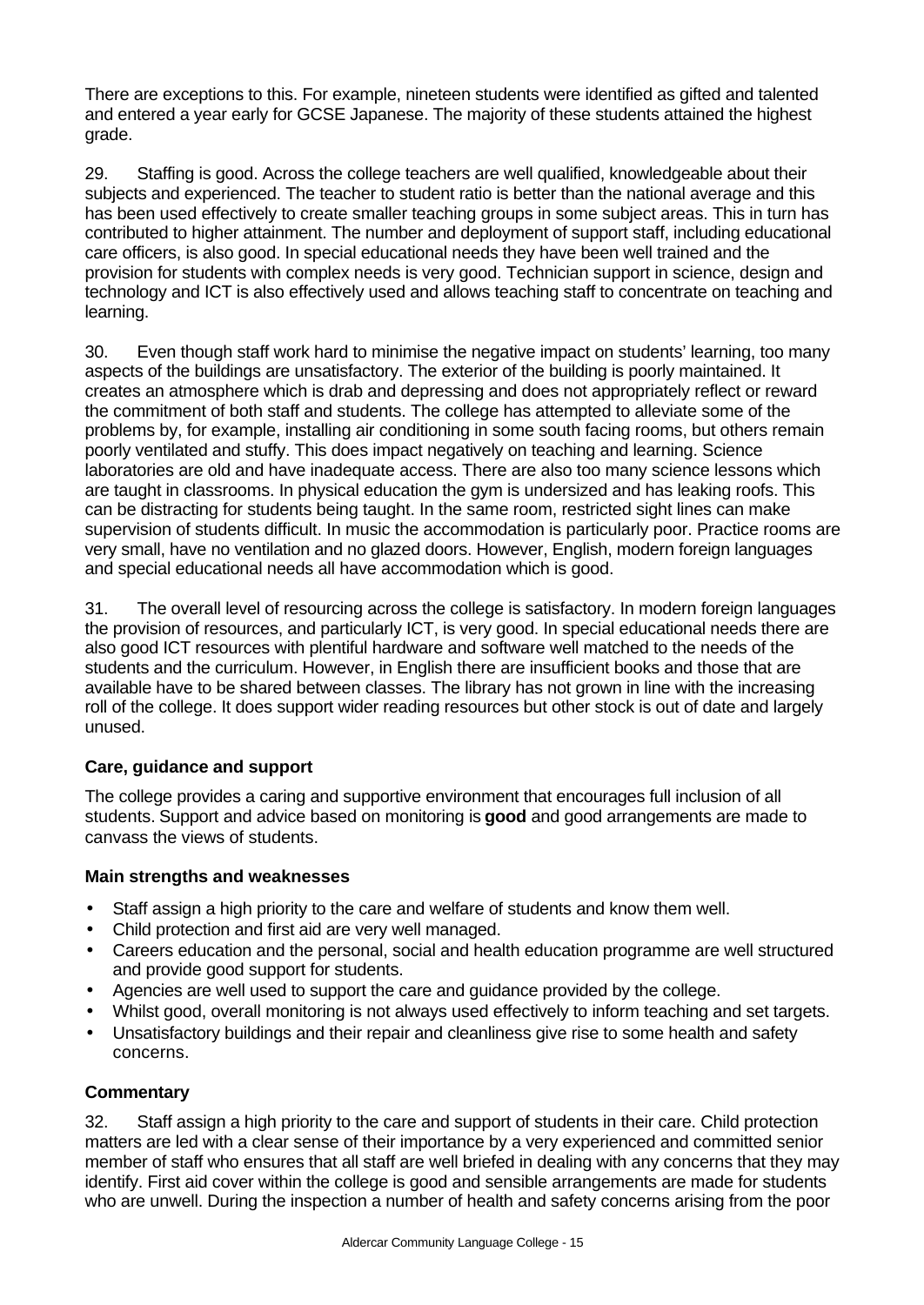state or repair of the premises and general cleanliness were reported to the college. The premises and grounds show signs of a lack of care and routine maintenance over a long period of time and students noted aspects of this as the most significant thing they disliked about their college. Regular inspections of equipment are carried out. During the inspection a fire drill was carried out demonstrating that efficient and sensible procedures are in place.

33. Staff know students well and provide consistently good guidance, advice and support. Within the pastoral system, senior staff and tutors move up through the college with the same year group and build up good relationships and a depth of knowledge and understanding about the students for whom they are responsible. Staff on the senior management team also know the students in their care well and provide good support, linked well with other pastoral staff. Staff give generously of their time in helping students with any problems or concerns that they may have. Students are aware of and value the care provided by staff and express confidence in being able to confide their problems and concerns. The strength of the relationship with students and the level of commitment by staff are an important feature of the college.

34. Monitoring of the personal development of students is good and enables staff to guide and counsel students appropriately. Although there is some variation in the rigour and clarity of targets set for students, overall the quality is good and students have a clear idea of where they are although there is insufficient guidance on how they make improvements in what they do and achieve. The personal, social and health education and careers education programmes are well structured and provide an appropriate range of good and well-organised information for students. The Connexions staff are valued members of the college community and their guidance is valued by students. Students are given good opportunities to put forward their views, principally through the School Council which meets on a very regular basis. Council members have proposed a number of important suggestions for change and improvement in the college such as more seating areas outside and more security coverage of the college inside. These have been implemented and it has been possible for students to have a positive impact on college life. In lessons too the views and ideas of students are encouraged so that they grow in confidence, able to express their views and know that they will be respected.

35. Arrangements for the settling of students into the college in Year 7 are very well managed and the extensive links with a large number of primary schools are well used to ensure a smooth and less stressful transition for students into secondary education. Students are known as individuals before they arrive in Year 7. Good care is taken to inform and guide students in their GCSE and vocation course choices for Year 10 and later in choices for further education or training after students leave the college. Links with post 16 colleges provide increasing good support for students and encourage more students to continue their education beyond Year 11 and ensure a smooth transition to this next stage.

## **Partnership with parents, other colleges and the community**

The very strong relationship with parents is a key feature of the college. Parents are provided with a clear and helpful range of information and staff work consistently to involve parents fully in their children's education. Links with schools and colleges are **very good**, well maintained and used effectively to support students when they transfer.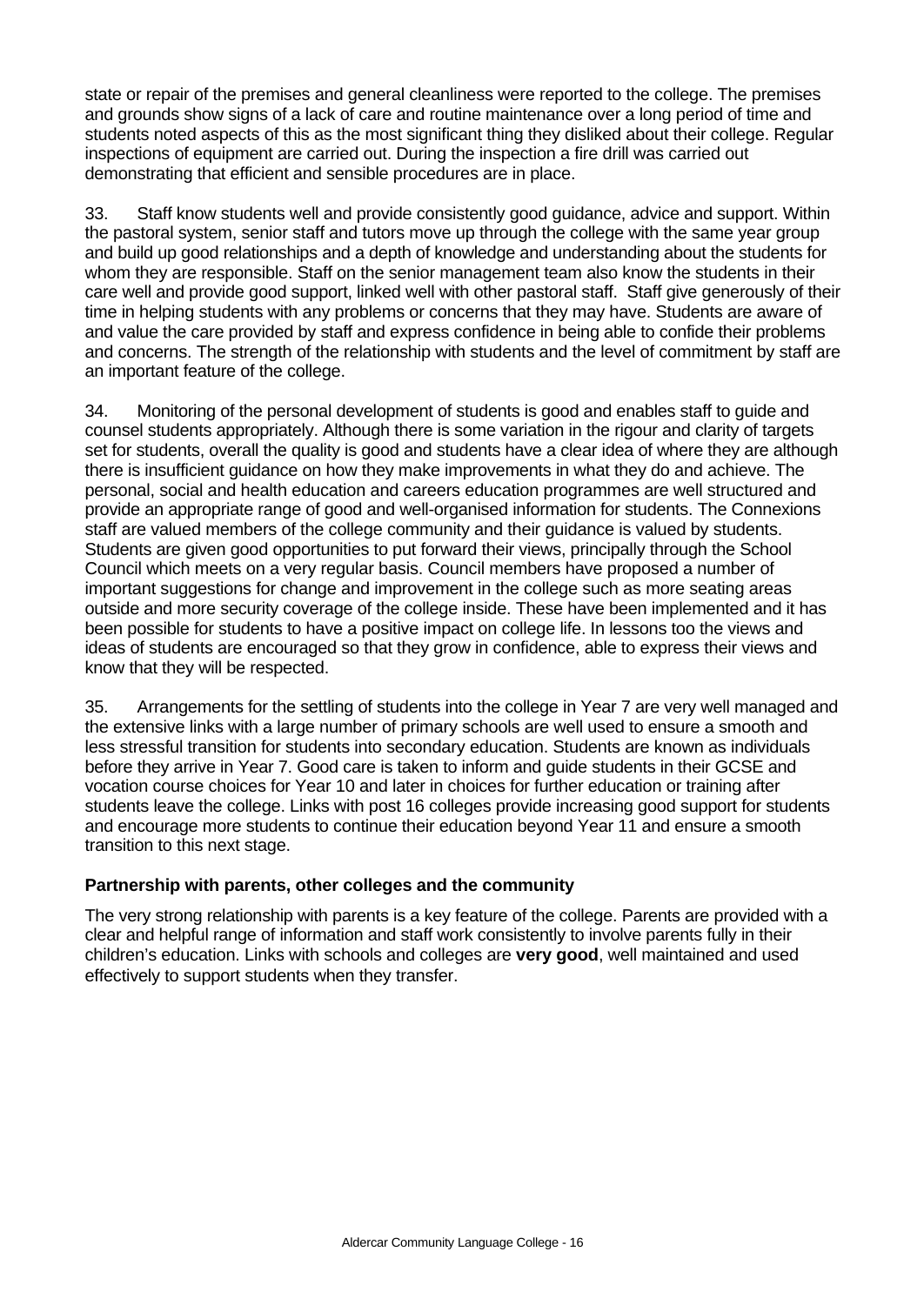## **Main strengths and weaknesses**

- Parents have very positive views about the college.
- Information is very clear and useful, including the details of children's progress and achievement in reports.
- Parent support and attendance at events and functions are not always high.
- Links with other schools and colleges are very well developed and used with great effect.
- Clear vision for future improvement in partnerships is shown by governors and key staff.
- There are very close links between the college and local groups in languages and performing arts involving college students and staff, and community partners.
- Vocational lessons in college and in the local further education college are working very well as a blueprint for future expansion on the college site.
- Sports and recreational activities involving the community are under-developed, as college facilities are poor.
- The college has maintained very good and effective links with parents since the last report.

## **Commentary**

36. Parents are very pleased with all aspects of the college including good teaching, the way the college is led and managed and the strong encouragement by good teachers for students to work hard and gain in maturity. They are also pleased that their children make good progress. However, although parents are pleased with all that the colleges does for their children, they are often reluctant to become closely involved with the day-to-day life of the college, with curriculum initiatives that are run from time to time or even the social and fund raising events of the Parents' Association. The college works very hard to maintain and improve even further the positive partnership with parents and the impetus for the strength of the partnership lies mostly with the college. Parents are kept well informed about what is happening by regular letters and information from the college, year groups and departments. The prospectus and governors' annual report to parents are excellent and have improved since the last inspection so that they now provide valuable and very helpful information for parents. Equally informative and well designed are the annual reports on progress. These reports are well set out and have clear information on what students know and can do as well as how hard they have worked and what they have achieved. Reports set targets for improvement and provide parents with a good clear summary of progress and the way ahead. The views of parents are sought on a range of issues on a regular basis. Procedures for dealing with complaints are very efficient and any complaints or concerns are very well handled by the college.

37. The contribution of the community to students' achievement is good overall. Governors and principal show very good vision in determining the college's strategy to help in raising the aspirations of the local community. The college has developed a diverse range of links, which are very effective in several areas including languages, performing arts, humanities and work experience. Several theatre groups perform in the college, and college students perform in local theatres and feeder primary schools. Several partners, with whom the college has established active and trusting relationships, greatly enrich college activities and help students achieve. The college is making a major contribution to expanding the vocational curriculum so that it better meets students' and local employers' needs. Whilst the college is a focus for the community in languages, shown in the adult and feeder primary school evening classes and frequent drama performances, provision in sports, leisure and recreation is under-developed due to the poor sports facilities currently available. There are, however, ambitious, well-funded plans to radically improve facilities – indoor and outdoor – for future college and community use.

38. Liaison with local primary schools is very good and well established. The links are with a large number of schools. Regular visits are made all through the year by staff from the college. Curriculum links are developing and students also visit the schools as reading 'buddies' and contribute to the geography and history curriculum. The transfer arrangements are good and induction days carefully organised so that Year 6 students can begin the process of being integrated into a much larger community with a good degree of confidence. Students in interview confirmed that the transfer was good and, although it was strange to be in a far larger community, they did feel well prepared. Staff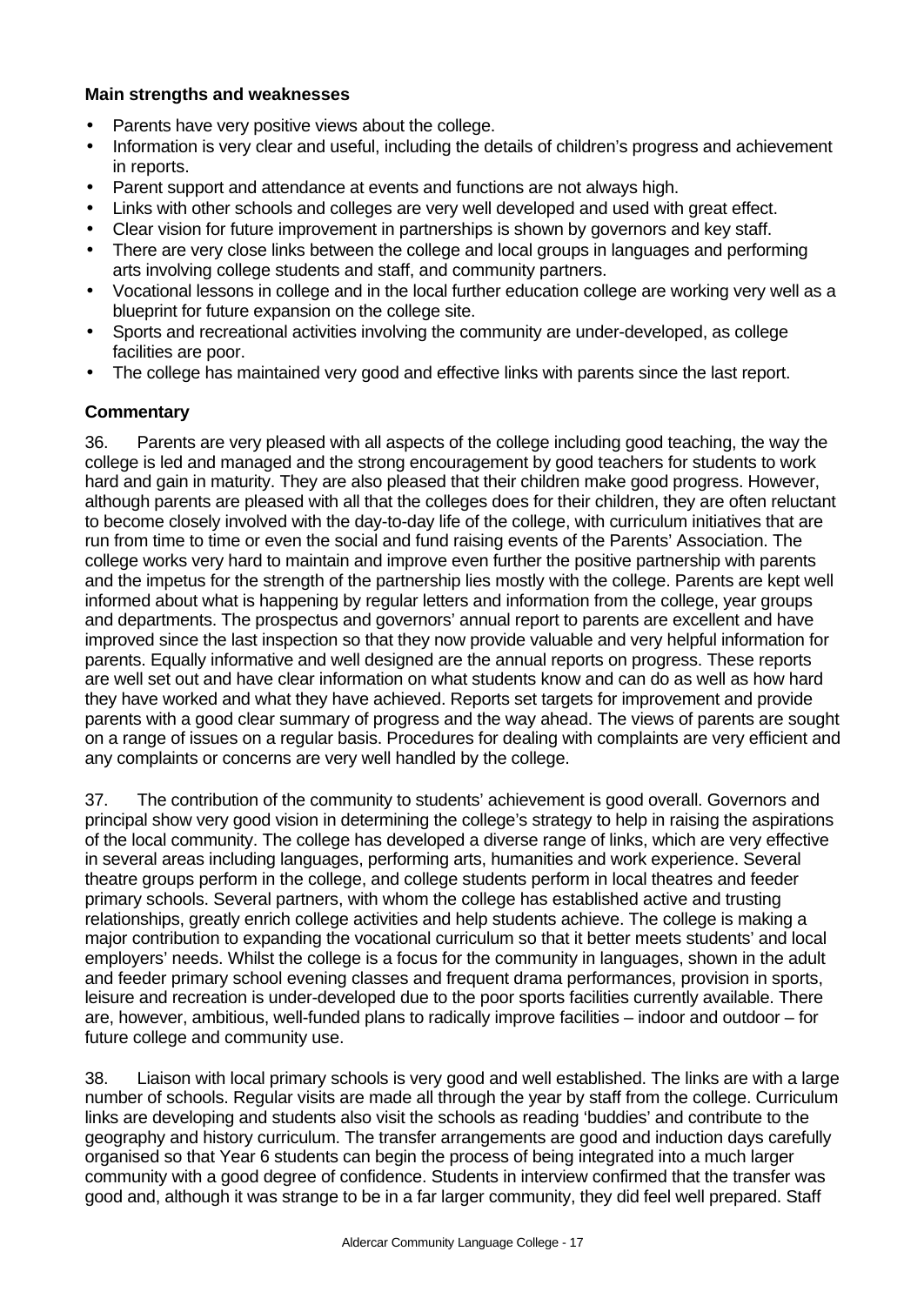links are being extended with sixth form colleges in the area and teaching staff often work in two colleges, providing a very visible bridge between the two stages of education. The linked provision for a number of curriculum subjects is very well organised and, like the relationship between the local family of schools, it is professional, supportive and vibrant.

# **LEADERSHIP AND MANAGEMENT**

The college principal provides very strong leadership, giving the college a clear sense of direction. Management systems throughout the college are **satisfactory**. The governors support and challenge the management team. Overall, their contribution to the school is **good**, though they have not complied with the statutory requirement regarding collective worship.

## **Main strengths and weaknesses**

- The college principal has a relentless and visionary drive to raise standards for all. He is highly respected and valued by the local community.
- Development and workload of staff are well managed.
- Governors provide good strategic direction.
- The language college development plan is very progressive and has made a substantial contribution to students' achievement.
- Many whole-college systems are not consistently used or fully in place.
- The college's evaluation of its performance lacks sufficient rigour.

## **Commentary**

39. The college principal is a powerful role model for the college; he leads by vision and example. He is extremely committed and maintains a high profile around the college and in the community. He knows the college well including individual students and provides strong support for his staff. He is highly respected and liked by all. His role modelling helps the leadership group to work well.

40. The senior leadership team works closely and well with the principal and governors to realise their vision for the college. They are a cohesive team whose members work well together, support staff and maintain a high profile around the college. Staff feel that senior managers are approachable. The college has good strategic direction and ambitious plans for development. There are areas where leadership is good for example in the dissemination of very clear guidelines, however, in other areas such as the monitoring of teaching and learning procedures, are less well developed.

41. A key role of the leadership group is curriculum leadership that oversees the work of the heads of department. These managers have a pivotal role in the college's procedures for improving the quality of teaching and learning. The college pastoral system is organised on a key stage basis, yet whilst the system is appropriate it does not effectively track and monitor the academic and pastoral needs of individual students in a way that allows teachers to tell students how they could improve their performance.

42. The quality of leadership at departmental level is variable. It is very good in science, geography, and modern foreign languages. It is good and effective in English, mathematics, art, citizenship, history, physical education and religious education. In other subject areas leadership and management are at least satisfactory. All heads of department share a common purpose or vision and there is a very strong commitment to every child as the college addresses the inclusion agenda with rigour and enthusiasm.

43. The quality of leadership and management of special educational needs is very good. As a result, these students make very good progress. The management of the enhanced resource for physical impairment is good and exploits resources to the full. There is a will to increase inclusion by ensuring, over time, that there are enough well-trained staff to promote equality of opportunity and to support students within a quality, mainstream, inclusive curriculum. Similarly, students who are deaf and hearing impaired have full access to the curriculum and benefit from opportunities to explore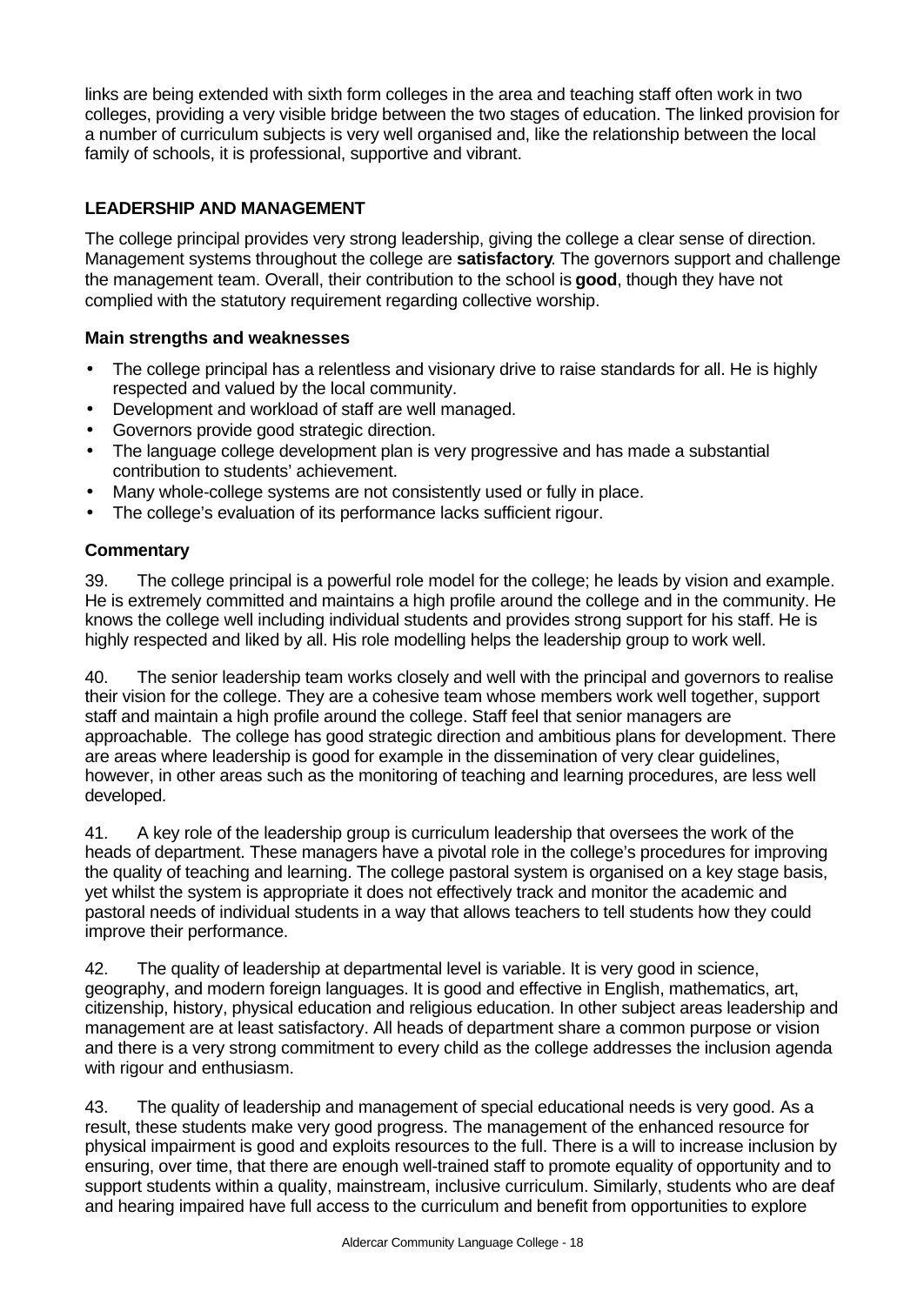their cultural identity and develop British Sign Language. Classes in British Sign Language are also offered to staff and students during after-hours clubs. Training days and twilight sessions have ensured that inclusion is high on the agenda within the college. There are also very good links with outside agencies and the special educational needs governor ensures the quality of provision, including for those with complex learning difficulties and high care needs.

44. Overall the governing body provides good leadership and through its work supports the senior management team well. The last inspection report stated that the governors were a small core who were very supportive of the college but overall lacked clear curriculum and financial understanding. This issue has been dealt with and the current governing body has a good understanding of these important areas. An increase in the number of governors has allowed for the structure and organisation of committees to be reviewed and improved. These are now good, the governing body knows the college's strengths and weaknesses and decisions are made with a greater focus upon student needs and raising standards. The governing body has a clear understanding of its role and has a good balance of expertise and experience. The two main sub-committees deal effectively with finance and staffing issues and ensure that educational provision complies with all statutory requirements except that relating to collective worship.

45. The recent appointment to the college of a finance manager has helped to improve further the understanding and rigour that governors have about financial control and monitoring, through regular meetings. Despite all the hard work the college still has vacancies on the governing body for two parent governors.

46. The college manages its financial resources appropriately and has a clear understanding of its financial position. The finance manager, who is a member of the leadership team, ensures that all decisions are fully linked to financial resources and enables the college to make the best possible use of capitation and resources.

47. There have been many changes in staff deployment since the previous inspection but this has stabilised recently and a growing pattern of continuity has resulted in rising achievement.

48. The senior management team needs to be more consistent in monitoring and assessment and to allow for regular reviewing and up-dating of existing policy and practice. This will allow the management group to be able to move the college forward even further.

| Income and expenditure $(E)$ |                         |              | Balances (£)                     |
|------------------------------|-------------------------|--------------|----------------------------------|
|                              | Total income            | 2,070,971.39 | Balance from previous year       |
|                              | Total expenditure       | 1,970,642.39 | Balance carried forward to the r |
|                              | Expenditure per student | 2677.50      |                                  |

| Income and expenditure $(E)$ |              |                            | Balances (£)                        |            |
|------------------------------|--------------|----------------------------|-------------------------------------|------------|
| Total income                 | 2,070,971.39 | Balance from previous year |                                     | $-280,000$ |
| Total expenditure            | 1,970,642.39 |                            | Balance carried forward to the next | -179.671   |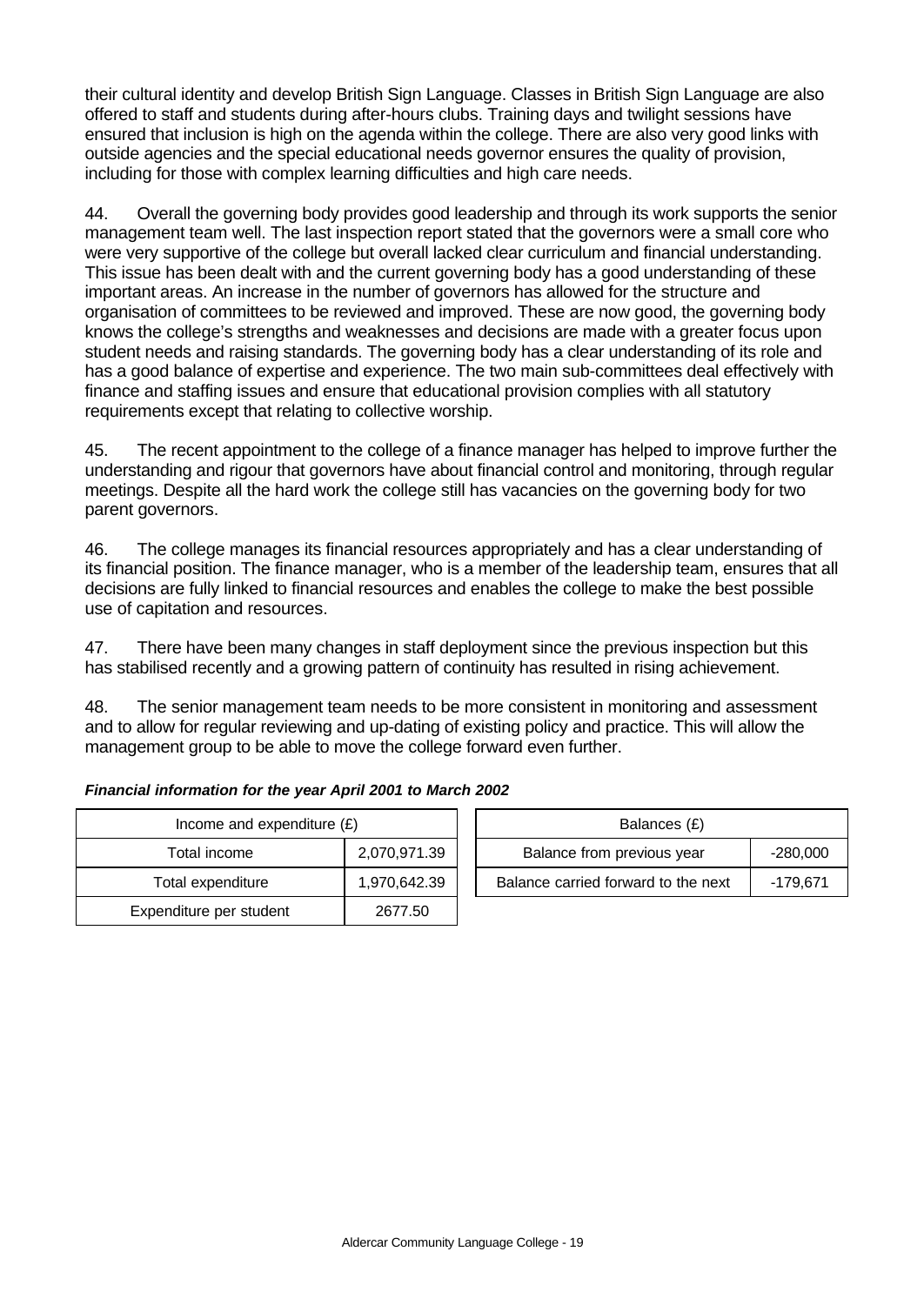# **PART C: THE QUALITY OF EDUCATION IN AREAS OF LEARNING, SUBJECTS AND COURSES**

## **SUBJECTS AND COURSES IN KEY STAGES 3 and 4**

## **ENGLISH AND MODERN FOREIGN LANGUAGES**

## **English**

Two Year 10 drama lessons were observed. Standards of work for both the Foundation and Intermediate level GNVQ course are **above average**. Students, including those with special educational and behavioural needs, have **very good** attitudes to their work and are well supported by experienced teachers.

Provision in English language and English literature is **good**.

## **Main strengths and weaknesses**

- The department has improved results in national tests taken at fourteen. Results in GCSE examinations are below the national average.
- Students benefit from the good teaching and teacher subject knowledge.
- Students are enthusiastic and willing to take an active part in lessons.
- Good leaderships are developing a strong departmental ethos.
- The management of the department is satisfactory. There is a need for greater consistency in monitoring the effectiveness of initiatives so that their impact on raising standards can be measured.

## **Commentary**

|                       | Year 9  | Year 11       |
|-----------------------|---------|---------------|
| Standards             | Average | Below average |
| Achievement           | Good    | Satisfactory  |
| Teaching and learning | Good    | Good          |

| Leadership                            | Good         |
|---------------------------------------|--------------|
| Management                            | Satisfactory |
| Progress since previous<br>inspection | Good         |

## **Examination results**

49. Results in the 2002 national tests taken at fourteen are average compared with national and similar colleges. Indications are that there has been a significant improvement in 2003. The standards achieved in GCSE English and English literature are below average. Students generally make better progress in their other subjects, but more students are entered for both examinations than is found nationally. In 2002 all students were entered for English, and all achieved a grade. Girls do better than boys in both national tests, but the gap is narrowing. The evidence of students' work indicates that there is little difference in attainment between these groups in lessons.

## **Standards and achievement**

50. Students make good progress to achieve average standards at the end of Year 9. They have good techniques for analysing literature because they read a wide range of high quality poetry, plays and fiction. High attaining students use a wide range of vocabulary and selected perceptive quotations in their writing about 'The Gresford Disaster'. Average attainers write at length and used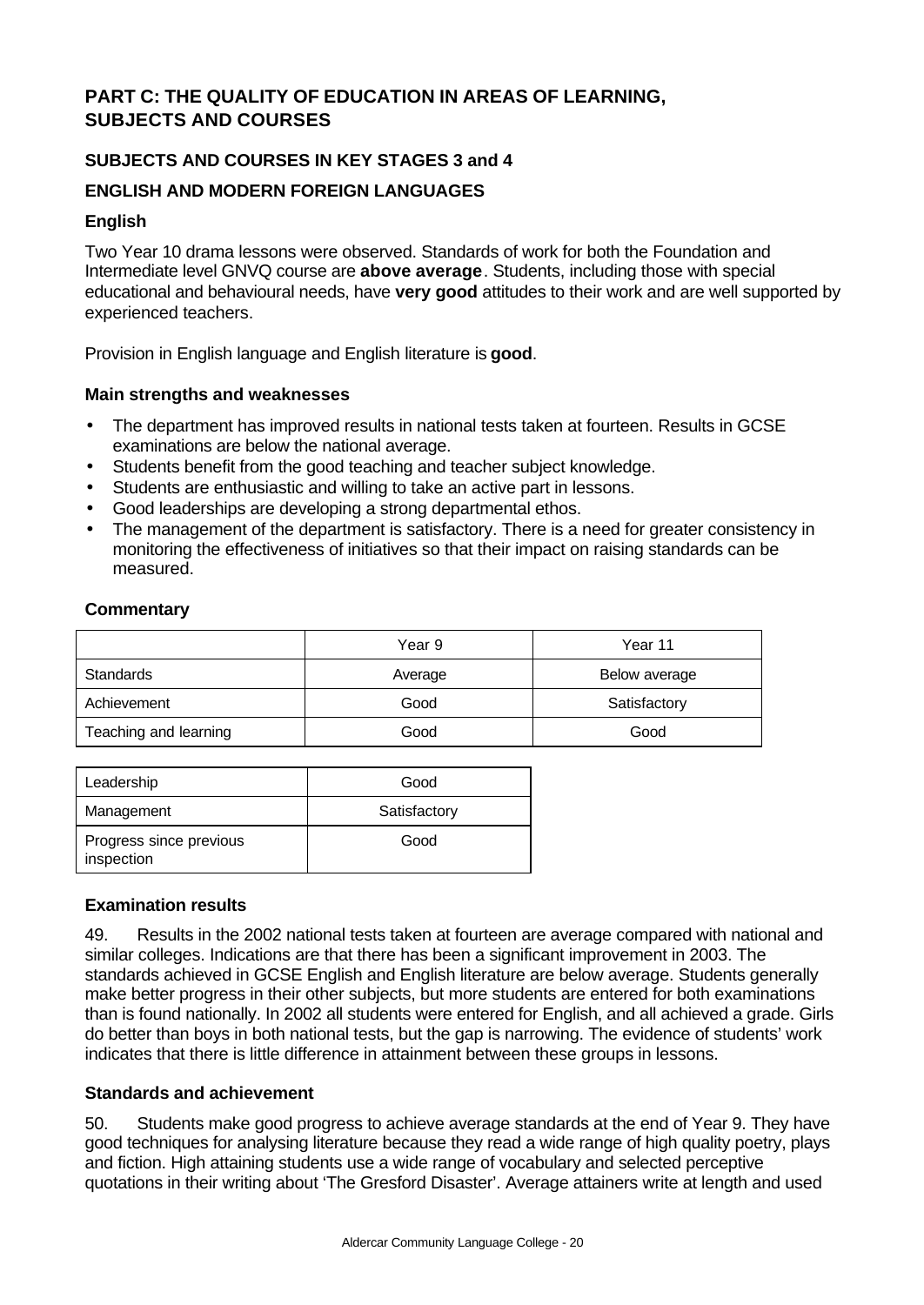ICT well to design covers for their Gothic Horror stories. Lower attaining students rewrite information accurately, for example in newspaper articles.

51. By the end of Year 11, students develop confidence in selecting the appropriate style for writing about a range of tasks. Higher attainers use research effectively to persuade readers to support different views on capital punishment. Average attaining students use technical terms well but sometimes explain plot or character in too much detail when they write about literature. Lower attainers are less confident in their use of quotations, but their writing about War Poetry makes clear comparisons between poems. Current Year 11 students make satisfactory achievement, when their previous attainment is taken into account.

# **Teaching and learning**

52. Students in Years 7 to 11 benefit from knowledgeable teachers. Lessons are planned well with a good range of activities that challenge and interest all groups of students, including those with special educational needs. Students' attitudes to the subject are very good. This is reflected in the high level of participation in discussions in lessons, and in the high number of students who complete coursework in Years 10 and 11. In the best lessons, teachers encourage students to work independently. For example, in a Year 8 lesson students were confident to suggest possible meanings for actions in 'Spit Nolan' because very good questioning techniques by the teacher, and other adults in the room, ensured that they thought through and explained answers. In a very good Year 11 lesson, similar techniques were used effectively to extend lower attaining students' use of imaginative language to describe a miserable place. In a small proportion of lessons, committed English teaching is made less effective because not enough time is allowed for students to extend and share their ideas.

## **Leadership and management**

53. Leadership of the department is good. There is a collaborative ethos, morale is high and new staff feel valued. Management is satisfactory. Marking and assessment are good. However, there is a need for greater consistency in monitoring the effectiveness of initiatives so that their impact on raising standards can be measured.

54. Improvement since the last inspection is good. The department has invested time, library resources and curriculum development to improve standards in reading. Informative and wellstructured booklets widen younger students' reading choices. Students speak highly of the support they receive in the basic skills unit and the gifted and talented reading club. Standards for students in Years 7 to 9 have improved substantially as a result of curriculum changes made to meet the needs of the Key Stage 3 strategy, although these improvements are not yet secure in terms of raising GCSE examination results. Expectations for boys' achievement are consistent and high, and the gap between their performance and the girls' performance is narrowing.

## **Language and literacy across the curriculum**

55. Provision for teaching English language and literacy across the curriculum is good. As a result of activities linked to the college's specialist language status, staff in most departments have good language awareness. There are well planned opportunities for role play, discussions, debate, as well as for students to comment on each other's work, in English, citizenship and drama. Good language awareness is promoted in science, art, design and technology and geography; however, there is a reluctance amongst some staff to use technical terms in music. More students are entered for higher tier papers in mathematics at GCSE because of the good support for reading. Staff in design and technology have simplified the format and word level of worksheets to help students work independently, and work is carefully matched to the needs of different groups of students in history and religious education. The quality of presentation of written work is a strength in many subjects.

## **English as an additional language**

56. The college has made satisfactory provision for the few students with another language at home. Care is taken to differentiate between language and any other educational need. Support for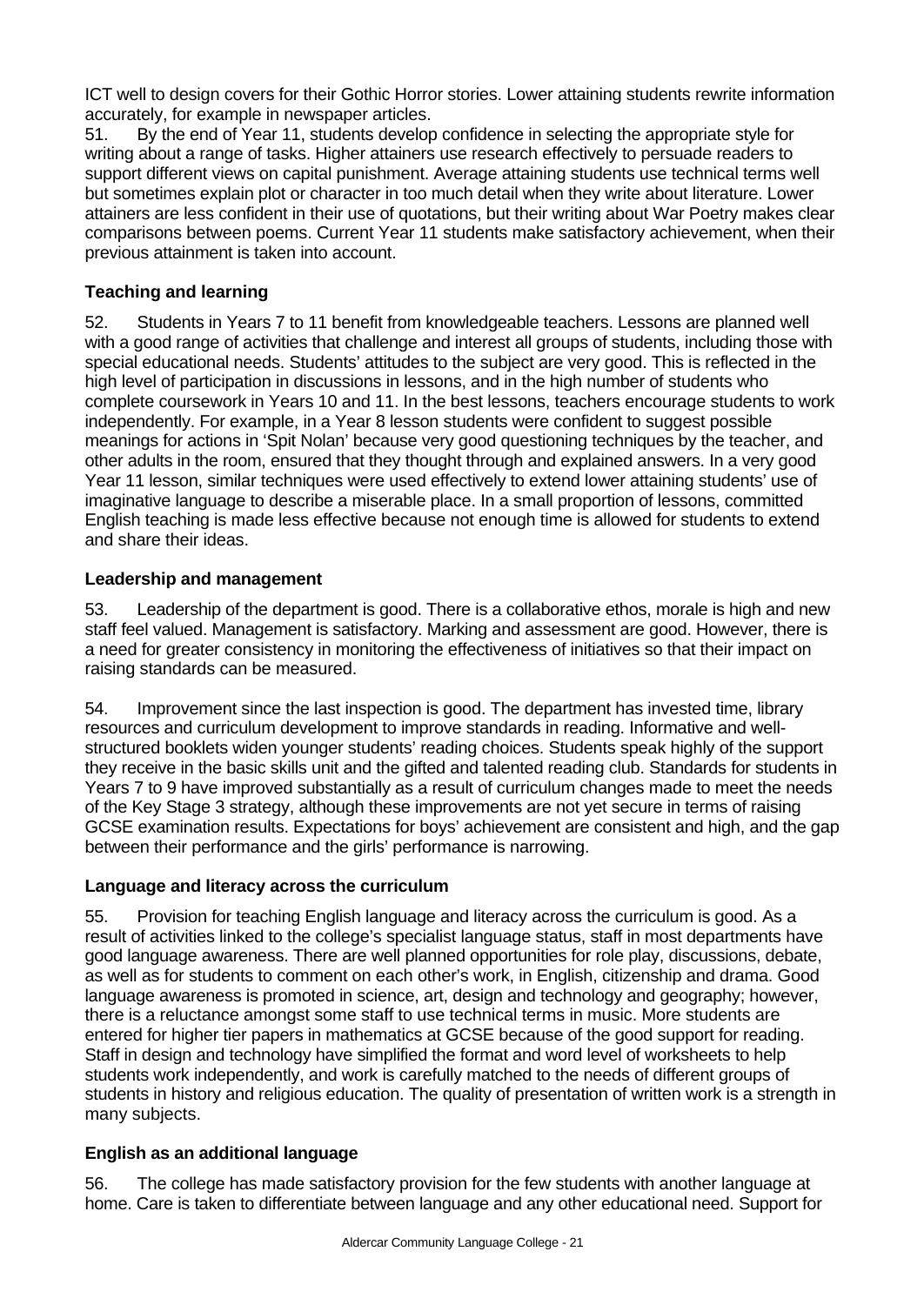this group of students through the Policy for Racial Equality and Cultural Diversity Action Plan is in the early stages of implementation.

## **Modern foreign languages**

Provision in modern languages is **good**.

## **Main strengths and weaknesses**

- Very good GCSE results in Japanese in 2003.
- Students' attitudes to learning European languages show significant improvement.
- The curriculum provides rich and diverse opportunities for all students.
- Insufficient focus is placed on monitoring and evaluating the quality of teaching and learning.

## **Commentary**

|                       | Year 9        | Year 11 |
|-----------------------|---------------|---------|
| Standards             | Below average | Average |
| Achievement           | Satisfactory  | Good    |
| Teaching and learning | Good          | Good    |

| Leadership                            | Very good    |
|---------------------------------------|--------------|
| Management                            | Satisfactory |
| Progress since previous<br>inspection | Very good    |

## **Examination results**

57. Standards in teacher assessments at the end of Year 9 are well below average in the European languages with most students attaining level 4; there is, however, a slow upward trend and some of the results reflect an over-cautious approach to assessment. These teacher assessment results had not been recalibrated against the new criteria and are therefore unreliable.

58. Candidates for GCSE in French and German have been increasing steadily over the last three years with no detrimental effect on standards which have stayed in line with national averages since 2000. Standards in Japanese at GCSE are high. This year 50 per cent of candidates who sat the examination in Year 10 gained A-A\* and all candidates gained the higher grades.

## **Standards and achievement**

59. Overall, standards of work seen are below average in the European languages in Years 7 to 9. Students study two languages from Year 7, mainly in mixed ability classes. The pace of lessons is steady and teachers' pastoral concern for their students is evident. This encourages lower attaining students to progress, although tasks are not fully adapted to their needs. Skilled learning assistants support students with physical impairments very well. Fast-tracking arrangements are progressively developing opportunities for higher attaining students. Relationships are good and the rich variety of provision is motivating students. Teachers are careful to develop students' competence in all the skills and students concentrate well in class. Homework, however, is not used rigorously enough to compensate for the shorter time allocation and the very good ICT resources are not yet being exploited to best advantage to advance learning. Overall, in the European languages achievement is satisfactory. Standards in Japanese are above average in all skills except speaking.

60. Standards in European languages are average in Years 10 and 11 as teaching is more consistent and students benefit from a full time allocation for their GCSE language. Increasing linguistic competence is supported by opportunities to study Spanish within the popular and welltaught GNVQ course. A few students take full advantage of these rich opportunities to study three languages to GCSE. Students are attentive and productive and this is reflected in their well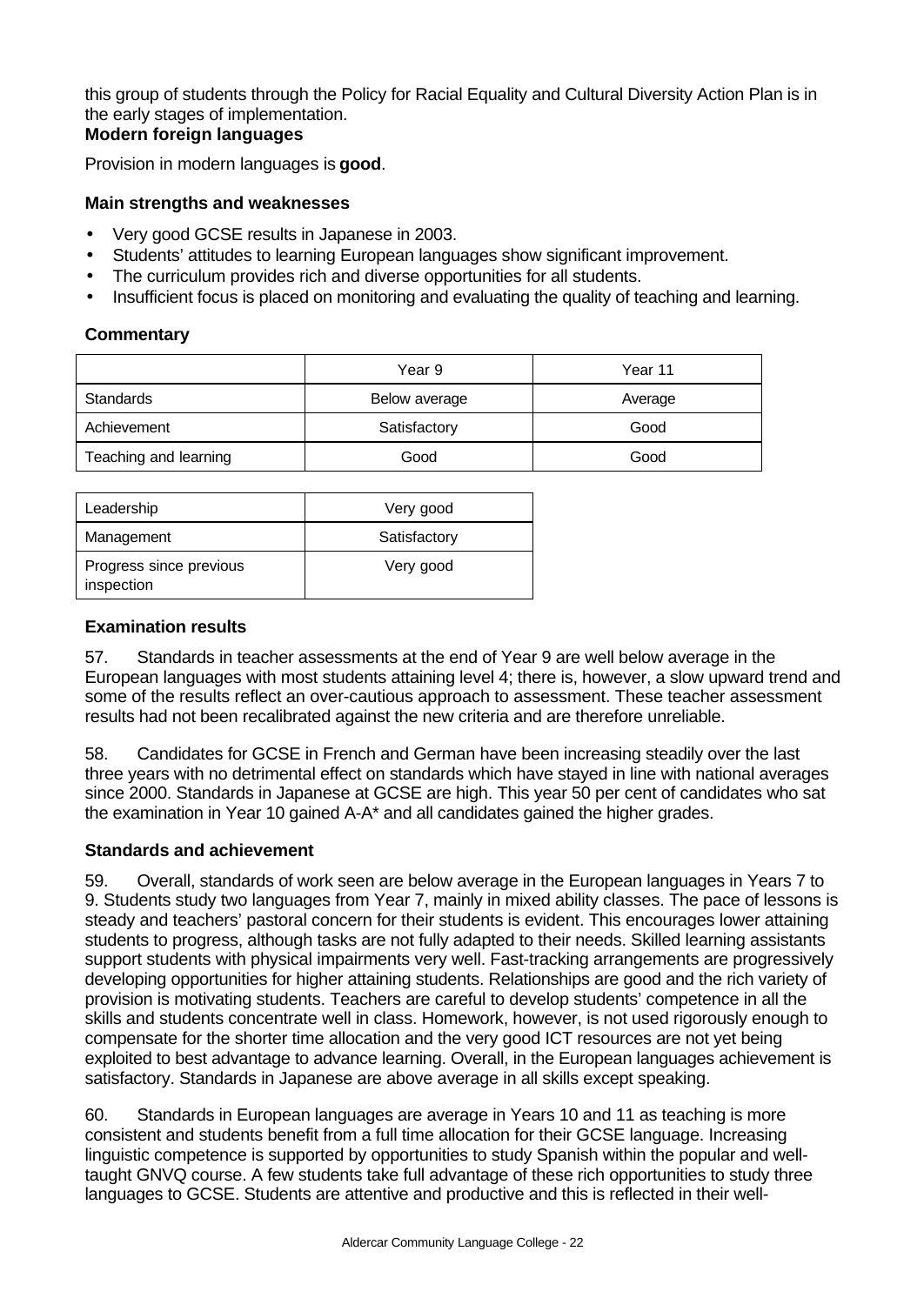organised files. As a result achievement is good. Standards in Japanese are high as a result of very good teaching which enables students to proceed at a fast pace and work towards an AS qualification in Year 11.

# **Teaching and learning**

61. Overall, teaching and learning are good. They are very good in Japanese in Years 10 and 11. Teachers provide opportunities for individual students to improve the quality of their pronunciation and intonation; this is not consolidated or extended fully for students in the earlier years, however. Foreign language assistants help teachers monitor oral practice and work usefully with small groups. Teachers use a wide variety of high quality visual aids to present and practise vocabulary and structures and regularly assess progress in lessons. Mime and gesture are especially well used in Japanese to enable students to link written forms with pictures and sounds, and promote understanding. Teachers make useful links with prior learning and lesson objectives and the purposes of activities are clear to students. Plenaries to reinforce the acquisition of new language are not so well used. Marking is variable in quality and is insufficiently linked to levels and grades to guide students.

# **Leadership and management**

62. Leadership is very good. It is aspirational with a strong sense of purpose and has had a major impact in raising the profile of modern languages in a short time, both in the college and the wider community. Improvement since the previous inspection has been very good. The diverse curriculum provides many opportunities for students in all years and supports the inclusive focus of the college. Management is satisfactory. Staff collaborate well to fulfil their responsibilities on a daily basis but there is insufficient rigour in monitoring, evaluation and use of data to ensure consistent high quality and to support continuing improvement in the next phase of development.

# **MATHEMATICS**

Provision in mathematics is **satisfactory**.

## **Main strengths and weaknesses**

- Standards in Years 9 and 11 are below average.
- Poor presentation leads to errors in working and affects progress.
- Teachers explain work well and students are clear what they have to do in most lessons. Just occasionally, work that is too hard restricts students' progress.
- Good class relationships create a positive learning ethos.
- Students with special educational needs make good progress in lessons because work is well matched to their capabilities and they are supported well.
- A strong sense of common purpose and good teamwork amongst the staff reflect good leadership and management.

## **Commentary**

|                       | Year 9        | Year 11       |
|-----------------------|---------------|---------------|
| Standards             | Below average | Below average |
| Achievement           | Satisfactory  | Satisfactory  |
| Teaching and learning | Good          | Good          |

| Leadership                            | Good         |
|---------------------------------------|--------------|
| Management                            | Good         |
| Progress since previous<br>inspection | Satisfactory |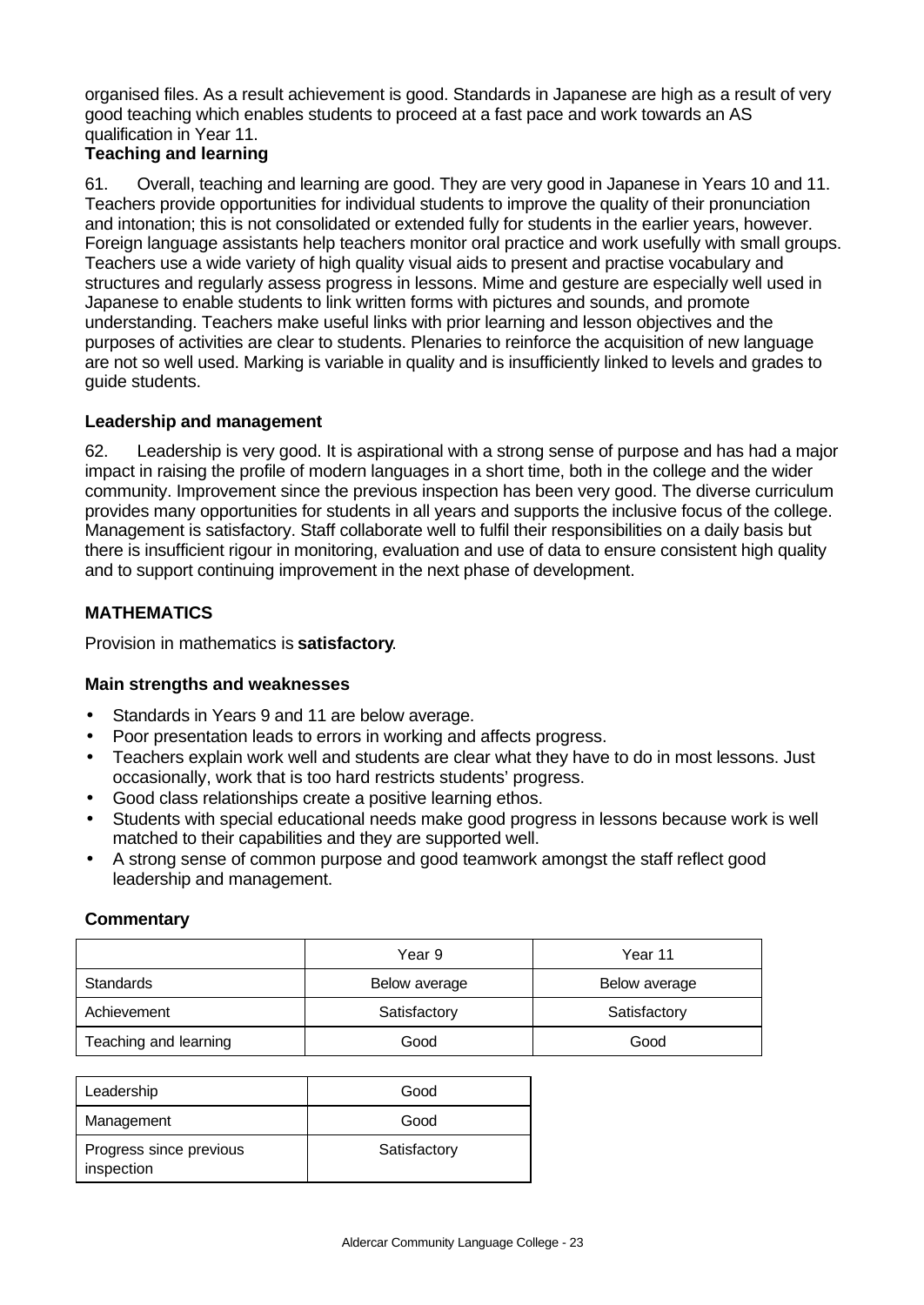## **Examination results**

63. In the 2003 national tests for Year 9 students, nearly three-quarters of students attained the standard expected for their age, and one half of students exceeded it. This was a marked improvement on 2002 and students achieved very well. At GCSE, the proportion of higher grade passes fell compared to previous years and results overall are likely to be below average once national comparison data becomes available. Girls do slightly better than boys but the gap between their performance is narrowing.

## **Standards and achievement**

64. Standards on entry to the college are below average. Work standards in the current Year 9 and Year 11 classes are below average but students make satisfactory progress and achievement is satisfactory overall. Most Year 9 students have average skills in number but lower attaining students make mistakes when working in their heads because they do not recall basic addition and subtraction facts accurately. Where work involves graphs or diagrams, such as the construction of angle or line bisectors, poor presentation affects the achievements of many students because it leads to unnecessary errors. Higher attaining Year 11 students achieve well in their examination coursework. They use a wide range of statistical techniques to investigate "What is an average Year 11 student?" They explain well how errors in measurements influence their results and some understand the bias that samples of data drawn from a wider base may introduce to their results.

## **Teaching and learning**

65. Teachers know their subject well. For instance, a good explanation of how to draw reflected shapes built well on students' previous knowledge of algebra and graphs and enabled them to tackle their work confidently. However, occasionally work is too hard. A lesson on simultaneous equations, for example, was only partially successful. Although students appeared to understand the technique explained at the start of the lesson, they were unable to apply it when working on further examples and made limited progress.

66. Adults and students get on well, which leads to relaxed, but lively, purposeful lessons. Students' positive attitudes contribute well to their achievements because, even when work is difficult (for instance in a lower set lesson on division) they behave well, enabling teachers to focus on resolving difficulties without undue distractions of class management.

67. Teachers plan effectively for students with special educational needs. High quality support for hearing impaired students and good understanding of the needs of others with behaviour and learning difficulties were significant factors in a very good lesson where students made good progress in learning how to calculate areas of shapes made up from rectangles.

68. Occasionally, teachers do not involve students actively enough or give them opportunities to use their initiative and to work at their own pace. Where this happens, students spend too much time copying worked examples from the board and they show little interest in the lesson.

## **Leadership and management**

69. All mathematics teachers share a common vision for the future and have high aspirations. Leadership sets an example of commitment to raising standards. Extensive assessment records ensure that teachers have a very clear view of students' progress, from which they identify underachieving students of all abilities and set up additional lessons after school to help students catch up. National initiatives for mathematics have been successfully absorbed into college practice, although they have yet to work fully through the college. Improvement since the last inspection is satisfactory. Results in Year 9 tests and in GCSE examinations have improved, but there is still some way to go to reach average standards at both stages.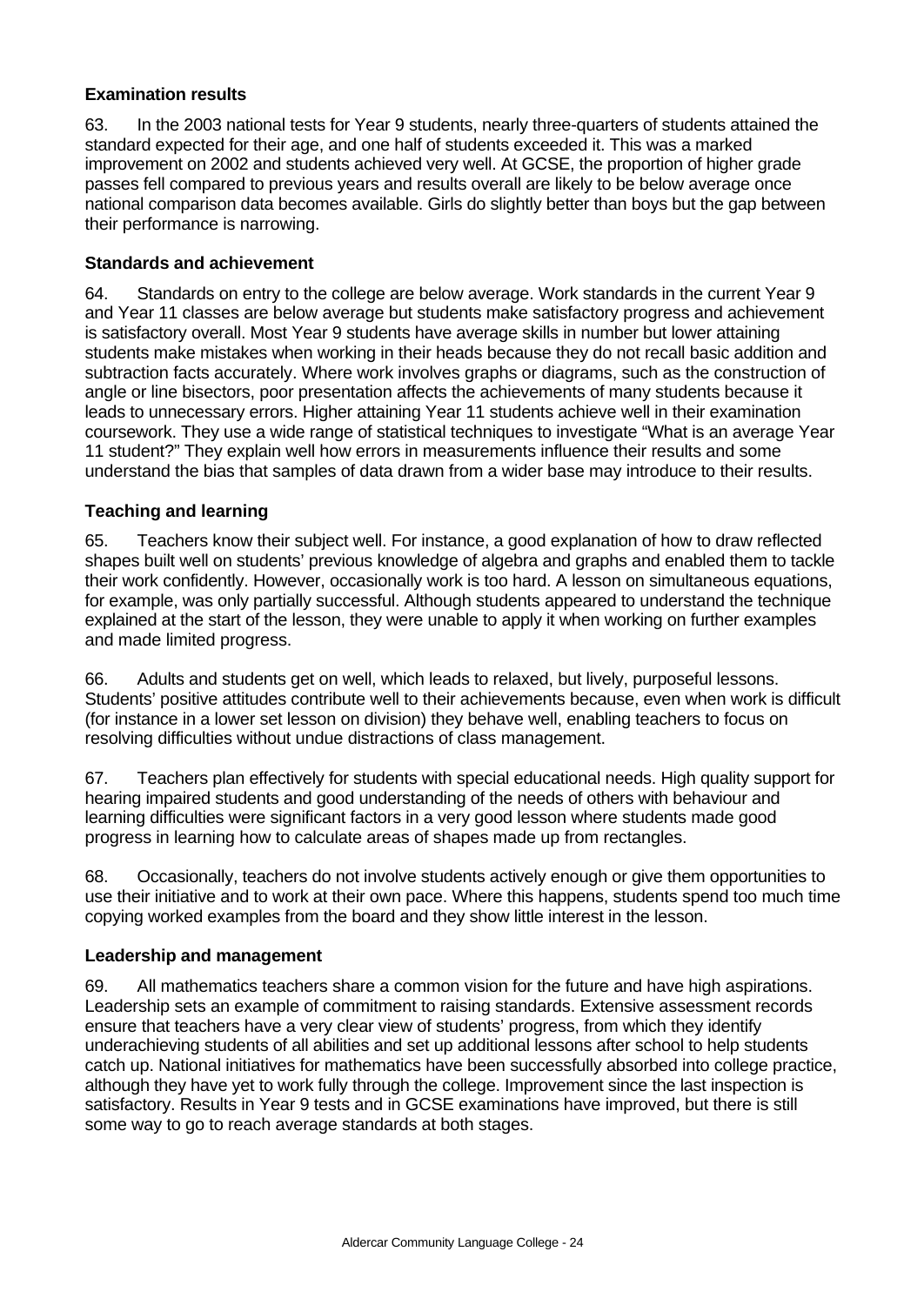## **Mathematics across the curriculum**

70. Students' mathematical skills are underdeveloped and insufficiently used across subjects. Some students make satisfactory use of mathematics skills in some subjects, for example analysing the results of science experiments using graphs, and in well-presented data handling work in English and technology to present results of surveys and other research done as part of coursework.

## **SCIENCE**

Provision in science is **very good**.

#### **Main strengths and weaknesses**

- Levels of achievement shown by examination results are very good.
- The leadership of the department's dedicated staff is very good.
- A well-developed learning culture enables students to progress well.
- The production and use of a comprehensive student database aids achievement.
- A wide range of curricular option choice meets student needs.
- Teaching style lacks variety in some lessons. Opportunities for investigative work are limited.

#### **Commentary**

|                       | Year 9        | Year 11            |
|-----------------------|---------------|--------------------|
| Standards             | Above average | Well above average |
| Achievement           | Good          | Good               |
| Teaching and learning | Good          | Good               |

| Leadership                            | Very good |
|---------------------------------------|-----------|
| Management                            | Good      |
| Progress since previous<br>inspection | Good      |

#### **Examination results**

71. Results in the Year 9 national tests in 2002 were in line with the national average, but better for higher levels. The department's results are well above those of similar schools. Further significant improvements occurred in 2003, with results which are well above the targets set for the department. There is little difference between the performance of boys and girls. GCSE results for the higher grades of A\*-C were well above the national average in 2002 for both single science and double science and similar good results were also obtained in biology, chemistry and physics. This pattern has been repeated in the recent 2003 results.

## **Standards and achievement**

72. In lessons, students are achieving well, based on their earlier entry attainments, which were below average. They take pride in their work and information is always well presented in their books. They are generally interested and receptive to the teaching and are always well behaved in lessons. As a result, they readily make progress. More able students in Year 8 confidently identified the names of elements in a range of chemical formulae and gave the names of associated compounds. Word and symbol equations for the burning of magnesium were also correctly produced by students in a middle ability set. In Year 11, students in a lower ability group showed a willingness to demonstrate the construction of series and parallel circuits and could describe relevant properties of these.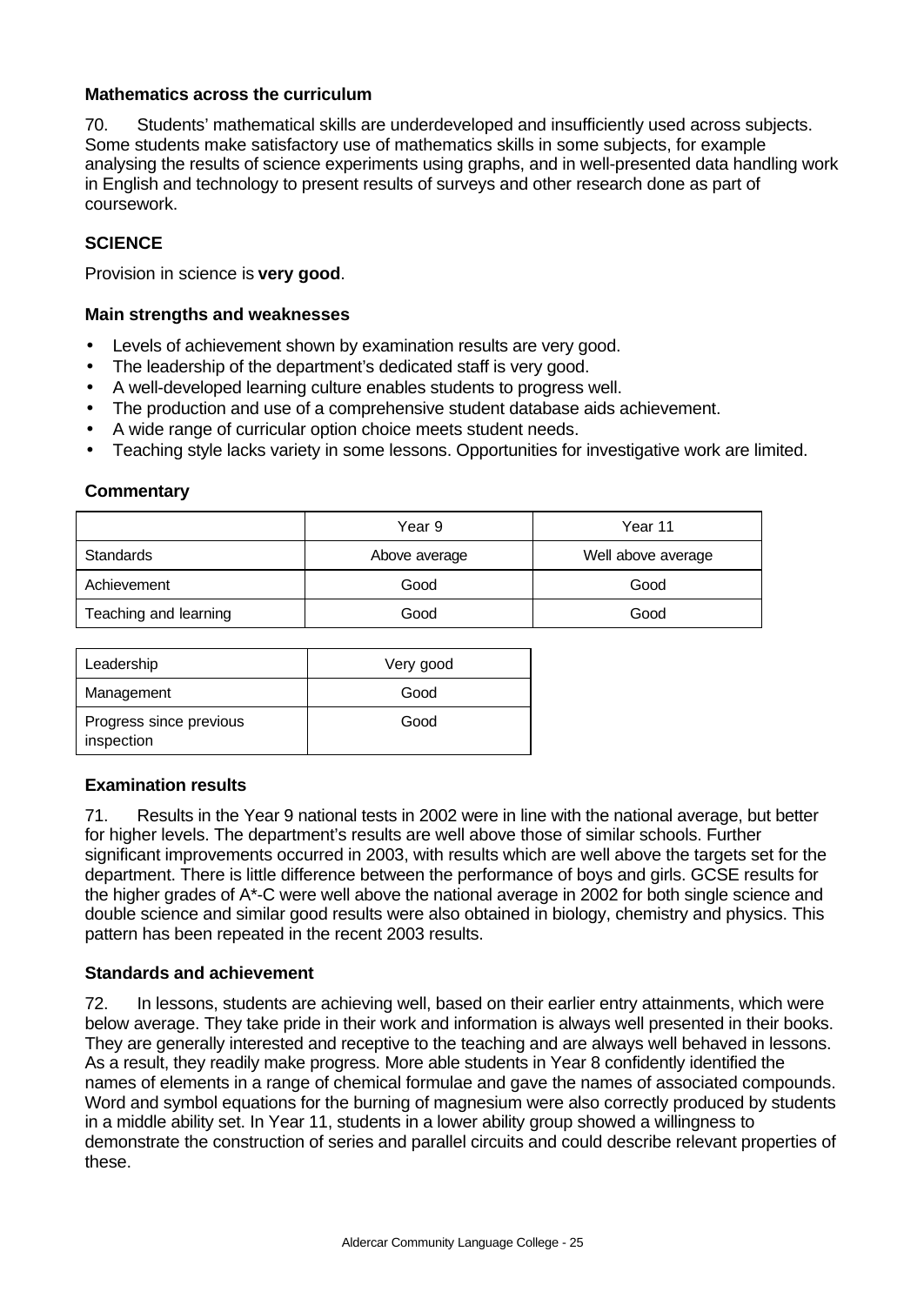## **Teaching and learning**

73. In Years 7 to 9, students are taught by knowledgeable teachers. Lessons are planned well, with clear teaching and learning objectives and the pace and pitch matches the abilities of the students. In the one very good lesson at this level, teaching skilfully extended the learning of the students by challenging their existing levels of knowledge and understanding, so developing higher order thinking skills. Evidence of students' work and their achievement indicate that teaching is generally good. In Years 10 to 11, high quality teaching was observed, including two excellent lessons which were delivered with flair and enthusiasm and with a good sense of humour. Students are constantly encouraged and motivated to produce their best efforts, both in lessons and for further learning at home. As a result, good progress is made by nearly all students. In some lessons, students had to spend too long listening to the teacher. This reduced the time available for more active learning activities, including practical work. Very good working relations are present, and students work co-operatively with each other and relate very well to students with special educational needs. This was particularly true in those classes with physically impaired students, who are supported by well-briefed teaching assistants.

## **Leadership and management**

74. The department is very well led, with a clear vision and direction for the department. The curricular needs of all students are very well met by the range of courses available for Years 9 and 11, including those identified as academically gifted and also for those less able students who are able to follow an "Entry Level Certificate" course. Management responsibilities are well covered. Clear documentation and well-developed schemes of work have been produced and are updated as required. An excellent student tracking system has been developed by the department and this is well used to advise the students, and their parents, of progress in the frequent end of module tests. It is also used to guide the teaching. Since the last inspection, attainment levels have improved resulting from higher standards of teaching, although some inconsistencies in levels of marking were found. Staffing difficulties caused by illness and attempts to provide appropriate levels of teaching for all groups, are only partially successful. The unsatisfactory standards of accommodation, together with inadequate ICT provision for science need to be addressed by the college.

## **INFORMATION AND COMMUNICATION TECHNOLOGY**

Provision in information and communication technology is **unsatisfactory**.

#### **Main strengths and weaknesses**

- Leadership of the department is very knowledgeable and developing an effective and challenging curriculum.
- Students' achievement by the end of Year 9 is unsatisfactory.

#### **Commentary**

|                       | Year 9         | Year 11      |
|-----------------------|----------------|--------------|
| Standards             | Below average  | Average      |
| Achievement           | Unsatisfactory | Satisfactory |
| Teaching and learning | Unsatisfactory | Good         |

| Leadership                            | Satisfactory   |
|---------------------------------------|----------------|
| Management                            | Good           |
| Progress since previous<br>inspection | Unsatisfactory |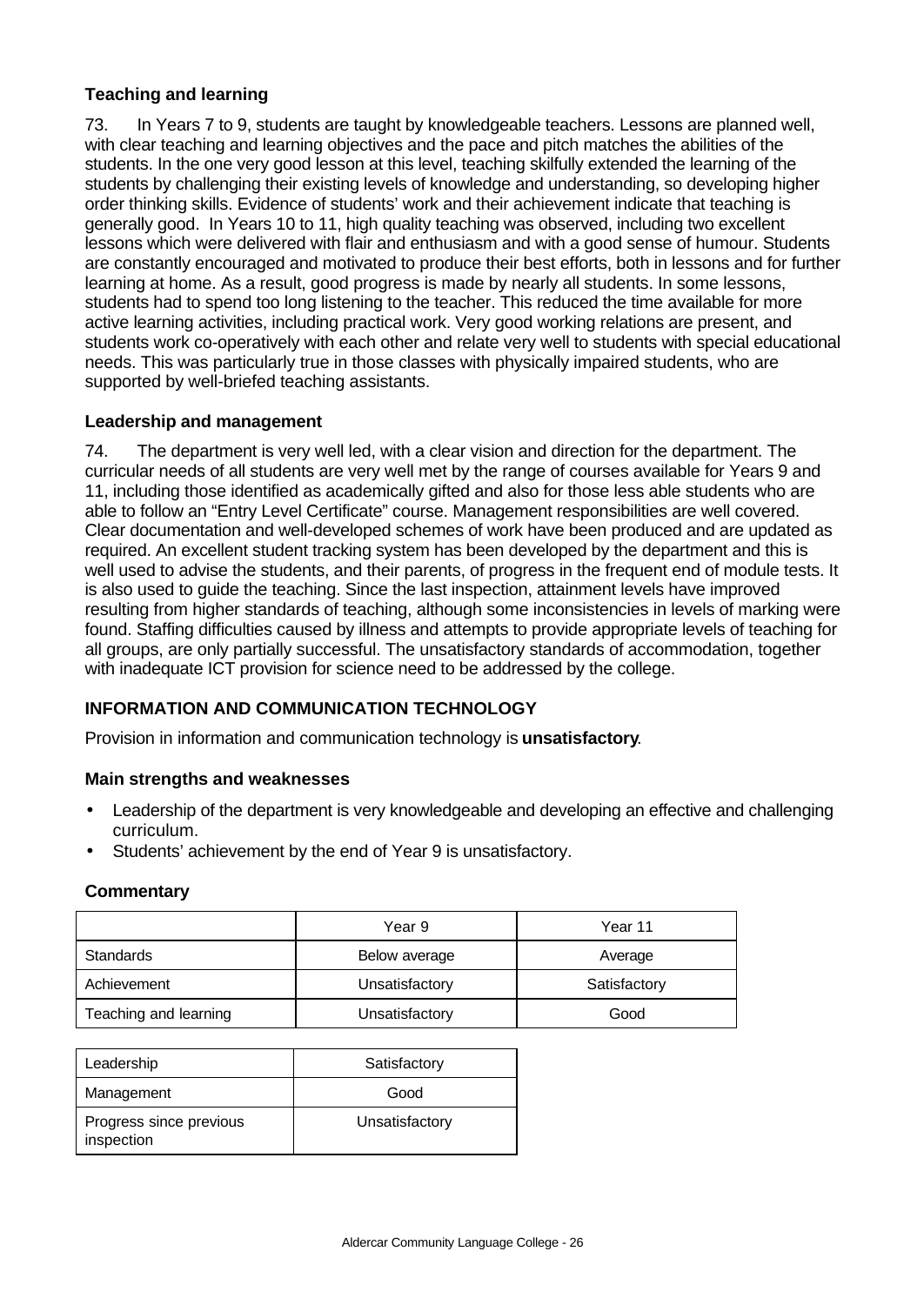## **Standards and achievement**

75. By the end of Year 9, students' standards of ICT capability are below average overall; this represents unsatisfactory achievement. Most students have confidence in managing their files on the computer network and use a variety of software tools effectively. A good example of this is the project in Year 9 where students investigate the organisation and costing of a college coach trip. This project draws upon the main strands of ICT knowledge and reinforces and extends the knowledge that students have acquired through Years 7 and 8. By the end of Year 11 standards are average. Students on double unit GCSE courses have very well developed ICT skills across a range of applications. In addition to the traditional skills of presentation, data manipulation and modelling, students make effective use of the Internet and compile and use e-mails.

## **Teaching and learning**

76. The best lessons seen were lively and well paced and had clear learning objectives. Students were actively engaged in activities that captured the interest of students of all abilities. Those with special educational needs learn at a rate similar to all other students. Positive learning environments are created by the good attitude and behaviour of the students and the purposeful relationships between students and the teacher. Evidence from students' work shows that for some students, lessons are far less rigorous and knowledge and understanding are underdeveloped.

77. During the inspection no Year 10 lessons were observed and the newly appointed teacher for Years 7 to 9 was not observed due to illness. Teaching in Year 11 is good, using knowledge and experience to challenge and extend the learners. Students benefit from the high expectations and respond positively to the challenging activities. Assessment is used effectively to motivate students and to set targets for future improvement. However, one of the best features of the teaching is the capacity that students have developed for independent learning; as a result of good teaching, students have the ability to apply knowledge and understanding effectively.

## **Leadership and management**

78. The department is satisfactorily led. Teaching inconsistencies that existed before the appointment of a new ICT specialist have had a significant impact upon standards; however, the management of the department and support by senior managers and technicians have minimised and are still minimising this impact. Since the previous inspection there have been considerable improvements in the ICT resources, and changes to the Year 7 to 9 curriculum as a result of the implementation of the new national ICT strategy; however, the impact of unsatisfactory teaching has resulted in unsatisfactory progress overall.

## **ICT across the curriculum**

79. Since the last inspection, the college has made a substantial investment in computers and related technology, which has resulted in a ratio of computers to students that is in line with national expectations. In many subjects the use of computer whiteboards is making lessons more exciting and captivating for students, enabling the teachers to bring the Internet into the classroom. The college has identified ICT as a major focus in their development plan and the infrastructure is now in place to make effective use of computers throughout the college. In subjects such as art and design, computers are being used with digital cameras to create digital compositions, in design and technology, students use software to design electronic circuits and in modern languages students make extensive use of computers to create and edit text in their target language. A particular strength is the way that students with a wide range of special educational needs use laptops and ICT devices such as 'voice' boxes to communicate and present their work. The impact of ICT is beginning to be seen throughout the whole college, it is improving teaching as teachers use the technology to bring lessons to life and it is improving the achievement of students because of the confidence and capability that they now have to access, present and record information.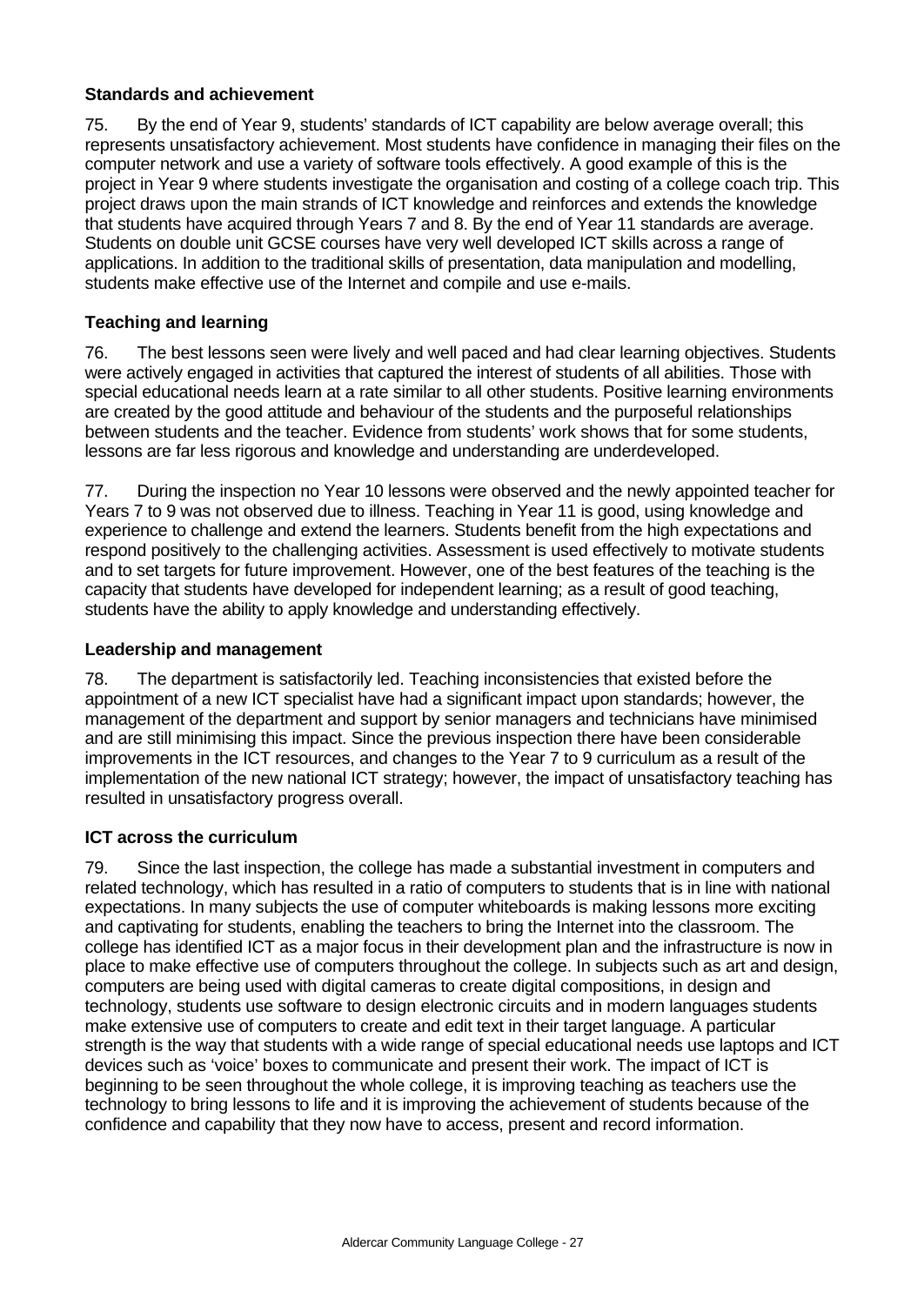## **HUMANITIES**

## **Geography**

Provision in geography is **very good**.

## **Main strengths and weaknesses**

- Students in Years 10 and 11 achieve very well because of very good teaching.
- Relationships between staff and students are very good.
- The quality of leadership is very good with clear vision for the subject.
- Marking is inconsistent and lacks information on how students can improve their work further.

#### **Commentary**

|                       | Year 9        | Year 11       |
|-----------------------|---------------|---------------|
| Standards             | Above average | Above average |
| Achievement           | Good          | Very good     |
| Teaching and learning | Good          | Very good     |

| Leadership                            | Very good |
|---------------------------------------|-----------|
| Management                            | Good      |
| Progress since previous<br>inspection | Very good |

#### **Examination results**

80. Results in GCSE examinations were above average in 2002 and are continuing to improve. Overall girls attain better results than boys; nevertheless the boys results are above the national average. Both boys and girls attain better in geography than many other subjects in the college.

## **Standards and achievement**

81. Year 9 students, in 2002, achieved average standards, this was an improvement from the last inspection when standards were below average. From observations in lessons, from looking at students' work and from discussions with students attainment is now judged to be above average. By the end of Year 9 students have a good understanding of the interaction between human and physical processes. Using this understanding together with their developing skills of mapping and handling data their achievement is above average in presenting reasoned arguments relating to difference in the economic development of various countries. By Year 11 they are carrying out quality investigations such as the work related to shopping in Nottingham Castle Marina and Heanor. They collect and present a range of information to support arguments and well-substantiated conclusions in their work, which for many is well above average.

## **Teaching and learning**

82. Students throughout the college benefit from being taught by teachers who have both a very good knowledge and personal enjoyment of geography. Key features of successful learning are that students know what is expected of them because the learning objectives for each session and the overall unit assessment criteria are shared with them. Homework is used well to reinforce and enhance learning and to develop students' independent research skills. In Years 7 to 9 lessons are planned well and structured to provide a range of activities that fully involve students of all levels of attainment. Students with special education needs progress at a rate that matches that of other students. In Years 10 and 11, teachers fully understand the requirements of the courses that they teach and lessons are planned very well with tasks that are varied, interesting and challenging and actively involve the students. Relationships between teachers and students are very good. Teachers have high expectations of all students, who in turn have very good attitudes to geography. A strong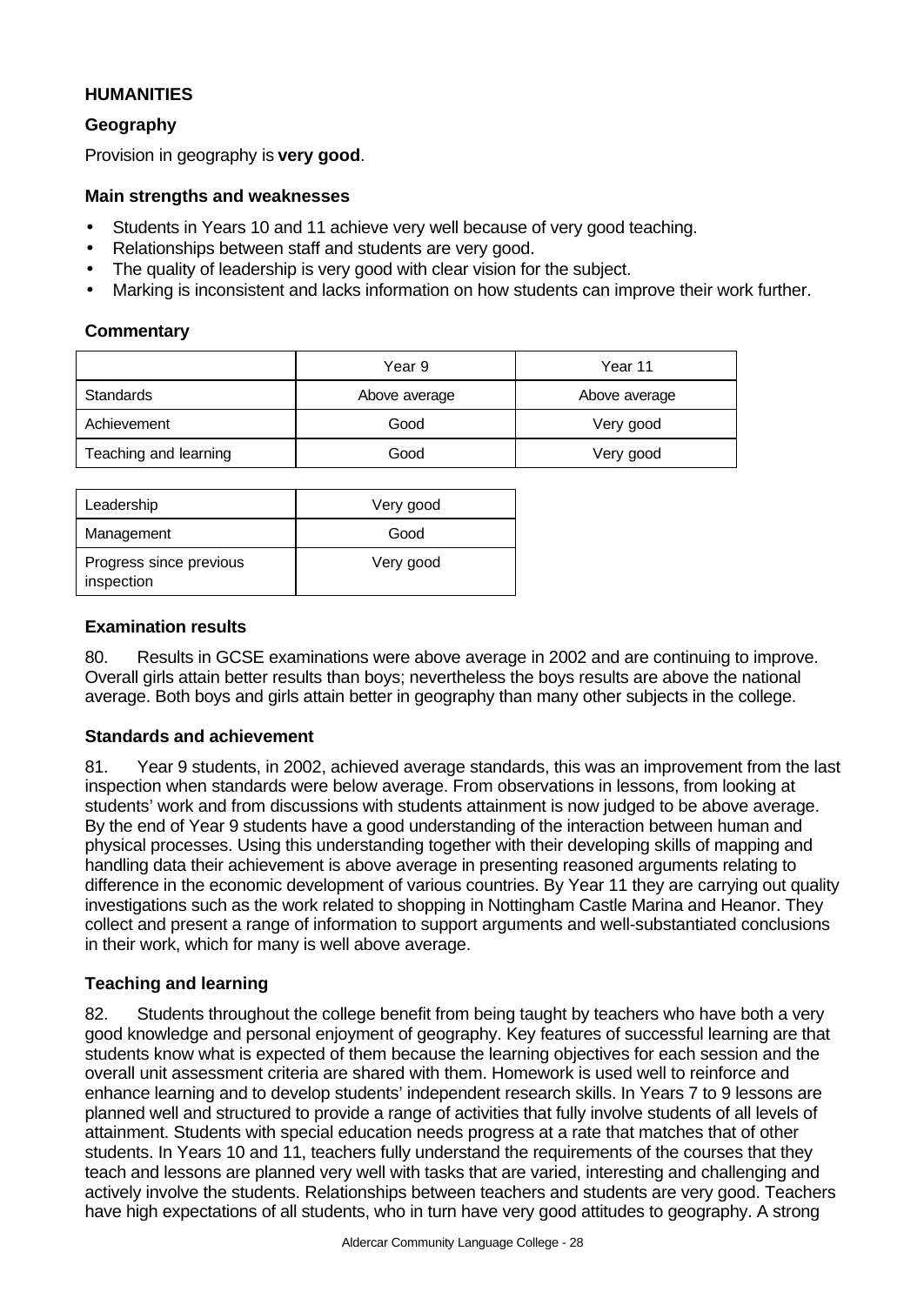feature of all lessons is the way students engage with the tasks, work co-operatively and sustain concentration. Marking is thorough but although teachers often include helpful evaluative comments, students are not always provided with information on how to improve their work. The mark scheme is not used consistently and rarely is it compatible with the assessment criteria shared with students.

## **Leadership and management**

83. The head of humanities manages the department well and together with the head of geography provides very good leadership. Department development planning is good and is evidenced by the recent introduction of computers and software to allow the regular use of ICT within the department's teaching programme and for tracking student progress. The curriculum is well planned; practical enquiry and fieldwork, within and outside curriculum time, enrich students' learning. Of special note are links with primary schools where students in Year 9 "teach" younger students, and the residential trip to France. The department offers a vocational GCSE in leisure and tourism. Teaching and learning in this area are good and students are on track to achieve above average results. Very good progress has been made since the previous inspection and standards are continuing to improve.

## **History**

Provision in history is **good**.

## **Main strengths and weaknesses**

- The quality of leadership is good, with a clear vision for the subject's development.
- Students achieve well as a result of good teaching from a strong team.
- Students' progress is not assessed and monitored systematically enough.

## **Commentary**

|                       | Year 9  | Year 11       |
|-----------------------|---------|---------------|
| Standards             | Average | Above average |
| Achievement           | Good    | Good          |
| Teaching and learning | Good    | Good          |

| Leadership                            | Good |
|---------------------------------------|------|
| Management                            | Good |
| Progress since previous<br>inspection | Good |

## **Examination results**

84. Results in the GCSE examination in 2002 were in line with national averages, and represent a dip in a trend of above average results in recent years, for the small option classes. Teacher assessments for 2002 indicate students were below national averages at the end of Year 9.

## **Standards and achievement**

85. In the light of their attainment on entry to the college, students achieve well overall. Standards of work seen during the inspection were in line with national expectations for students in Year 9. All students acquired an understanding of major changes brought about by industrialisation, and showed an ability to work with historical sources.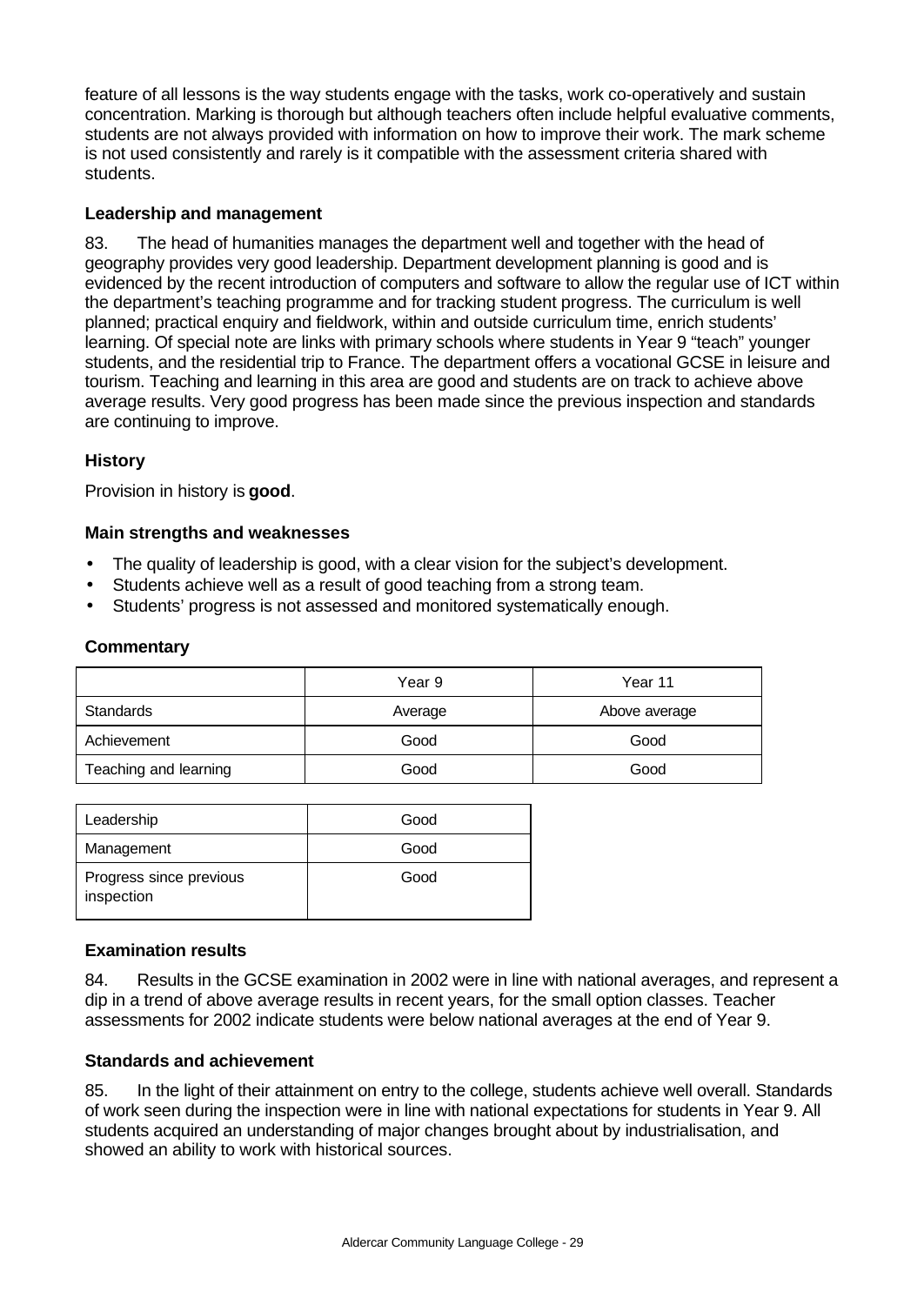86. Year 11 students following the GCSE course were working above national expectations. All students showed a clear understanding of topics studied, with most using sources to good effect in their written work. Students were able to explain the intentions of cartoons from the Depression era in the USA, and choose between sources as examples of historical evidence.

## **Teaching and learning**

87. In Years 7 to 9, the relationships between experienced teachers and the students are very good. Lessons are well planned for students of all levels of attainment. Students with special educational needs achieve as well as other students. Homework is used well to reinforce learning.

88. In Years 10 and 11, teachers' very good relations with students are again central to continued progress. Students are very positive in their attitude to history. The pace of learning is usually brisk and teachers are careful to stress learning objectives in all lessons.

89. In all lessons seen, the team of committed humanities teachers stimulated and encouraged students' interest with a range of activities that promoted good outcomes.

90. Teachers' marking encourages students well, although in some work, teachers paid too little attention to informing students about how they could raise their level of attainment. During one lesson observed in one of the specialist humanities rooms, the excessively hot and unventilated atmosphere had a negative impact on students' learning.

## **Leadership and management**

91. The department is well managed within the humanities area by a recently appointed head of department. A major strength is the enthusiasm and expertise of the team of humanities teachers, who have maintained the standards noted in the previous inspection. They plan lessons carefully within the humanities planning framework, and establish positive learning environments. The head of history has identified appropriate areas for immediate development. Greater and more effective use of assessment to promote students' understanding of how to improve and more use of ICT are two such areas.

## **Religious education**

Provision in religious education is **good**.

## **Main strengths and weaknesses**

- The quality of leadership is good, with clear priorities for development.
- Students achieve well in Years 7 to 9 as a result of good teaching.
- Assessment practice should be brought into line with the recommendations of the Derbyshire Agreed Syllabus for religious education.
- Students do not have enough access to ICT to support their learning.

## **Commentary**

|                       | Year 9  | Year 11      |
|-----------------------|---------|--------------|
| Standards             | Average | Average      |
| Achievement           | Good    | Satisfactory |
| Teaching and learning | Good    | Good         |

| Leadership              | Good         |
|-------------------------|--------------|
| Management              | Good         |
| Progress since previous | Satisfactory |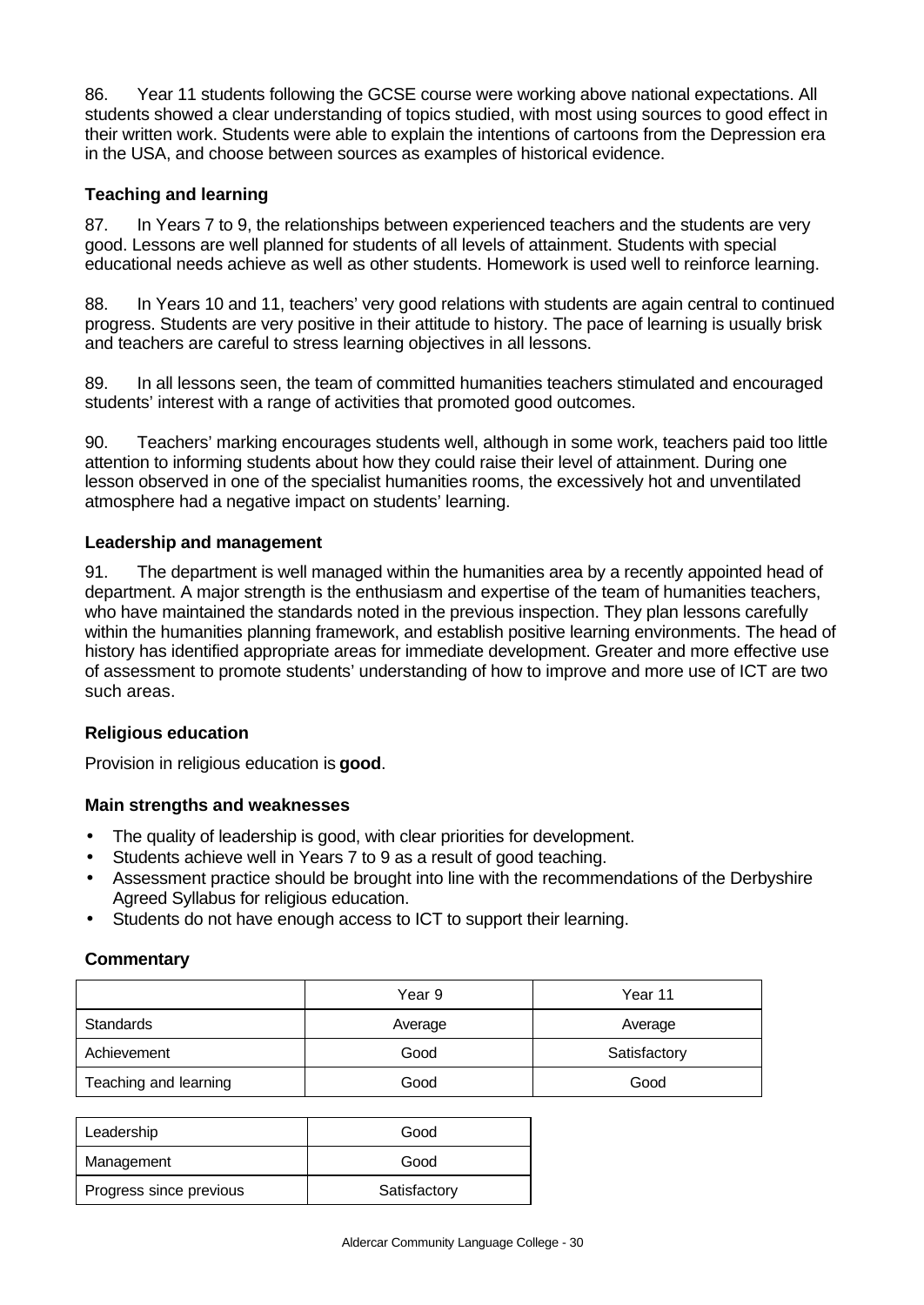| inspection |  |
|------------|--|

#### **Examination results**

92. Results in the GCSE short course examinations were above average and continue a rising trend, although only a small proportion of students are entered for the examination.

#### **Standards and achievement**

93. In the light of their prior attainment, students achieve well overall in Years 7 to 9. By the end of Year 9 all students acquire an understanding of the major religions. They are able to reflect upon and understand the importance of religions' central beliefs and rituals.

94. In Year 11, all students were able to explain how Christian and other faith beliefs contribute to society's attitudes to conflict and war.

#### **Teaching and learning**

95. In Years 7 to 9, students benefit from very good relationships with experienced teachers. Lessons are well planned for students of all abilities and students with special educational needs achieve as well as their peers. Homework is used effectively.

96. In Years 10 and 11, the very good relationships are crucial in maintaining at least satisfactory progress. Students' attitudes to the subject are very good. Teachers are careful to stress learning objectives in all lessons, which usually proceed at a good pace.

97. Teachers' marking encourages students well, but in the work seen through the inspection not enough comment was made about how precisely students could raise their level of attainment.

## **Leadership and management**

98. The department is managed well, with a strong team of teachers who are drawn from the humanities area. Clear direction is provided, for example in the response seen at the time of the inspection to the revised recommendations of the Derbyshire Agreed Syllabus. Satisfactory progress has been made since the previous inspection. For example, there is now clear attention to planning for the needs of all students in the class. At the time of the inspection, teachers were beginning to revise their assessment practice to come into line with county recommendations, to improve teachers' and students' understanding of how well students are doing and how they might improve.

## **TECHNOLOGY**

## **Design and technology**

Provision in design and technology is **good**.

#### **Main strengths and weaknesses**

- Teachers are knowledgeable and have high expectations.
- Students achieve well in Years 10 and 11 because of the good teaching.
- The curriculum in Key Stage 4 is broad and well matched to the needs of students.
- Students' designing skills are weaker than their making skills because they are not specifically taught in Key Stage 3.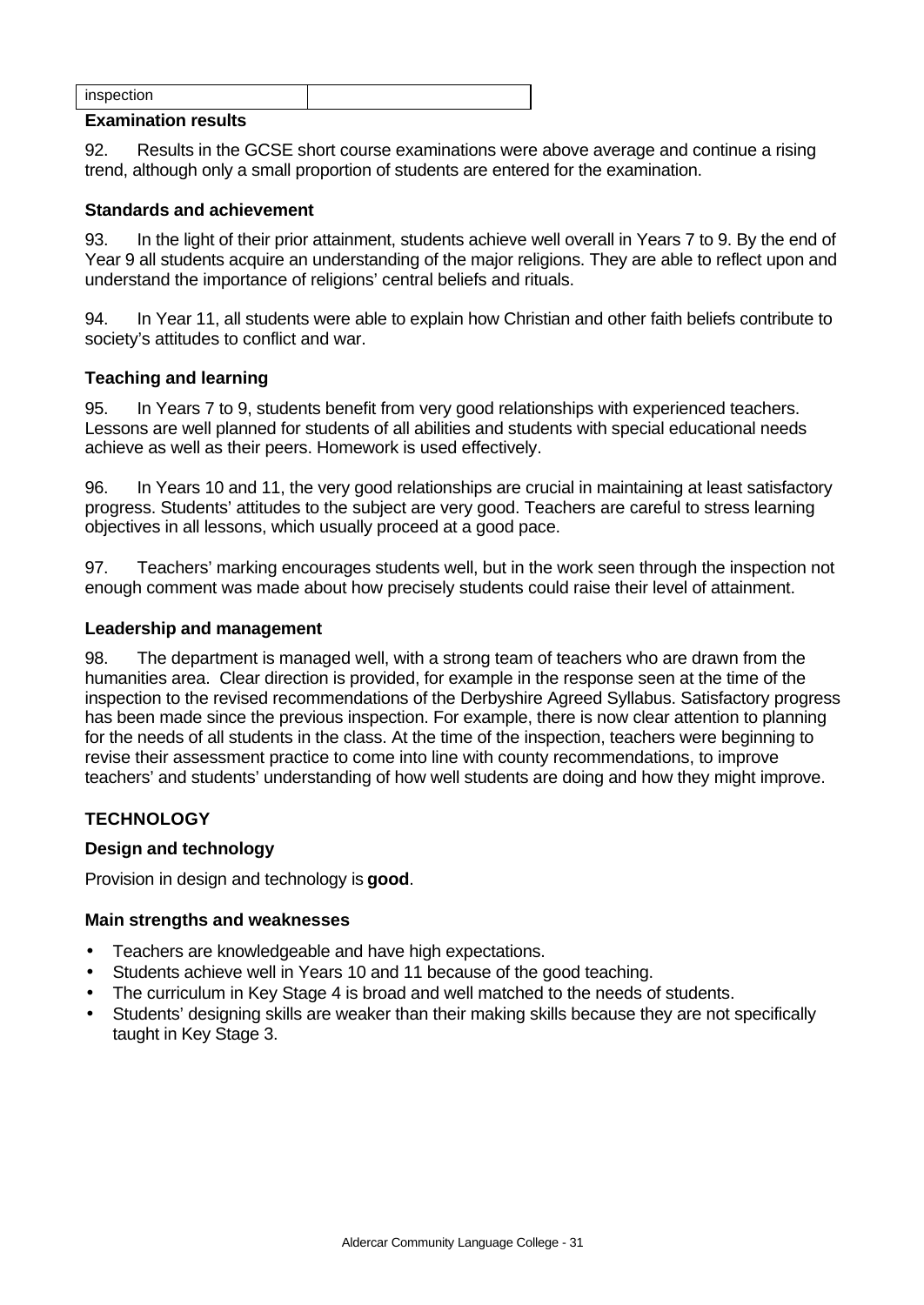# **Commentary**

|                       | Year 9        | Year 11       |
|-----------------------|---------------|---------------|
| Standards             | Below average | Above average |
| Achievement           | Satisfactory  | Good          |
| Teaching and learning | Good          | Good          |

| Leadership                            | Satisfactory |
|---------------------------------------|--------------|
| Management                            | Good         |
| Progress since previous<br>inspection | Satisfactory |

## **Examination results**

99. Results in the GCSE examinations are above the national average and, in electronics products and resistant materials courses, well above the national averages. However, direct comparison with national figures is difficult as only two thirds of the cohort were entered for those examinations.

## **Standards and achievement**

100. In Key Stage 3 students demonstrate a good range of practical skills in a variety of materials. They are not taught specific designing strategies or given the opportunity to tackle more complex design problems. This means that their designing skills are less well developed than their making skills. Standards on entry to the college are just below national expectations and remain so at the end of Year 9. However, they are not as far below as teacher assessments would indicate.

101. In Key Stage 4 the achievement of all students is good, with courses being well matched to students' interest and abilities. GCSE design folders are well presented, with some excellent examples in food and textiles. Students are beginning to make effective use of CAD/CAM and the use of electronics in engineering project work is enhancing the students' ability to design and make innovative products. Students on the non-examination technical course are all highly motivated and are learning a range of appropriate knowledge and skills.

## **Teaching and learning**

102. Students benefit from knowledgeable and very committed teachers. In Key Stage 3 teachers use a good range of strategies, including instruction, demonstration and ICT, to maintain interest and pace. Less able students are taught in smaller groups and this, along with effectively used support assistants and teaching materials, ensures they make progress in line with all students. The targets students are set at the end of each unit of work are too general and do not indicate how performance in the subject can be improved.

103. In Key Stage 4 students are interested and involved in their work because of the varied curriculum on offer. The working atmosphere in classes is always good. Teachers provide good feedback to students about their work and ways to improve it. Where teaching was only satisfactory it was either because the teacher was attempting to do too much in the lesson or the activities were not sufficiently well matched to the lesson objectives.

## **Leadership and management**

104. Leadership is relatively new, with a sound vision of where the subject is going. Management is good, maintaining a departmental team that plans and works well together and, as a result, promotes a consistent view of the subject to students. Although the department has worked hard to improve the quality of accommodation it remains unsatisfactory overall with some rooms that do not provide an environment that is conducive to high quality designing and making.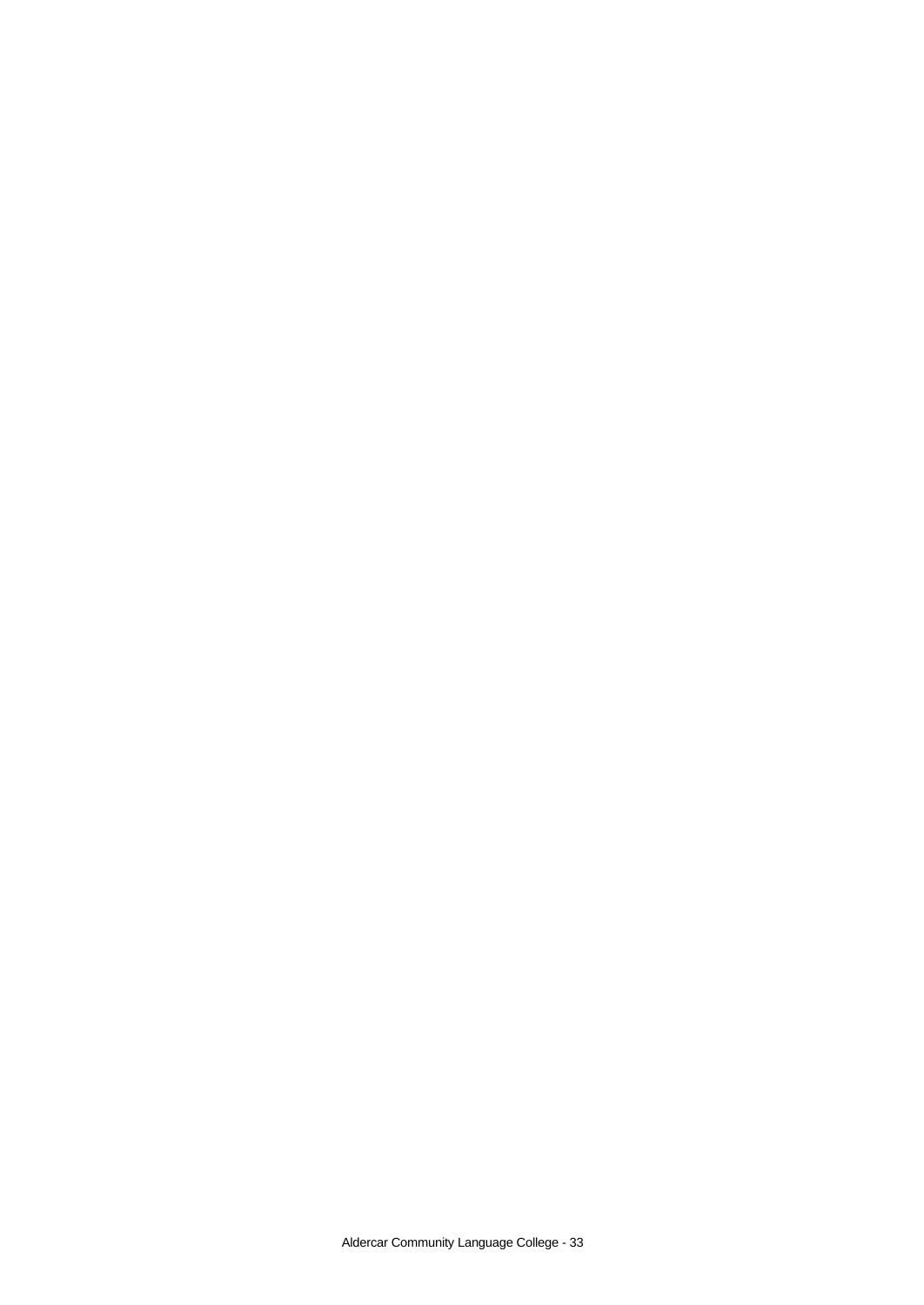105. Since the previous inspection progress has been satisfactory. Standards in Key Stage 4 remain above the national average and teaching and learning is good.

## **VISUAL AND PERFORMING ARTS**

#### **Art and design**

Provision in art and design is **good**.

#### **Main strengths and weaknesses**

- The good relationships between staff and students benefit and motivate students.
- The expertise of teachers enables students to develop a range of artistic experiences.
- The abilities of all students, including those with special educational needs are developed well.
- Students develop good social attitudes through the co-operative and independent learning in art.
- The good assessment procedures are not communicated effectively enough to enable students to understand how they can improve further.
- The opportunities for exploration and creativity in Years 7 to 9 are limited.

#### **Commentary**

|                       | Year 9        | Year 11 |
|-----------------------|---------------|---------|
| Standards             | Below average | Average |
| Achievement seen      | Good          | Good    |
| Teaching and Learning | Good          | Good    |

| Leadership                            | Good |
|---------------------------------------|------|
| Management                            | Good |
| Progress since previous<br>inspection | Good |

## **Examination results**

106. Although there had been a steadily improving trend since the previous inspection, GCSE examination results dipped to below average in 2002 but have risen in 2003. A strength of the department is the open access policy and the attainment by a large number of students on the vocational GCSE course who have consistently performed well. However, results remain below average in Year 9 where art was entirely taught by non-specialists. The department has been in a state of transition, and after a lengthy period of staff instability, the recent new leadership has raised standards. A specialist for Key Stage 3 has now been appointed.

#### **Standards and achievement**

107. Currently, students' achievement, relative to their prior attainment, is good. Many students in Year 7 show a good awareness of line, tone and colour in their observational drawing and painting. Students in Year 9 make good progress and develop and execute imaginative ideas of 'The Body as Machine' forming faces and hands from papier machè then integrating mechanical and electrical features. Students on GCSE and vocational courses show real development in the use of colour, form and texture whether in their clay models or large scale sculptures. They show sensitivity in their fine art drawings, using coloured inks and washes to good effect. Good use is made of ICT for historical research and for developing their own ideas.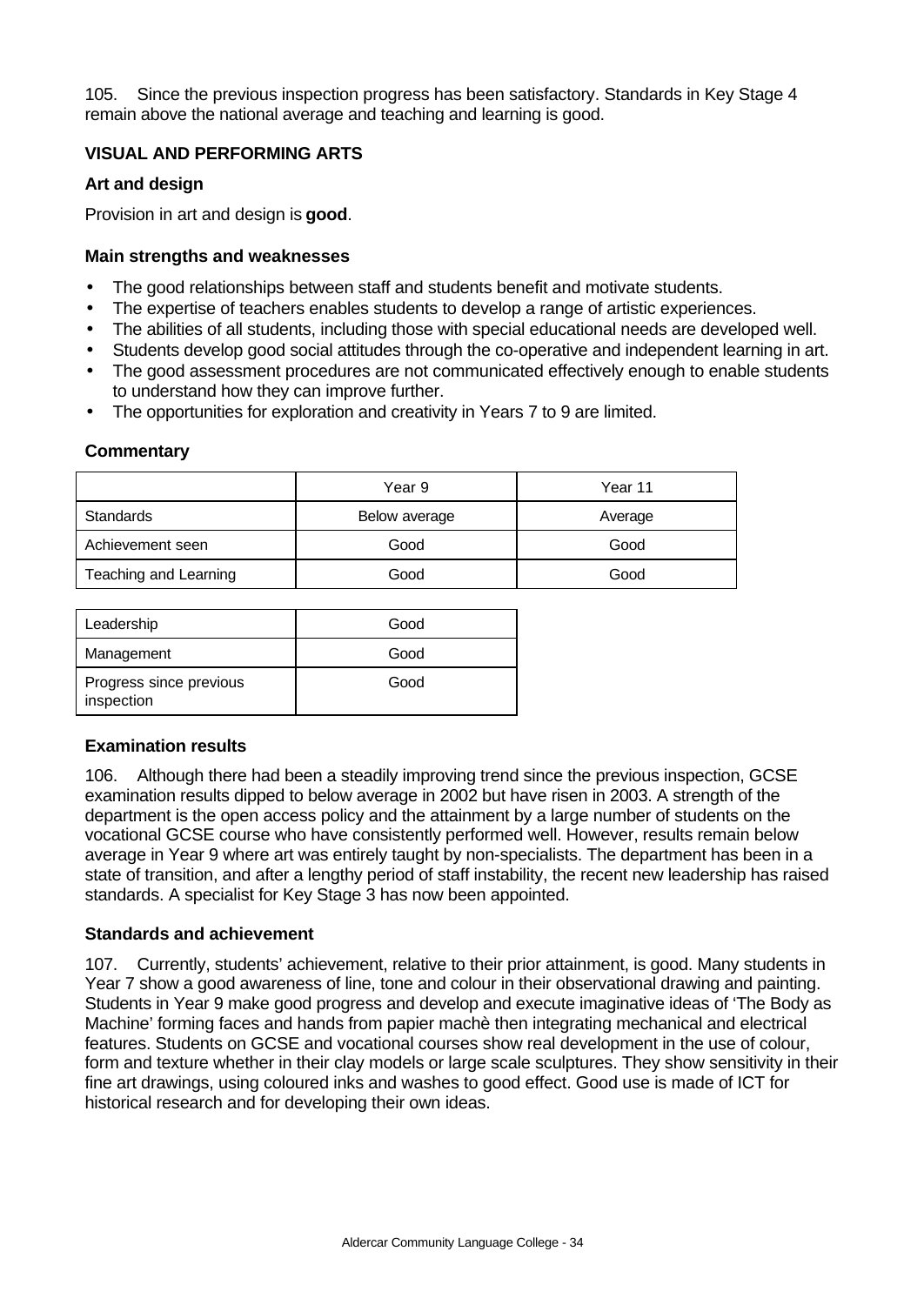## **Teaching and learning**

108. Students in Years 7 to 9 learn to establish good routines in a well ordered environment. Lessons are challenging, demanding a range of activities in a limited time as seen in a Year 7 class of observational drawing and painting of a Still Life. Teachers have high expectations and manage classes well but a few boys in Year 9 exhibit some negative behaviour. Most students work well together or individually, developing ideas discovered from artists such as Giger or Escher, concentrating on their work for long periods of time. Well-planned lessons allow all students to make maximum use of the time and their good attitudes towards each other ensure smooth co-operation in getting out and using equipment. Students are proud of their work and enjoy art. Homework is set and done regularly and lessons make a good contribution to the social, moral, spiritual and cultural ethos of the college.

109. In Years 10 and 11 students work increasingly independently and enjoy the lessons. A noticeable feature of lessons is the informal way students enter the room and get out their work and start as college students would. The good relationships between staff and students are a strength of the department and are evident from the numbers of students who return for additional classes during lunch or after school. The expertise of the teachers allows students to explore a wide range of artistic experiences. The options choice in Year 10 prevents many students from accessing the GCSE course but those who do show maturity, flair and imagination. The vocational GCSE course is very popular, particularly among the boys who work with commitment to achieve high standards of presentation in their chosen media which are subject to the limitations of accommodation. Air dried clay is used as there is no kiln or wheel, and larger scale observation drawing is hampered by the lack of easels. Marking and the on-going assessment of work are good. The newly developed assessment procedures in art simplify the tracking of each student's progress throughout the college but could be further developed to allow each student to understand what is needed to improve further.

110. Students with special educational needs progress very well throughout the college because teachers show sensitivity to their individual needs and adapt materials and teaching aids and examination courses appropriately. Teachers and support staff work very well together.

## **Leadership and management**

111. Management is good and leadership shows clear vision and direction. These are manifest in the imaginative and detailed schemes of work, policies and assessment procedures as well as in the mentoring of the recently appointed art teacher for Years 7 to 9. Although the accommodation is unsatisfactory, imaginative approaches have been used to avoid disadvantaging students. Visits to the sculpture park and museums are made and links with both primary schools and the horticultural college enable students to exhibit work in the local community. A visiting potter worked with students to make plaques and statues subsequently exhibited at the Chelsea Flower Show. There has been good improvement since the last inspection.

## **Music**

Provision for music is **satisfactory**.

#### **Main strengths and weaknesses**

- The number of students taking the subject as a GCSE examination course has increased since the last inspection.
- Inclusion is a feature of classroom music work.
- Leadership is good.
- Accommodation for music is poor.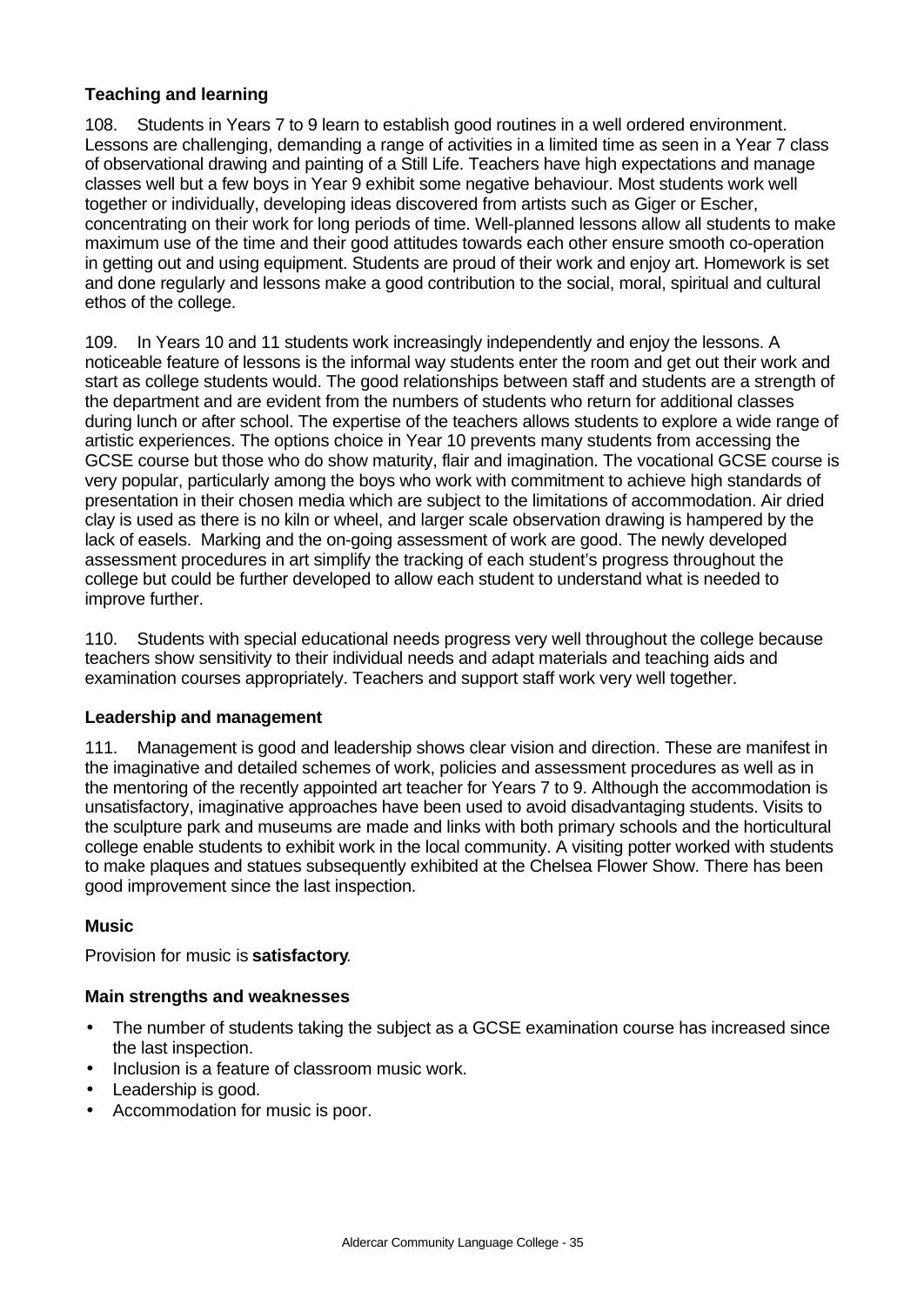## **Commentary**

|                       | Year 9       | Year 11      |
|-----------------------|--------------|--------------|
| Standards             | Average      | Average      |
| Achievement           | Satisfactory | Good         |
| Teaching and learning | Satisfactory | Satisfactory |

| Leadership                            | Good         |
|---------------------------------------|--------------|
| Management                            | Satisfactory |
| Progress since previous<br>inspection | Good         |

## **Examination results**

112. Students reach standards that are average in Year 9, and their achievement is satisfactory. The number of students opting for the GCSE course has increased since the last inspection. GCSE results in 2002 were excellent but no more than satisfactory in 2003. In Key Stage 4 students' achievement is good overall, although this is not always reflected in the examination results.

## **Standards and achievement**

113. Teachers are experienced and they work with energy and enthusiasm to promote good learning. The result is that students make at least satisfactory progress. Students' paired working is commonplace in lessons. This enables them to help and support one another which they do readily, and to good effect. Composition and the development of students' aural skills feature in both planning and teaching.

## **Teaching and learning**

114. Teachers' expectations are appropriate, and tasks are well matched to the learning styles of the majority of students, who work steadily and show perseverance. In a Year 8 lesson, for example, students played a commonly known melody on keyboards, prior to attempting to compose a variation on this theme. The composing activity helps them to understand how composers work and how music is structured. Opportunities to include students of all abilities are good features of such classroom music work. Positive and supportive assessment identifies key learning points for improvement, particularly when students are involved in the self-evaluation process.

## **Leadership and management**

115. Good leadership and satisfactory management ensure the efficient organisation of the department and the work of the five visiting instrumental teachers. Students enjoy their class lessons and benefit from the orderly and well-structured approach to learning that the department provides for them.

116. Accommodation is poor and resources are satisfactory. The limited classroom space makes collaborative group work, other than paired working, almost impossible. There is insufficient space for more than one class to be taught at any one time. Teaching accommodation for visiting teachers is poor.

117. Overall, the improvement since the last inspection has been good. Some forty students now learn a wide range of instruments within and beyond the college. The college builds on this by providing a good range of extra-curricular activities some of which attract a large number of participants. Rehearsals for musical activities are enjoyable. Staff colleagues also join in these purposeful music-making sessions which produce good standards.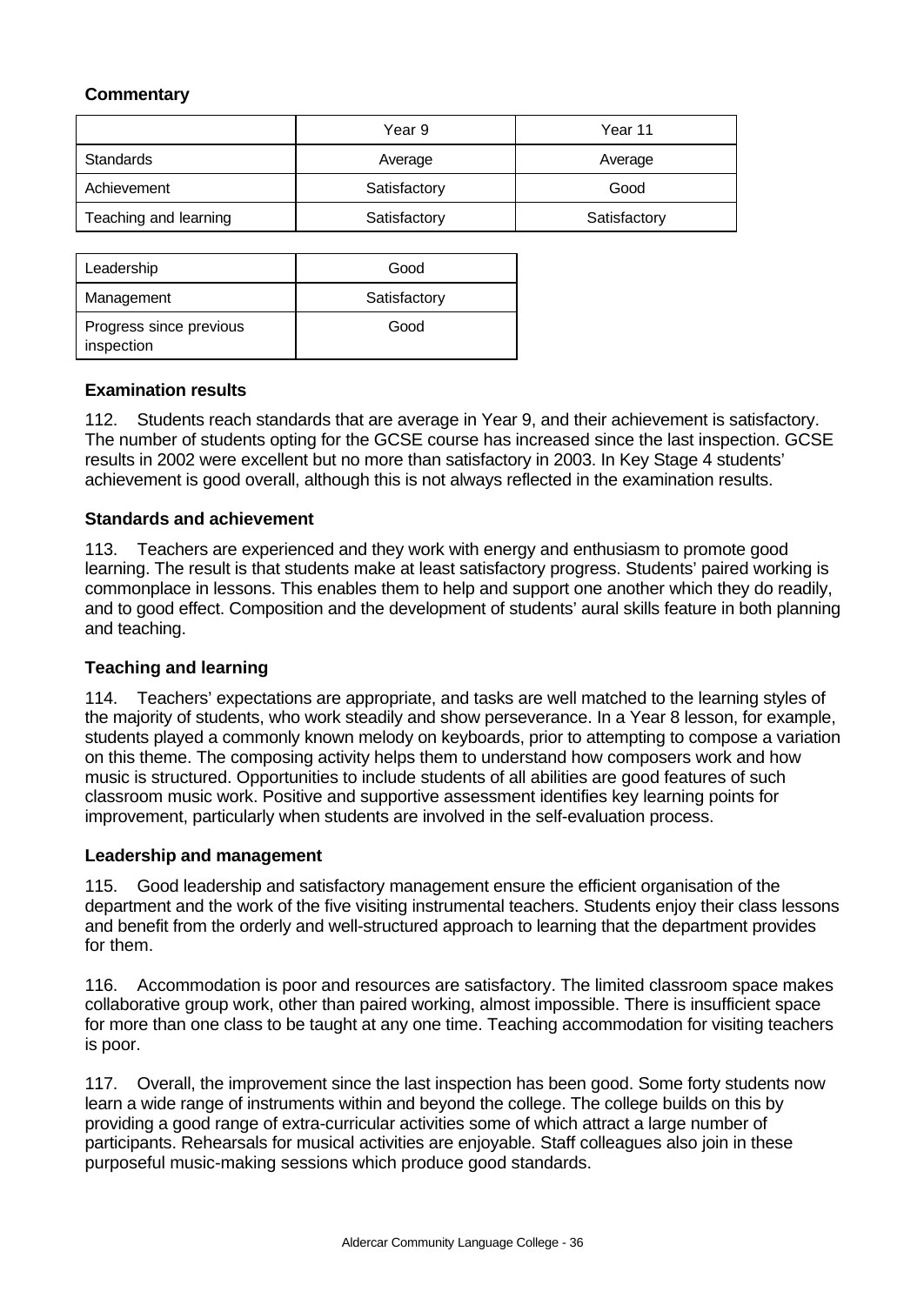# **PHYSICAL EDUCATION**

Provision in physical education is **good**.

## **Main strengths and weaknesses**

- Standards are above average in Year 11.
- The quality of teaching and learning has improved.
- Students' attitudes and behaviour are very good.
- Inadequate accommodation restricts what can be played.
- Expectations are not always high enough, particularly for younger students.
- Students are given too few opportunities to develop their understanding of fitness and health.

## **Commentary**

|                       | Year 9       | Year 11       |
|-----------------------|--------------|---------------|
| Standards             | Average      | Above average |
| Achievement           | Satisfactory | Good          |
| Teaching and learning | Satisfactory | Good          |

| Leadership                            | Good |
|---------------------------------------|------|
| Management                            | Good |
| Progress since previous<br>inspection | Good |

## **Examination results**

118. Test results and standards in Years 7 to 9 are broadly in line with national expectations. Inspection evidence and work seen points to satisfactory improvement since the previous inspection with the majority of students performing relatively well in comparison to entry levels. However, a significant number of higher attaining students are underperforming and working below their capabilities within some teaching groups. There is a significant difference between the performance of boys and girls in a number of sporting activities due to inconsistencies in the quality of teaching and learning.

119. In Years 10 and 11 standards are above average. GCSE results convey an upward trend since the previous inspection with regard to A\*-C grades and A-E grades. However there is a notable fluctuation in the number of students achieving the higher A\*-A grades and A-B grades in the short course examination. A new long course GCSE examination has been recently introduced which suits the needs and abilities of the majority of students which is reflected in the current standard of work seen.

## **Standards and achievement**

120. In Years 7 to 9 students are making satisfactory progress in most areas of the curriculum. Entry level skills are below that found nationally but students make satisfactory gains developing skills as a result of good demonstration and knowledgeable instruction particularly in hockey, football, dance and gymnastics. They learn through increasingly thoughtful evaluation and constructive feedback.

121. Students' fitness levels and hand-eye co-ordination are less well developed in Years 7 and 8 as is their ability to select and apply their tactical skills and compositional ideas progressively to more demanding situations. Above all else they do not have the depth of knowledge and understanding to enable them to succeed in match play or to tackle high order skills in a variety of sports for example in boys' basketball. By the end of Year 9 students are making relatively good progress and reaching satisfactory to good standards in most areas of the curriculum. However,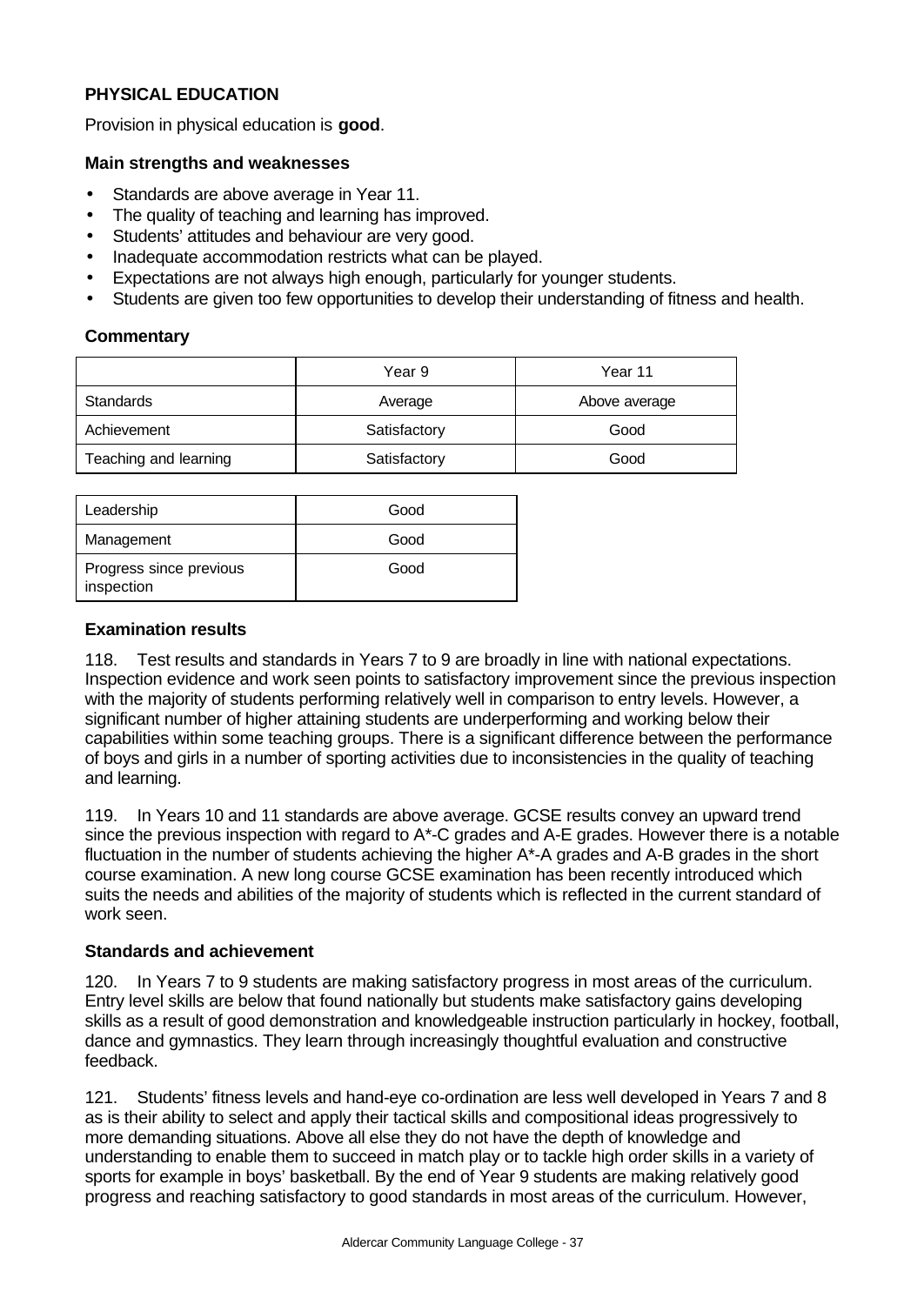their technical abilities are below average in some teaching groups and the higher attaining students remain insufficiently challenged when activities are not pitched at the appropriate level. 122. By the end of Year 11 students' skills are above average in most areas of the curriculum. They learn effectively when working in pairs or other small groups because teachers undertake regular and accurate assessment of their capabilities. They progress well when teachers adopt, modify and provide stimulating and alternative activities which consolidate knowledge and skills. Students have settled into the new examination course well. They are making good progress due to the consistent application of examination standards and requirements.

## **Teaching and learning**

123. Overall the quality of teaching and learning is good. Teachers generally have good subject knowledge. This enables them to explain concepts clearly and simply and as a result the majority of students learn quickly. Within some teaching groups however, expectations are not high enough, particularly for the higher attaining students who are given insufficient opportunities to extend their technical skills and creative abilities.

124. Students' knowledge of fitness and health is a relative strength in GCSE theory. The importance of preparation for and recovery after exercise and the benefits of physical activity are stressed within this context but are not carried over into practical lessons at Key Stages 3 or 4. Teachers are generally good role models who support, encourage and challenge student performance. Successful teaching is characterised by the appropriate use of warm-ups which are both aerobic and skills based, followed by careful explanation of learning outcomes of both skills and performance. Less successful lessons are characterised by long periods of inactivity and too much teacher intervention which hinders continuity and progression. In a number of lessons students revisited skills at the expense of acquiring new ones and there is little attention given to reward or student appraisal.

125. Students are very well turned out, behave co-operatively and are very positive about physical education lessons. Students' participation in extra-curricular activities, although encouraging, is limited as is their enthusiasm for involvement in lifelong physical activity due to the narrow opportunities for enrichment partly due to inadequate accommodation.

## **Leadership and management**

126. The head of department has responded well to the criticisms of the previous inspection. There is now stronger emphasis on the use of assessment and some improvement in the quality of teaching and learning. It now remains for the department to build on its existing good practice and further improve the quality and variety of teaching and learning opportunities across both key stages but more particularly Key Stage 3 to match the needs and abilities of all students.

## **BUSINESS AND OTHER VOCATIONAL COURSES**

The college offers its Years 10 and 11 students opportunities to follow vocational courses in art and design, business, engineering, health and social care, information technology, leisure and tourism and performing arts. These subjects as well as the NVQ course with work placement were sampled.

Provision in the vocational courses and life skills subjects is **good**.

## **Main strengths and weaknesses**

- Students' achievement is good leading to good examination results.
- The school's policy of work placements relating to vocational courses is successful.
- Teaching is good.

## **Commentary**

## **Examination results**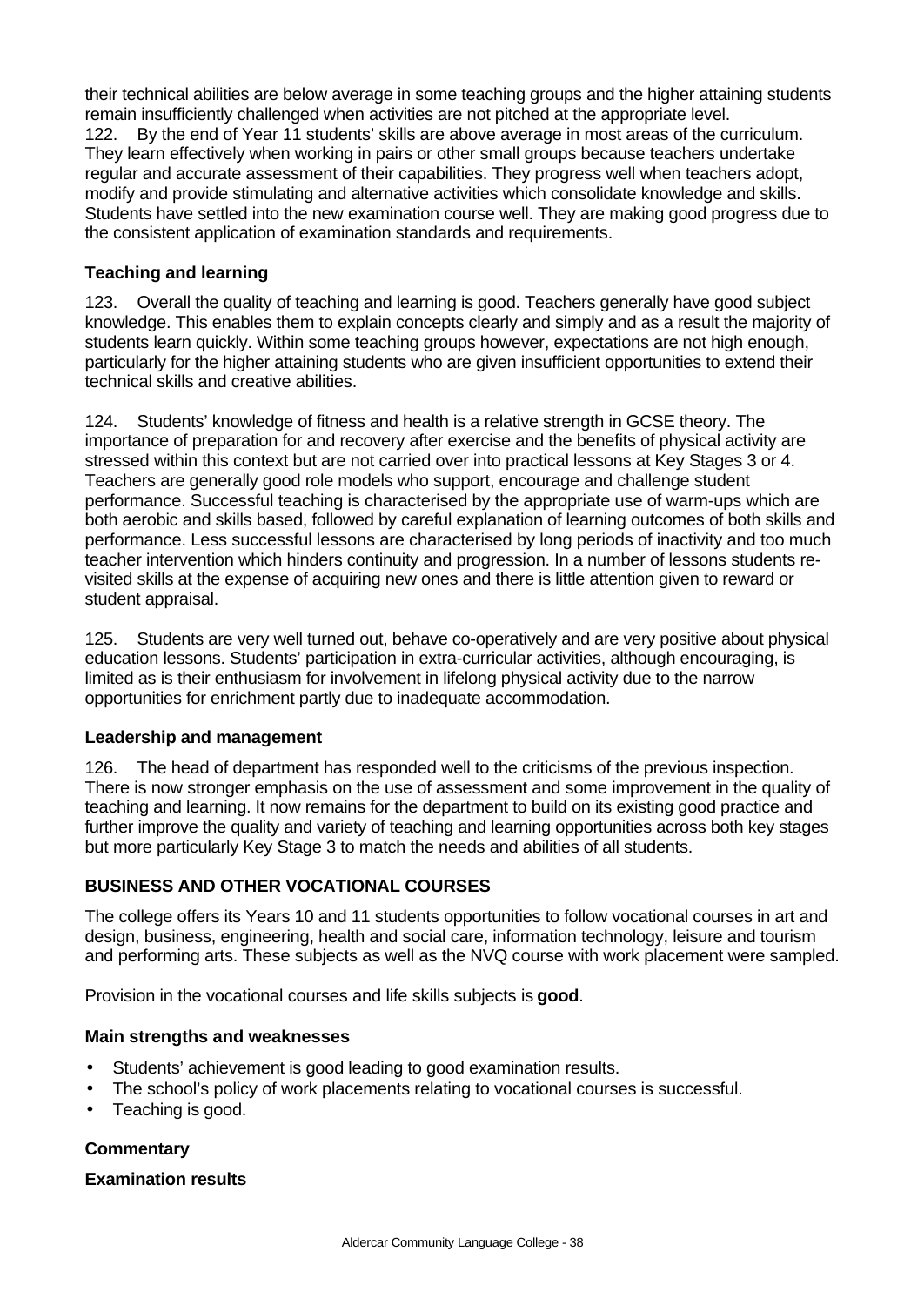127. GNVQ examination results in 2002 were 60 per cent pass rate or above in every subject. All students following the GNVQ health and social care obtained at least a pass with the majority attaining merits and the figure for leisure and tourism was over 75 per cent in 2003.

## **Standards and achievement**

128. Current standards are good in all vocational subjects. Students' coursework is above average. Students are able to produce good coursework including assignments relating to work related courses where students obtain placements as part of their course. Students' achievement is very good with many starting from a below average prior attainment.

## **Teaching and learning**

129. The quality of teaching and learning is never less than good. Students enjoy their learning and many respond well to being given opportunities for some independent learning. Students on work placement show considerable responsibility in maintaining a good balance between their work at school and during their two day placement a week. They are interested and focus well on acquiring the skills necessary for further careers or training.

## **Leadership and management**

130. Vocational courses are well led and managed by a team of dedicated and enthusiastic staff. A great deal is done to encourage students to take part in a two week work placement one week of which has to relate to their vocational course. Most students are also encouraged and supported in a successful programme of a regular community placement to help them to gain relevant experience.

## **PERSONAL, SOCIAL AND HEALTH EDUCATION AND CITIZENSHIP**

## **Citizenship**

Provision in citizenship is **good**.

## **Main strengths**

- There have been substantial improvements since the last inspection, as the subject now has a higher status and is taught throughout the college.
- Students achieve well in lessons.
- Teaching and learning are good, with some very good teaching observed during the inspection.
- The scheme of work for Years 7 to 9 is of high quality, enabling the curriculum to be taught effectively.
- The introduction of a short course GCSE in citizenship is innovative for Year 10 students.

## **Commentary**

|                       | Year 9            | Year 11           |
|-----------------------|-------------------|-------------------|
| Standards             | Above expectation | Above expectation |
| Achievement seen      | Good              | Good              |
| Teaching and learning | Good              | Good              |

| Leadership                            | Good |
|---------------------------------------|------|
| Management                            | Good |
| Progress since previous<br>inspection | Good |

## **Standards and achievement**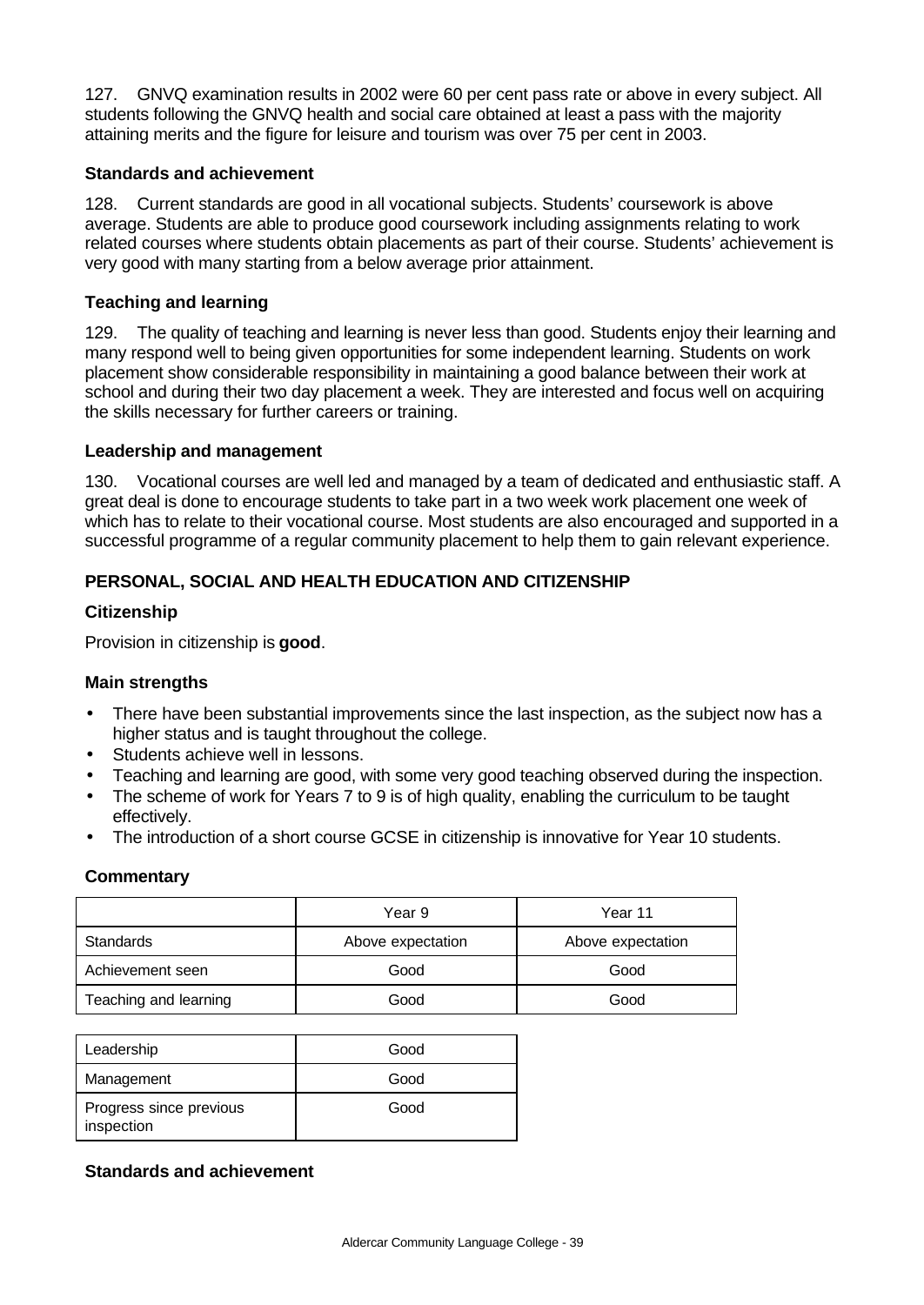131. Achievement is good throughout the college, indicating that standards will be above average. Observations in both lessons and tutor group periods show that students are actively engaged in the lessons and achieving well. Students in Year 9 can hold discussions and give presentations in small groups to their class on various current affairs topics. Others in the class give their points of view confidently, for example, on what to do in the Californian bush fires. Some would flee, others fight, while some would take precious possessions. Older students in Year 10 participate in community work experience and can discuss and write up aspects of this for their records.

## **Teaching and learning**

132. Students benefit from well-prepared and organised lessons and tutor times. Teachers manage students well and good relationships help to engage and focus students on the task. In turn students enjoy learning and participate enthusiastically. High levels of respect and courtesy are evident in all lessons. Behaviour is very good and attitudes are positive. A good range of questions helps students to think broadly about the subject. Teachers plan a range of work to suit differing abilities and monitor progress in lessons effectively, offering support and motivating students well. Good links are made to a variety of different curriculum areas, in particular to drama for Year 7 students, enabling students to learn in different ways.

## **Leadership and management**

133. Enthusiastic and knowledgeable leadership has enabled this subject to become firmly established despite being relatively newly introduced. This is supported by effective management, with subject leaders having a clear view of the gaps in provision, and how to tackle them. Innovative features such as the introduction of the short course GCSE mean that the subject has a high profile in the college, providing students with a valuable certificate at the end of their course. Opportunities to use existing features of college life in part of the citizenship curriculum have been seized enthusiastically, such as the recent fund-raising 'Jeans for Genes' and the well-established college partnership with a major charity, which offered students a chances to take part in community activities.

134. The curriculum is well organised. The new scheme is a valuable resource, offering very good support for staff in preparing lessons while giving flexibility for staff who want to use their own ideas. Assessment is being developed appropriately now the curriculum is in place. Ideas for assessing students' achievements include record books and self-evaluation.

135. Improvement since the last inspection has been good. The citizenship curriculum, originally in the shadow of the personal, social and health education curriculum, has now fully emerged into a subject place in its own right. This has been achieved through substantial hard work and commitment from the department and has resulted in an imaginative and interesting curriculum for all students.